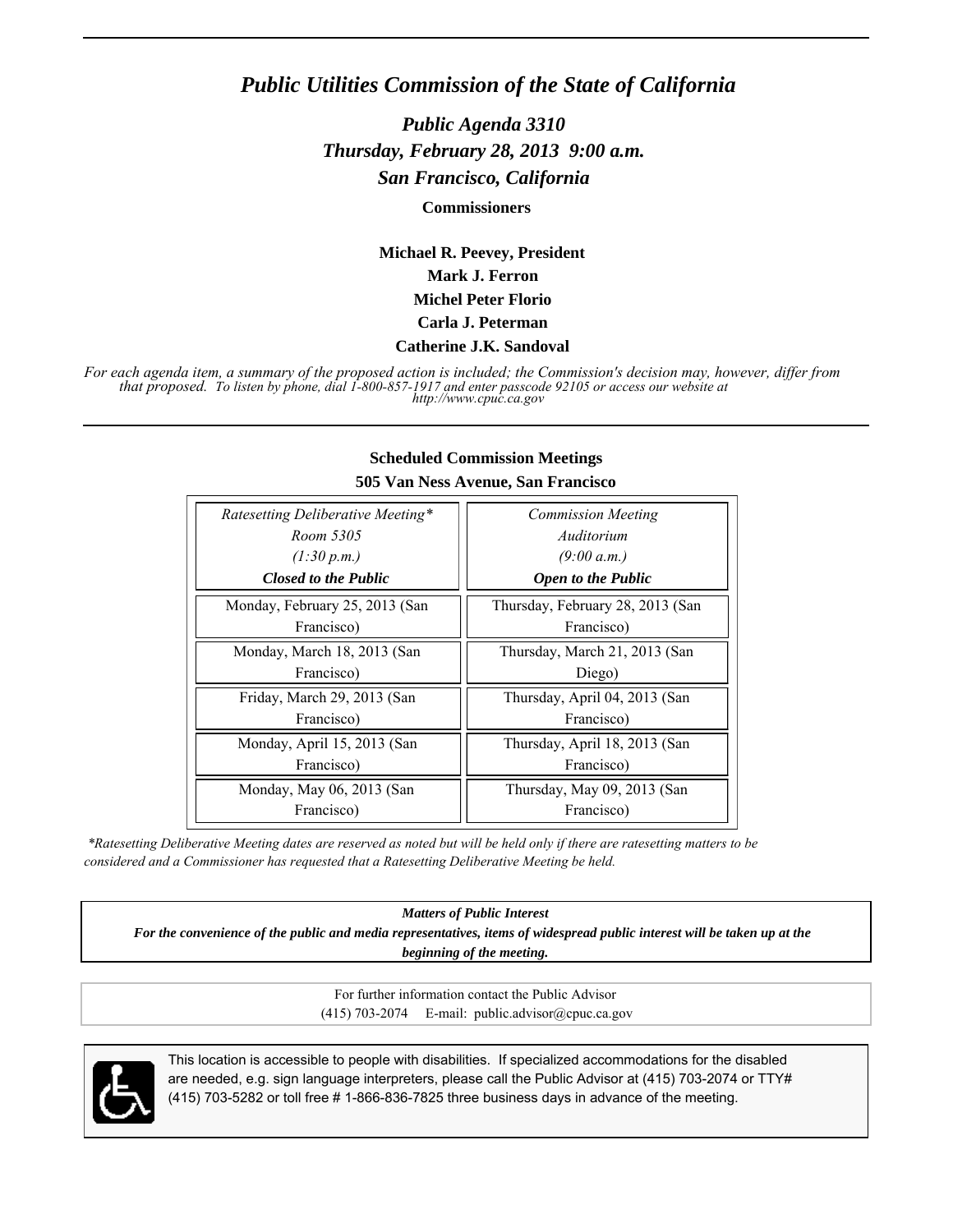### **PUBLIC COMMENT**

**The following items are not subject to public comment:** *ublic Agenda 3310*<br> **PUBLIC CONTINENT CONTINUISE:**<br> **•** All items on the closed session agenda.<br>
• 18, 24, 25

- *ublic Agenda 3310*<br> **The following items are not subject**<br> **•** All items on the closed session a<br> **•** 18, 24, 25<br> **Public Comment:**
- 

#### **Public Comment:**

#### **Consent Agenda**

*Items shown on the Consent Agenda will be taken up and voted on as a group in one of the first items of business of each Commission meeting. Items may be removed from the Consent Agenda for discussion on the Regular Agenda at the request of any Commissioner prior to the meeting.*

#### **Consent Agenda - Orders and Resolutions**

#### 1 **Preliminary Categorizations and Hearing Determinations for**  [11867] **Recently Filed Formal Applications**

Res ALJ 176-3310

#### **PROPOSED OUTCOME:**

® Ratification of preliminary determination of category for proceedings initiated by application. The Preliminary determinations are pursuant to Rule 7.1 of the Commission's Rules of Practice and Procedure.

## **ESTIMATED COST:**

® None.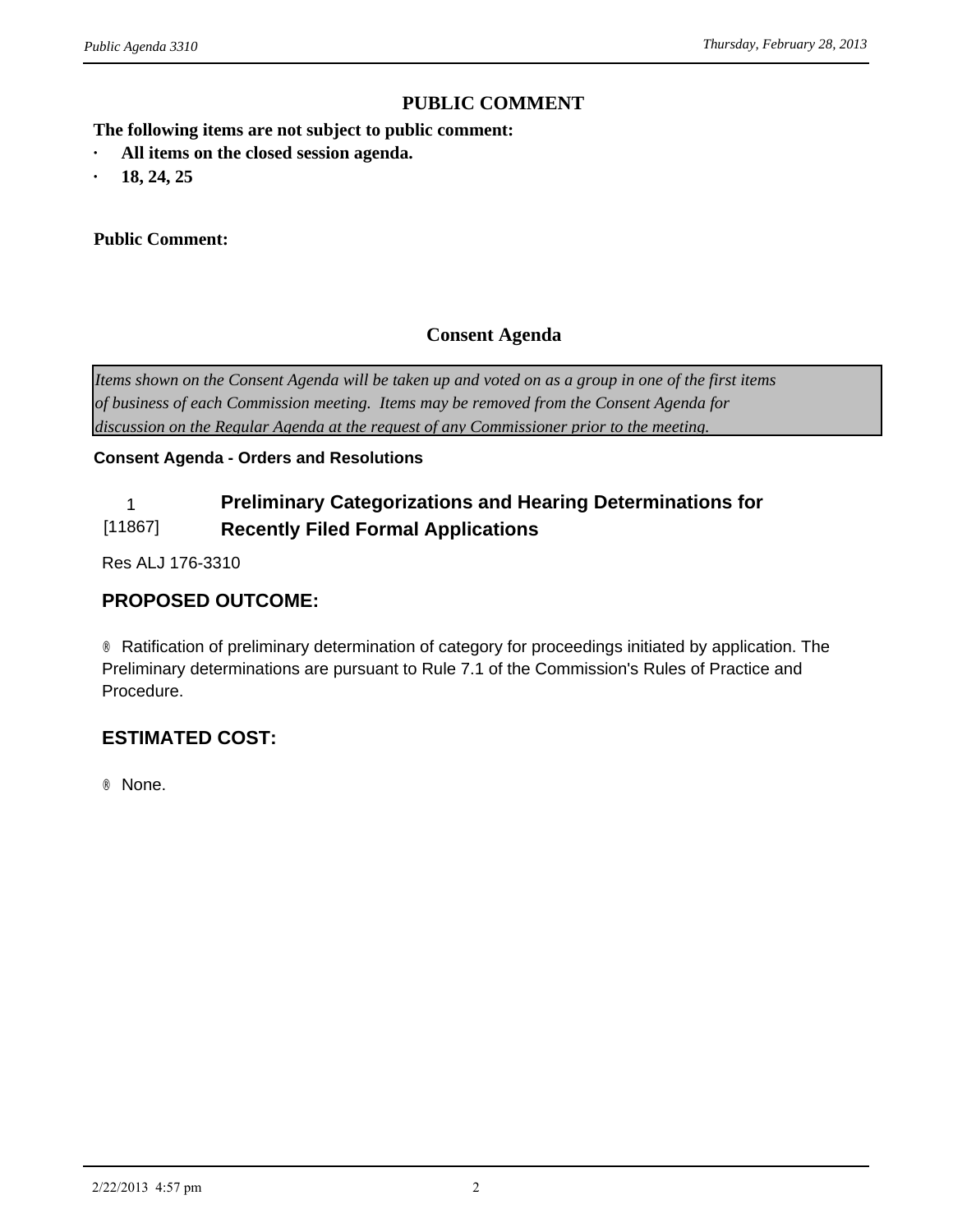## 2 **Petition for Modification of Decision 12-02-035**

#### [11749]

#### A08-03-015

Application of Southern California Edison Company for Authority to Implement and Recover in Rates the Cost of its Proposed Solar Photovoltaic Program.

## **PROPOSED OUTCOME:**

® Denies a petition for modification of Decision 12-02-035 (Solar Photovoltaic Program) filed by Southern California Edison Company.

® Closes the proceeding.

## **SAFETY CONSIDERATIONS:**

® It is the utility's responsibility to adhere to all Commission rules, decisions, General Orders and statutes including Pub. Util. Code Section 451 to take all actions "…necessary to promote the safety, health, comfort, and convenience of its patrons, employees, and the public."

## **ESTIMATED COST:**

® None.

(Comr Ferron - ALJ Ebke) <http://docs.cpuc.ca.gov/SearchRes.aspx?docformat=ALL&docid=46249446>

*Pub. Util. Code § 311 – This item was mailed for Public Comment. Pub. Util. Code §1701.1 -- This proceeding is categorized as Ratesetting.* Agenda 3306, Item 20 12/20/2012 (Florio); Agenda 3307, Item 6 1/10/2013 (Florio); Agenda 3308, Item 2 1/24/2013 (Ferron)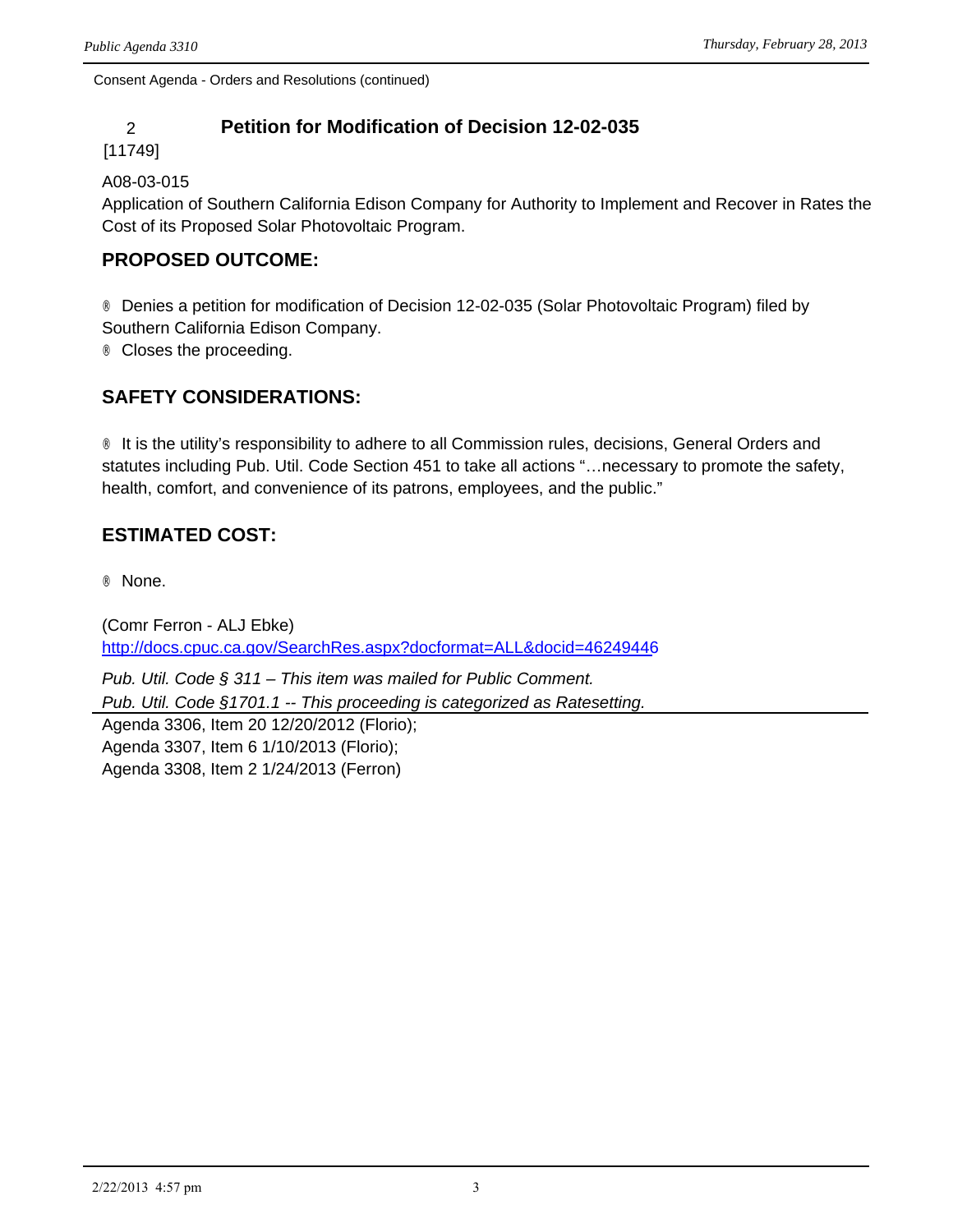## 3 **Modification of the California Solar Initiative Thermal**

#### [11855] **Program**

#### R12-11-005

Order Instituting Rulemaking Regarding Policies, Procedures and Rules for the California Solar Initiative, the Self-Generation Incentive Program and Other Distributed Generation Issues.

## **PROPOSED OUTCOME:**

® Modifies the California Solar Initiative (CSI) Thermal Program to provide incentives to process heat applications, solar cooling technologies, space heating technologies, and systems that combine multiple applications.

® The way rebates are paid is modified to create a performance-based incentive system that replaces the existing 70/30 incentive mechanism.

## **SAFETY CONSIDERATIONS:**

® The utilities shall ensure the CSI Thermal Program complies with all applicable Commission rules, decisions, General Orders and Statutes, including Public Utilities Code Section 451.

## **ESTIMATED COST:**

® This decision shall be implemented within the existing CSI Thermal Program budget.

(Comr Peevey - ALJ MacDonald) <http://docs.cpuc.ca.gov/SearchRes.aspx?docformat=ALL&docid=49165022> *Pub. Util. Code § 311 – This item was mailed for Public Comment.*

*Pub. Util. Code §1701.1 -- This proceeding is categorized as Quasi-Legislative.*

Agenda 3309, Item 8 2/13/2013 (Staff)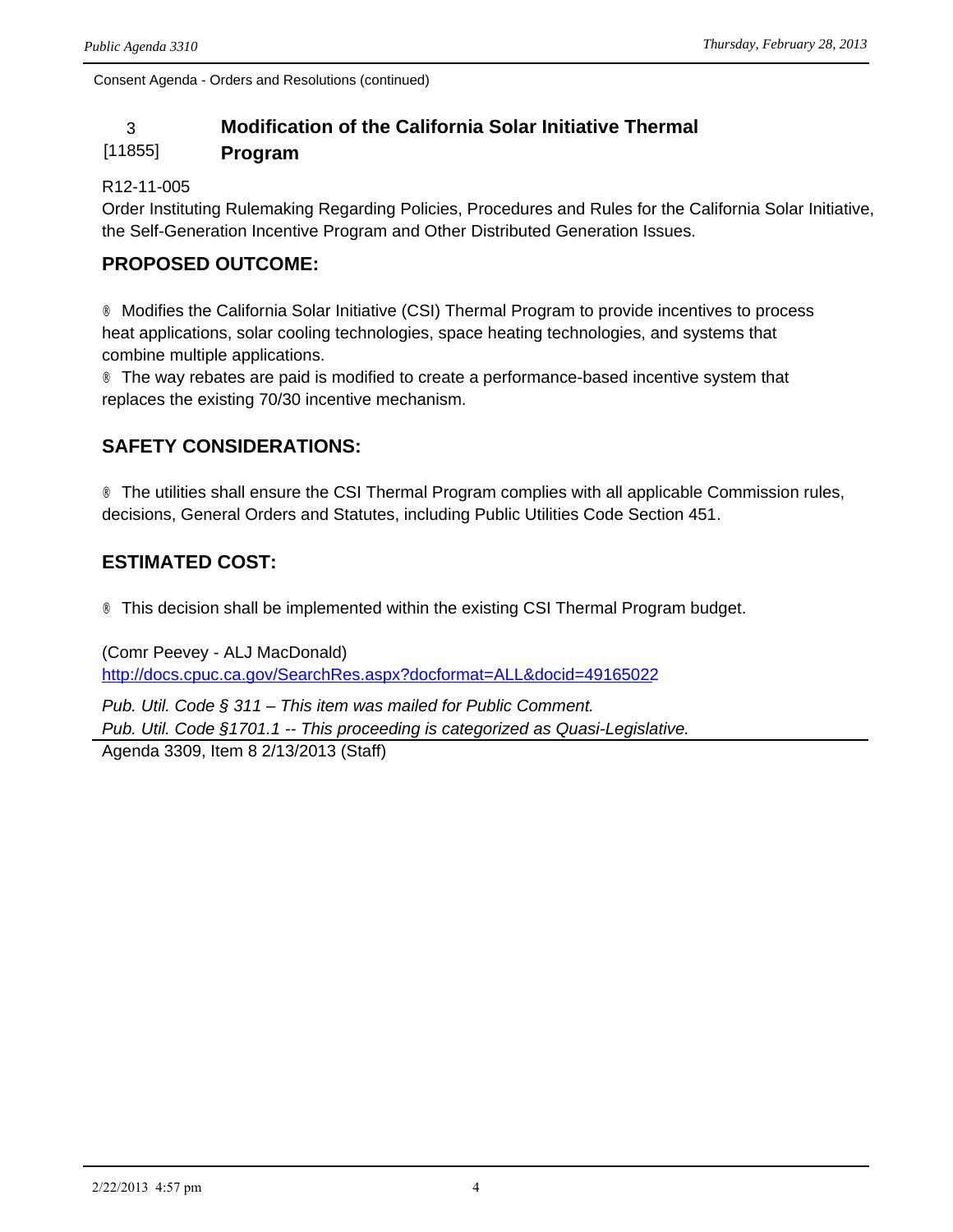## 4 **Compensation to Agricultural Energy Consumers**

#### [11862] **Association**

#### A10-03-014

Application of Pacific Gas and Electric Company to Revise Its Electric Marginal Costs, Revenue Allocation, and Rate Design, including Real Time Pricing, To Revise its Customer Energy Statements, and to Seek Recovery of Incremental Expenditures.

## **PROPOSED OUTCOME:**

® Awards Agricultural Energy Consumers Association \$92,866 for substantial contribution to Decision 11-12-053. ® Closes the proceeding.

## **SAFETY CONSIDERATIONS:**

® Substantial Contributions by intervenor, as here, enhance the Commission's ability to resolve safety and other issues under Pub. Util. Code § 451, which states that it is "…necessary to promote the safety, health, comfort and convenience of its patrons, employees and the public."

## **ESTIMATED COST:**

® Pacific Gas and Electric Company will pay \$92,866 plus interest.

(Comr Peevey - ALJ Pulsifer) <http://docs.cpuc.ca.gov/SearchRes.aspx?docformat=ALL&docid=51370649>

*Pub. Util. Code §1701.1 -- This proceeding is categorized as Ratesetting.*

Agenda 3309, Item 20 2/13/2013 (Staff)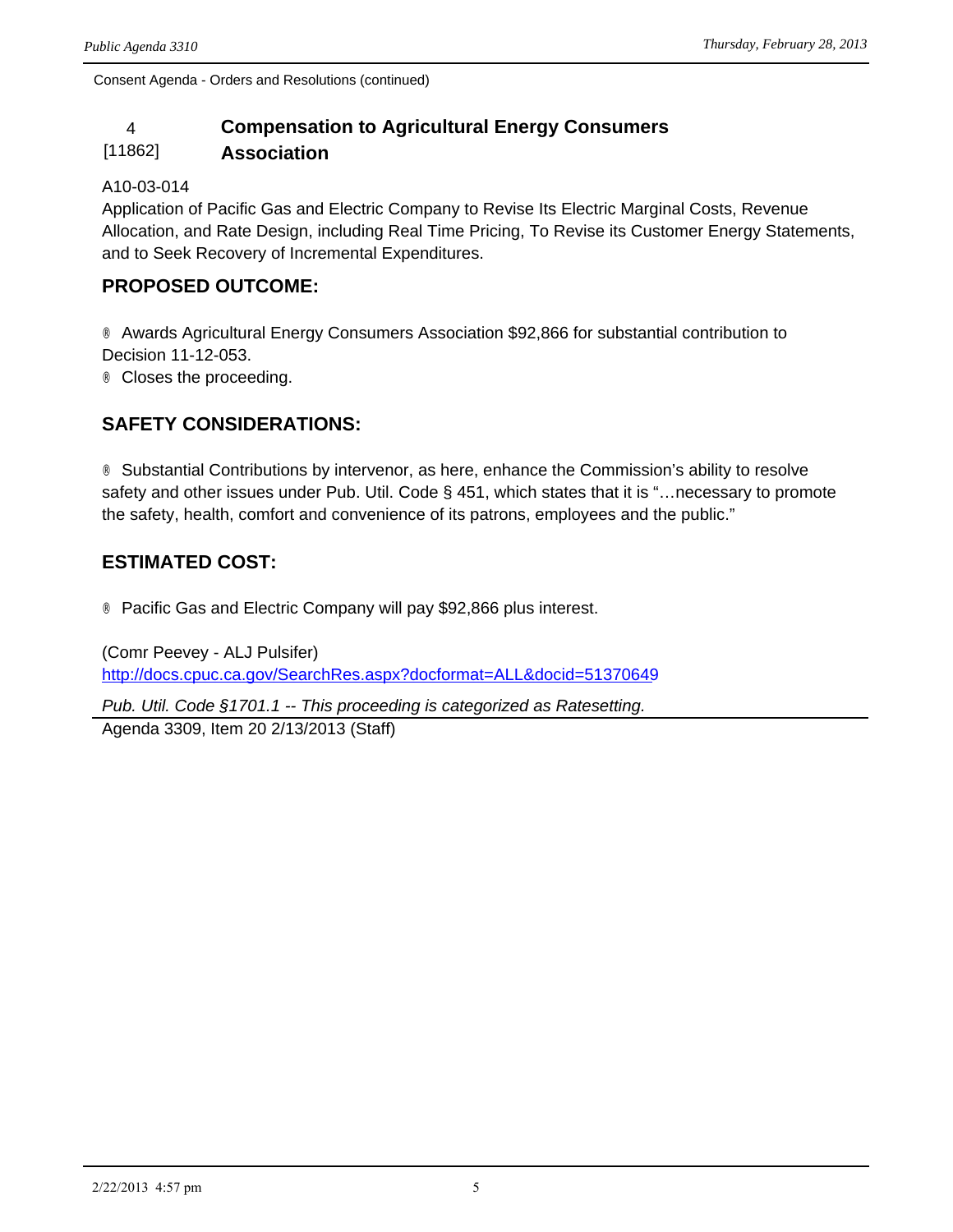## 5 **Sale of Shares of Common Stock of Lake Alpine Water**

[11868] **Company** 

A11-04-013

## **PROPOSED OUTCOME:**

® Authorizes James L. and Marianne S. Orvis to sell and Aspen Forest Investment Co., LLC to buy 5,000 shares, representing 50% of the Common Stock in Lake Alpine Water Company.

## **SAFETY CONSIDERATIONS:**

® It is the utility's responsibility to adhere to all Commission rules, decisions, general orders, and statutes, including Pub. Util. Code Section 451, to take all actions "…necessary to promote safety, health, comfort, and convenience of its patrons, employees, and the public."

## **ESTIMATED COST:**

® None.

(Comr Ferron - ALJ Wilson) <http://docs.cpuc.ca.gov/SearchRes.aspx?docformat=ALL&docid=42156378>

*Pub. Util. Code § 311 – This item was mailed for Public Comment. Pub. Util. Code §1701.1 -- This proceeding is categorized as Ratesetting.*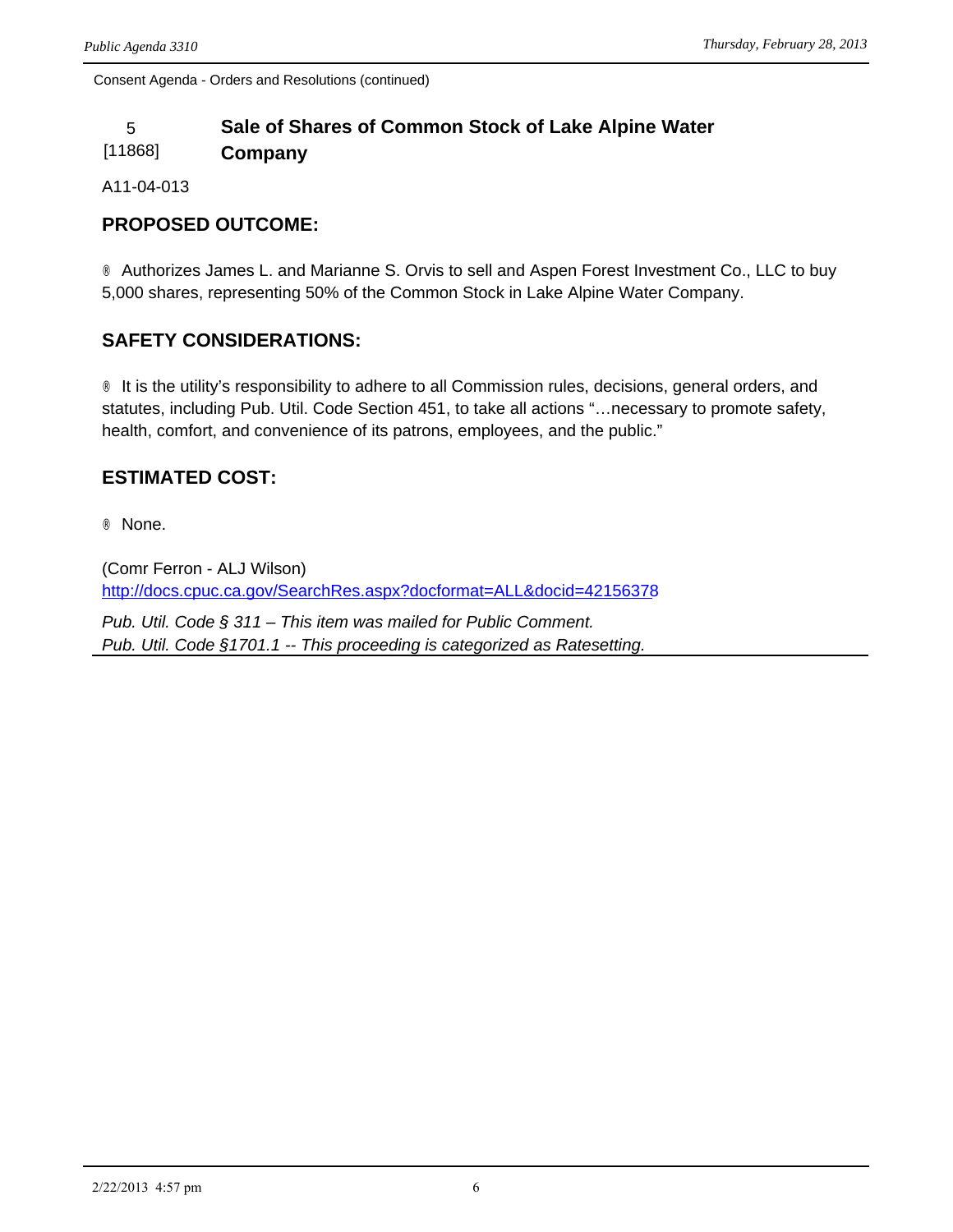#### 6 **Annual Fee to Implement the Digital Infrastructure and Video**  [11869] **Competition Act for Fiscal Year 2012-2013**

Res T-17387

## **PROPOSED OUTCOME:**

® Approval of Communications Division Resolution for the Digital Infrastructure and Video Competition Act annual fee for Fiscal Year 2012-2013 in the amount of \$950,000.

## **SAFETY CONSIDERATIONS:**

® There are no safety considerations associated with this Resolution.

## **ESTIMATED COST:**

® The program is funded by the fees collected from providers in the total amount of \$950,000.

<http://docs.cpuc.ca.gov/SearchRes.aspx?docformat=ALL&docid=50725863>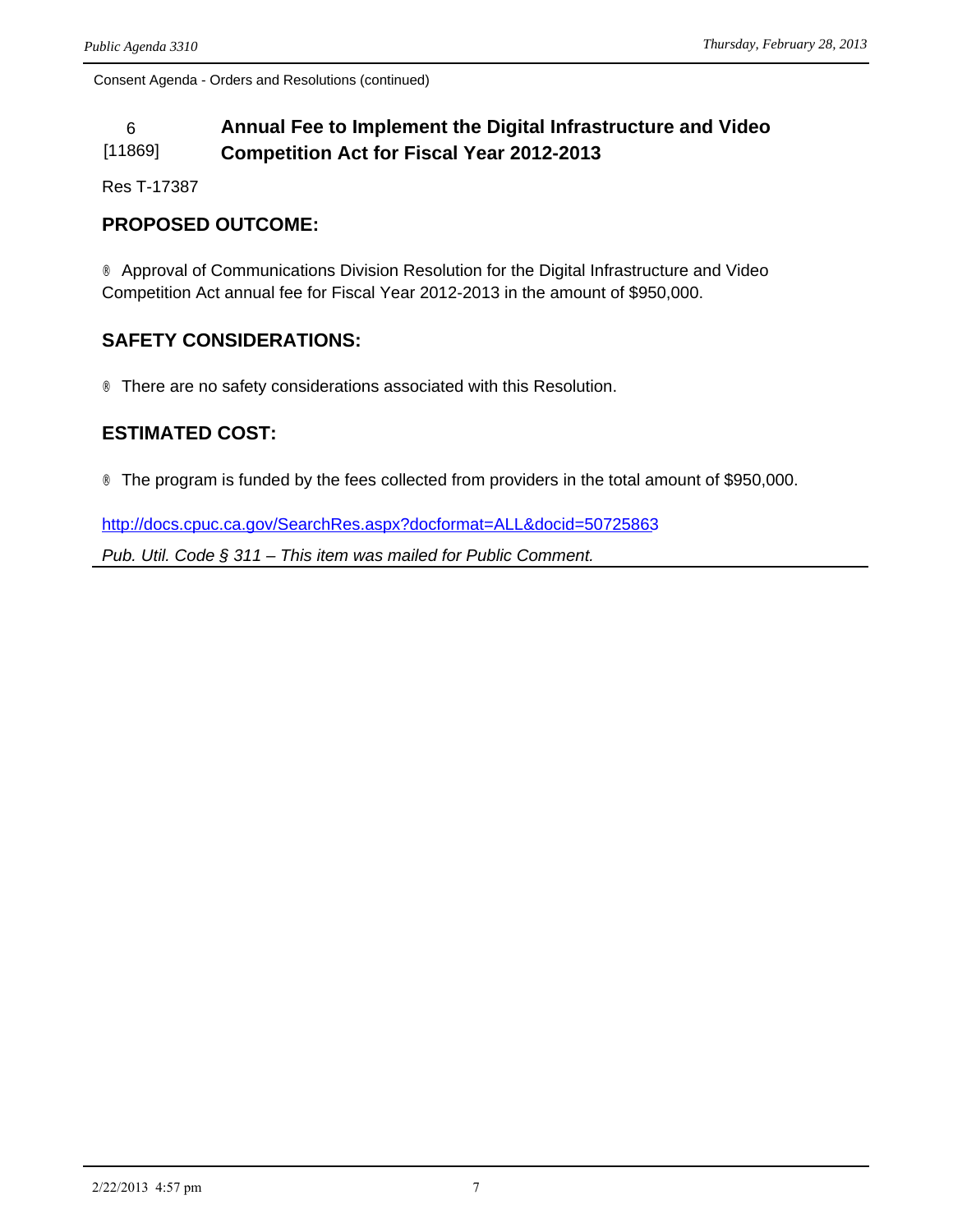## 7 **Rejection of Settlement and Denial of Application**

#### [11870]

#### A12-07-015

Application of Telco Connection LLC for Registration as an Interexchange Carrier Telephone Corporation Pursuant to the Provisions of Public Utilities Code Section 1013.

## **PROPOSED OUTCOME:**

® Consumer Protection and Safety Division (CPSD) protested the application because Telco Connection LLC's president violated Rule 1 of our Rules of Practice and Procedure by providing false statements concerning its regulatory history.

® CPSD and Applicant settled the protest with a \$6,500 fine to be paid by Applicant.

® Held: Settlement rejected and Application dismissed.

® The false statement was not inadvertent nor minor. It was a deliberate misleading of the Commission.

® Closes the proceeding.

## **SAFETY CONSIDERATIONS:**

® Denies applicant's request for operating authority as a telephone service provider due to Rule 1 violation.

## **ESTIMATED COST:**

® None.

(Comr Sandoval - ALJ Barnett) <http://docs.cpuc.ca.gov/SearchRes.aspx?docformat=ALL&docid=42157146>

*Pub. Util. Code § 311 – This item was mailed for Public Comment. Pub. Util. Code §1701.1 -- This proceeding is categorized as Ratesetting.*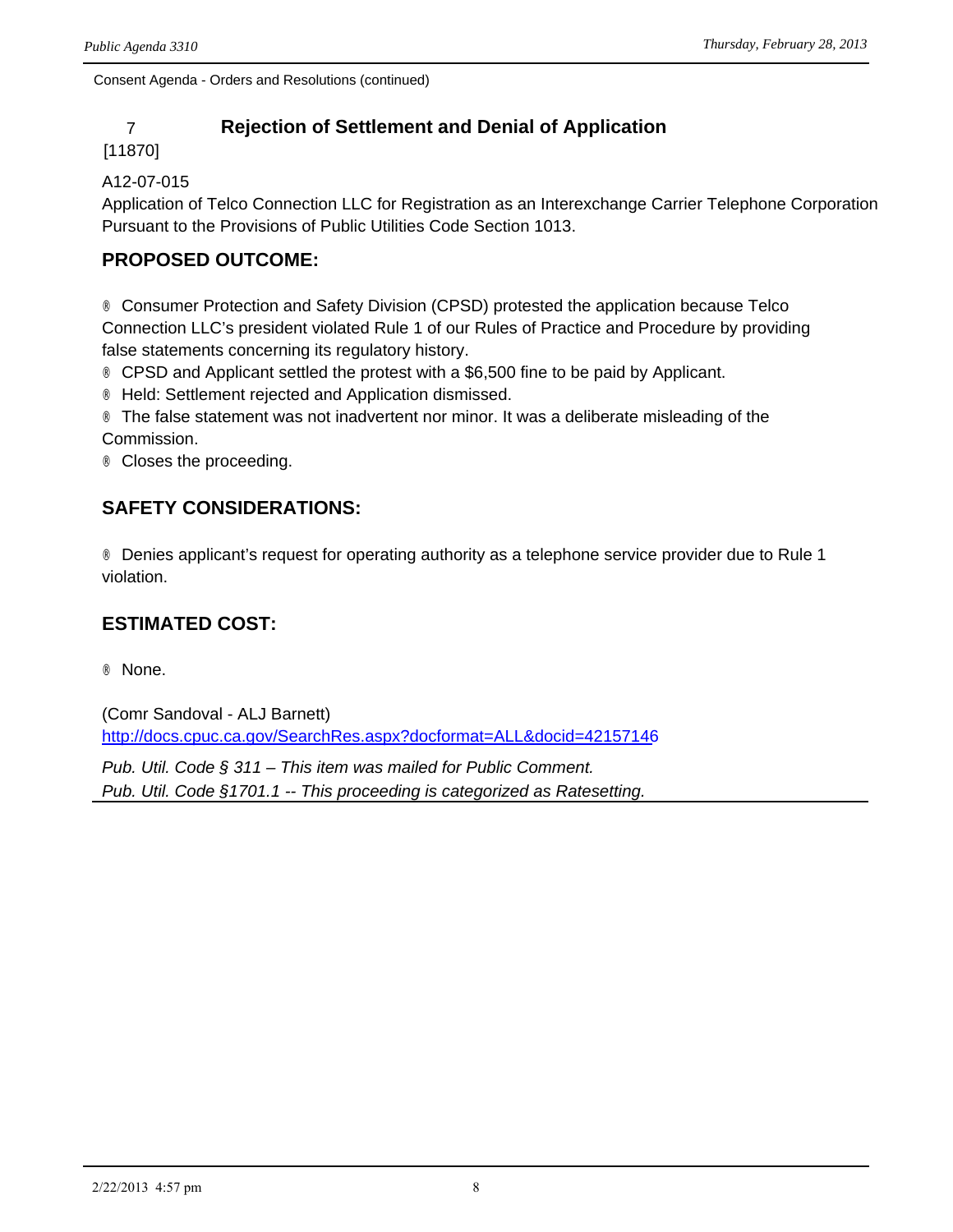#### 8 **Southern California Edison Company's Power Purchase**  [11873] **Agreement With Alta Wind XIII, LLC**

Res E-4564, Advice Letter 2740-E filed on May 29, 2012 - Related matters.

## **PROPOSED OUTCOME:**

® Approves cost recovery for the power purchase agreement between Southern California Edison Company and Alta Wind XIII, LLC.

## **SAFETY CONSIDERATIONS:**

® The Alta Wind XIII facility will be operational on January 1, 2019. During the construction of the facility, California Environmental Quality Act review will be performed by Kern County as part of considering the Conditional Use Permit. Prudent Electrical Practices shall be followed by the Seller. Applicable laws including but not limited to industrial safety shall apply.

## **ESTIMATED COST:**

® Actual costs are confidential at this time.

<http://docs.cpuc.ca.gov/SearchRes.aspx?docformat=ALL&docid=45420935>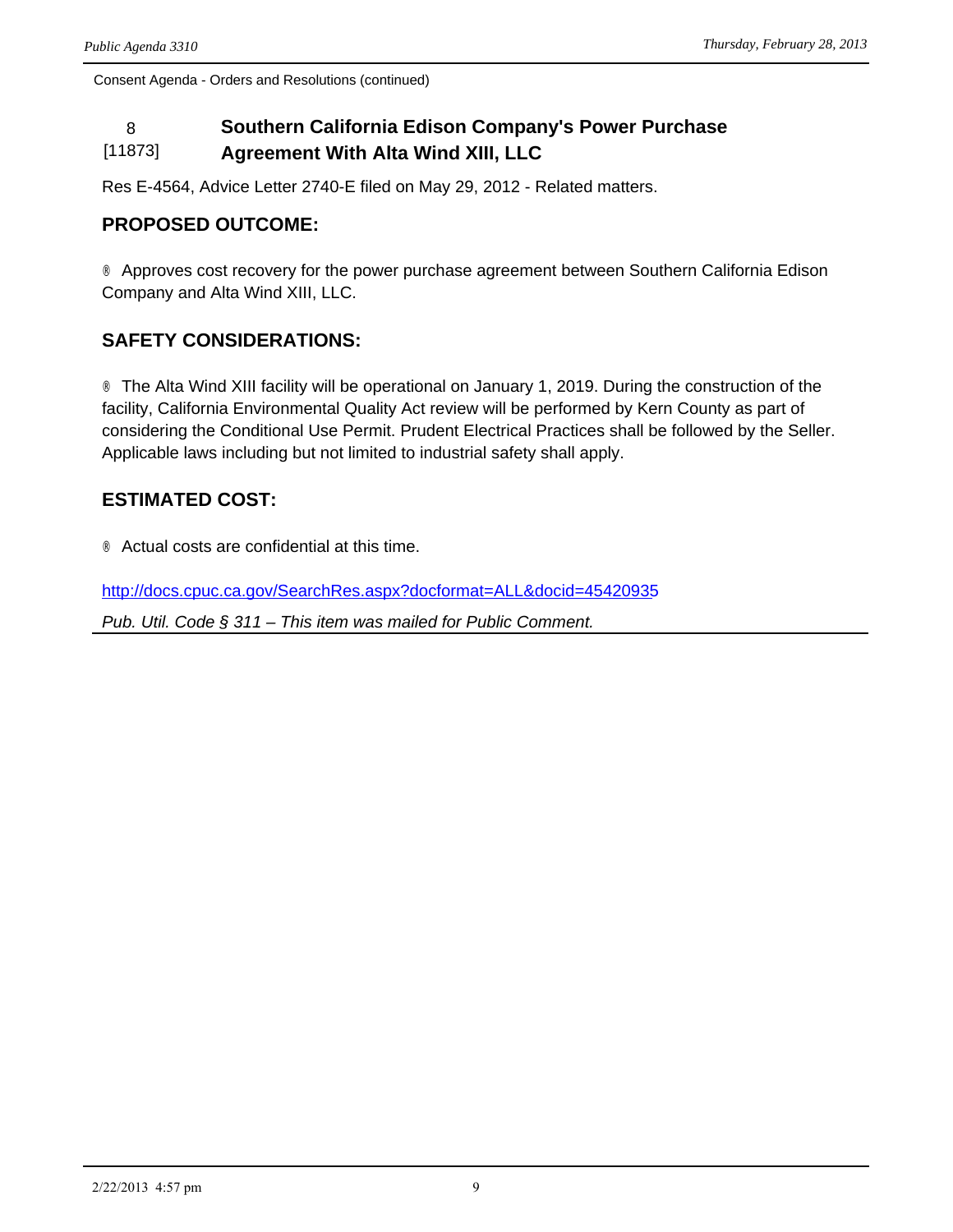## 9 **Order Extending Statutory Deadline**

#### [11875]

A10-12-005, A10-12-006 - Related matters.

Application of San Diego Gas & Electric Company for Authority, Among Other Things, to Increase Rates and Charges for Electric and Gas Service Effective on January 1, 2012.

### **PROPOSED OUTCOME:**

® Extends the statutory deadline for resolving these proceedings to April 30, 2013.

## **SAFETY CONSIDERATIONS:**

® Allows the Commission to continue to fulfill its duties under Pub. Util. Code Section 451, including to take all actions necessary to promote the safety, health, comfort, and convenience of utility patrons, employees, and the public.

## **ESTIMATED COST:**

® None.

(Comr Ferron - ALJ Wong) <http://docs.cpuc.ca.gov/SearchRes.aspx?docformat=ALL&docid=45220614> *Pub. Util. Code §1701.1 -- This proceeding is categorized as Ratesetting.*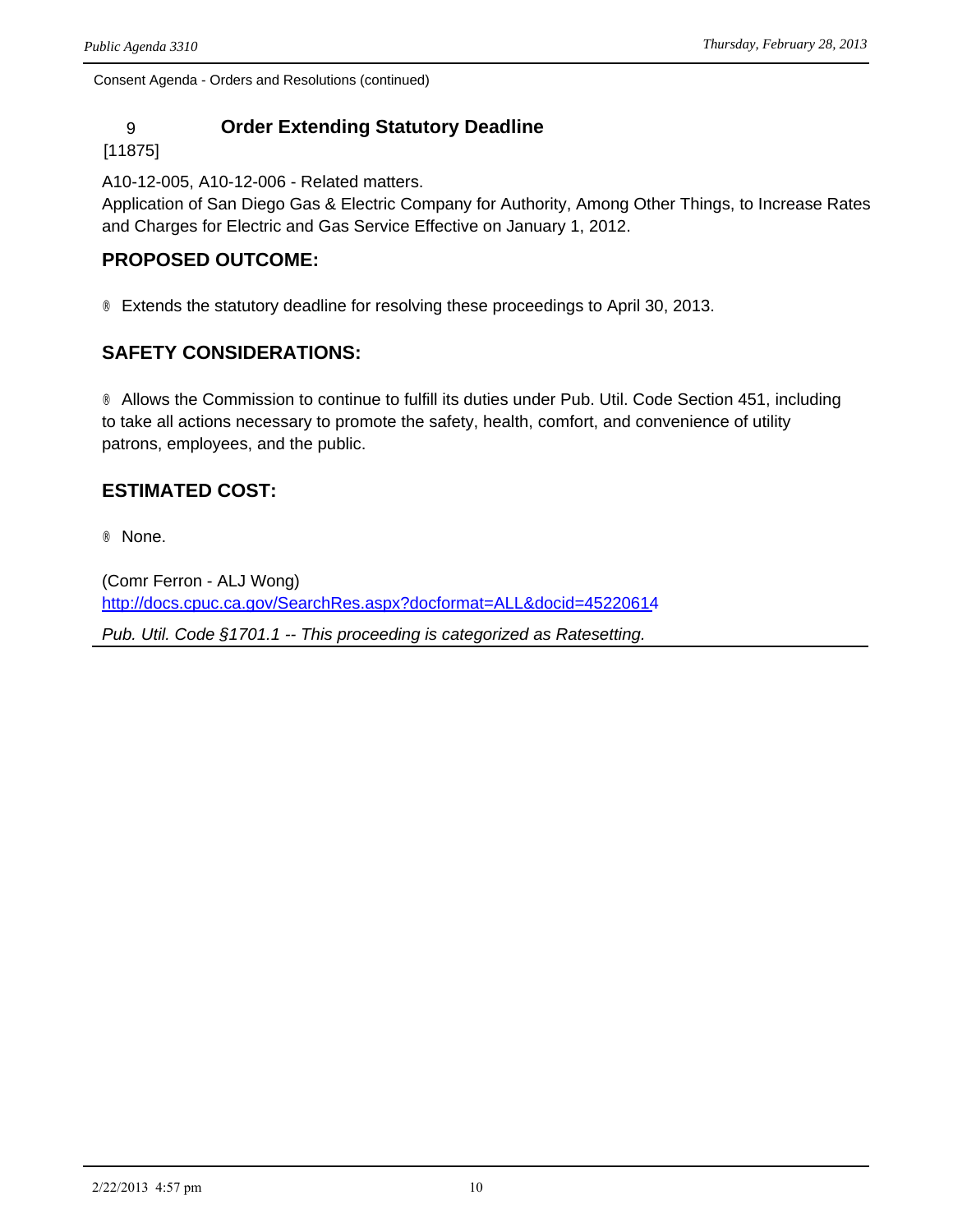## 10 **SB Sedan and Limo Corp.'s Field Citation**

[11876]

Res ALJ-286

### **PROPOSED OUTCOME:**

® Affirming Field Citation-5184 issued to SB Sedan and Limo Corp. doing business as South Bay Sedan and Limo Service.

## **SAFETY CONSIDERATIONS:**

® Enforcing compliance with statute and Commission rules, many of which protect the public health and safety.

#### **ESTIMATED COST:**

® Fine of \$10,000 to be paid by appellant.

<http://docs.cpuc.ca.gov/SearchRes.aspx?docformat=ALL&docid=45221379>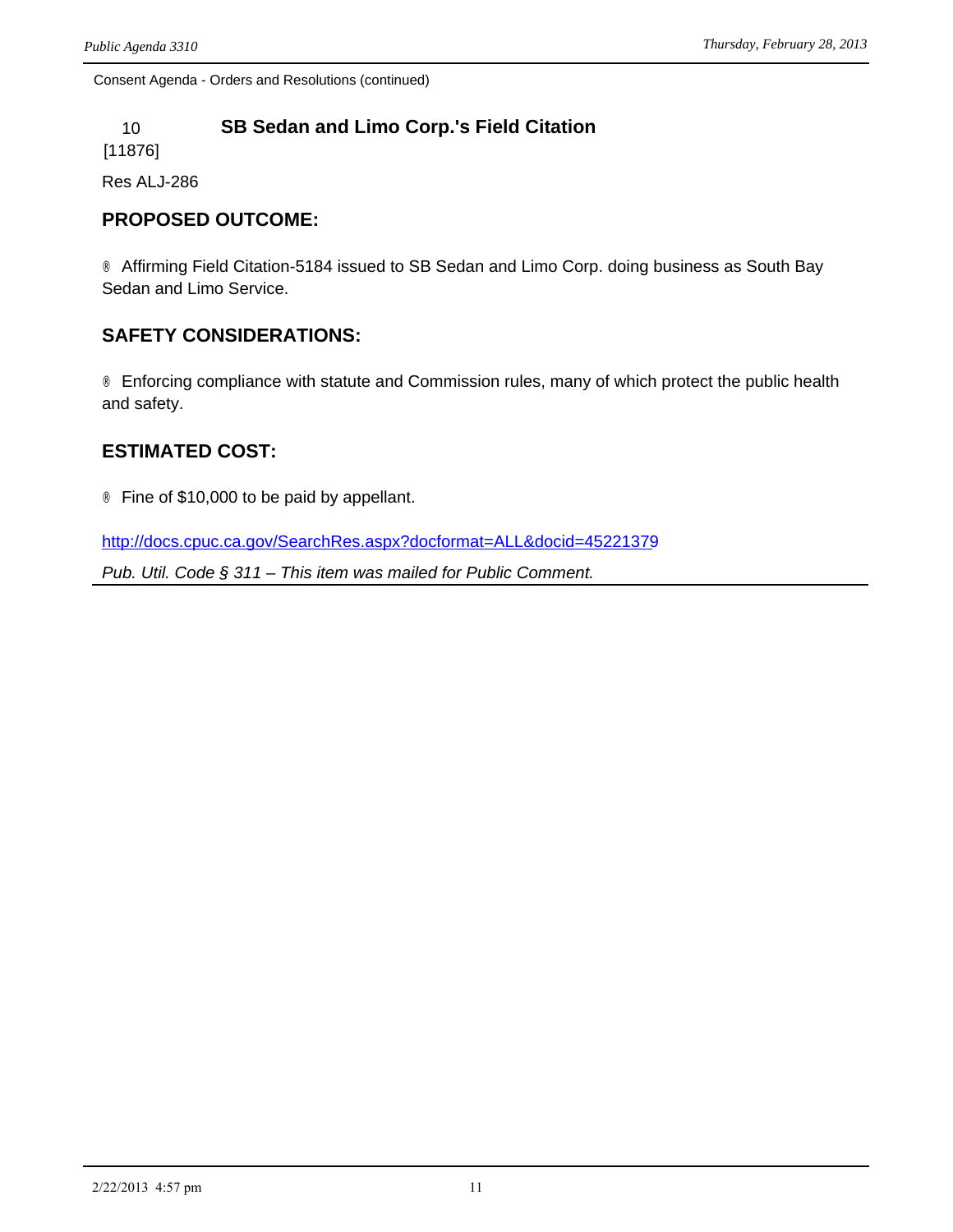### 11 **Closes Rulemaking 11-01-008 Made Moot by Legislation**

[11877]

#### R11-01-008

Order Instituting Rulemaking on the Commission's Own Motion to Require Interconnected Voice Over Internet Protocol Service Providers to Contribute to the Support of California's Public Purpose Programs.

## **PROPOSED OUTCOME:**

® Closes Rulemaking 11-01-008 as a result of legislation adopted rendering its purpose moot.

## **SAFETY CONSIDERATIONS:**

® There are no safety issues from the closure of this proceeding.

## **ESTIMATED COST:**

® There are no costs resulting from this decision.

(Comr Peevey - ALJ Hymes) <http://docs.cpuc.ca.gov/SearchRes.aspx?docformat=ALL&docid=42155827>

*Pub. Util. Code § 311 – This item was mailed for Public Comment. Pub. Util. Code §1701.1 -- This proceeding is categorized as Quasi-Legislative.*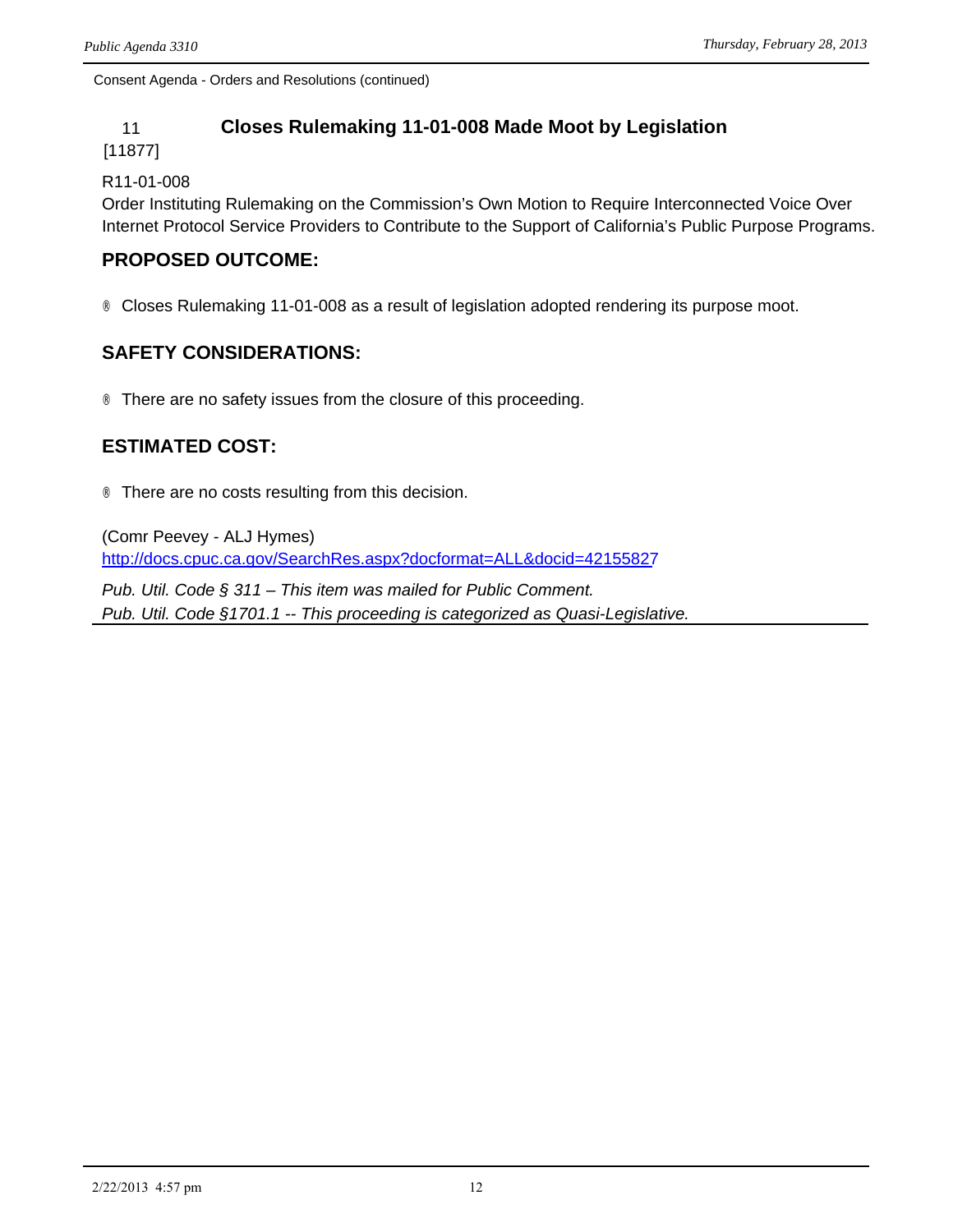## 12 **California High Cost Fund-A Calendar Year 2013**

[11878]

Res T-17385

## **PROPOSED OUTCOME:**

® Adopts California High Cost Fund-A support for the 14 small incumbent local exchange carriers for calendar year 2013.

## **SAFETY CONSIDERATIONS:**

® Support for the 14 small incumbent local exchange carriers not only assists in making telephone and 9-1-1 service available in rural areas but also provides support to maintain facilities up to current technological standards, withstand harsh weather extremes and the dangers of fire with the undergrounding of most facilities.

## **ESTIMATED COST:**

® \$32.628 million.

<http://docs.cpuc.ca.gov/SearchRes.aspx?docformat=ALL&docid=46444889>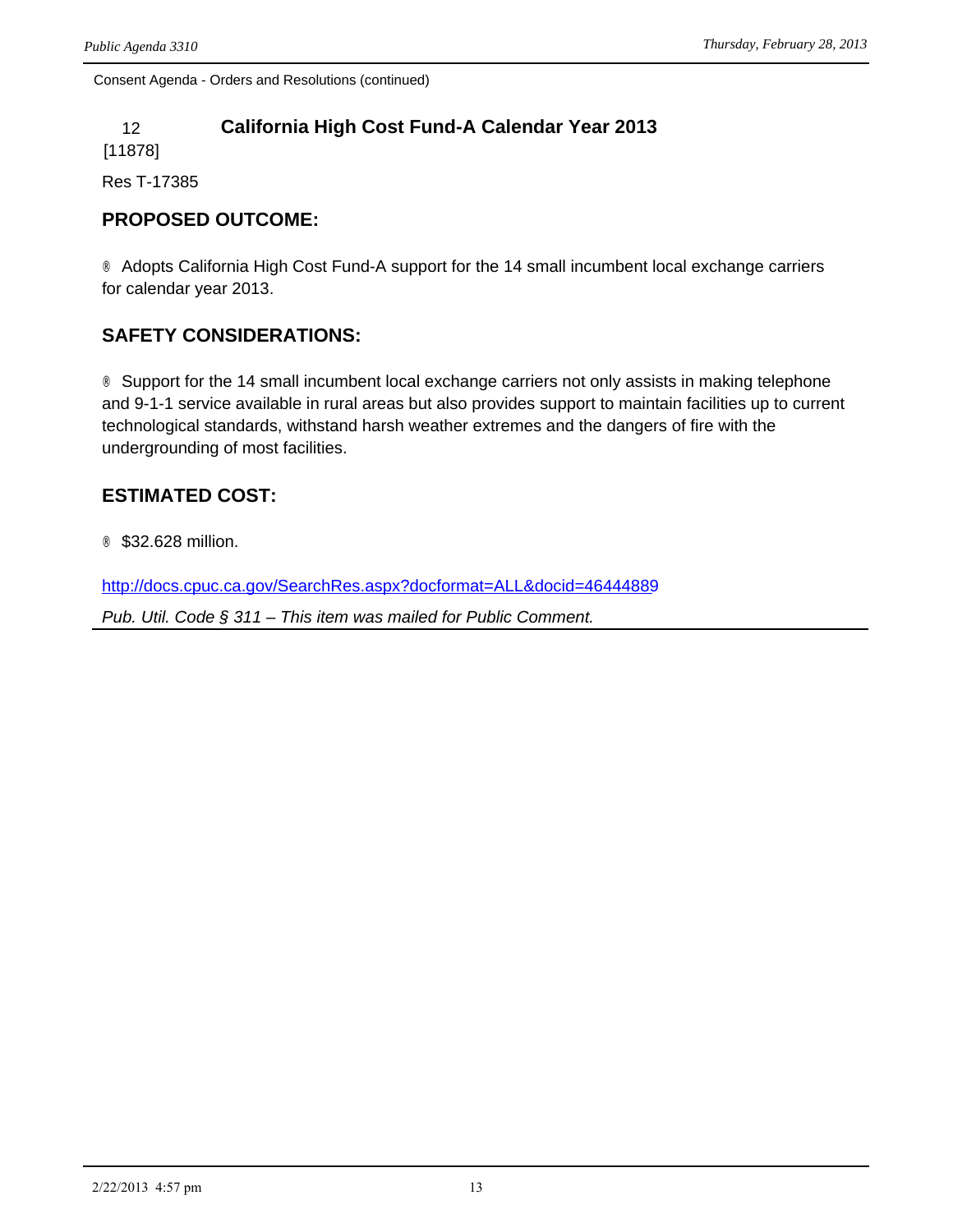## 13 **Affirming Provisions of the Scoping Memo and Ruling**

[11881]

#### R11-12-001

Order Instituting Rulemaking to Evaluate Telecommunications Corporations Service Quality Performance and Consider Modification to Service Quality Rules.

## **PROPOSED OUTCOME:**

® Changes preliminary determination to acknowledge that hearings may be needed.

® Requires Pacific Bell Telephone Company dba AT&V California and Verizon California Inc. to pay for a study evaluating their network infrastructure, facilities, policies and practices.

## **SAFETY CONSIDERATIONS:**

® The study directed by this decision will provide information to assess the condition of carrier infrastructure and facilities used in the provision of telecommunications services in California, in order to ensure the facilities support a level of service consistent with public safety and customer needs.

## **ESTIMATED COST:**

® Up to \$1 million.

(Comr Ferron - ALJ Hecht) <http://docs.cpuc.ca.gov/SearchRes.aspx?docformat=ALL&docid=42158142>

*Pub. Util. Code § 311 – This item was mailed for Public Comment. Pub. Util. Code §1701.1 -- This proceeding is categorized as Quasi-Legislative.*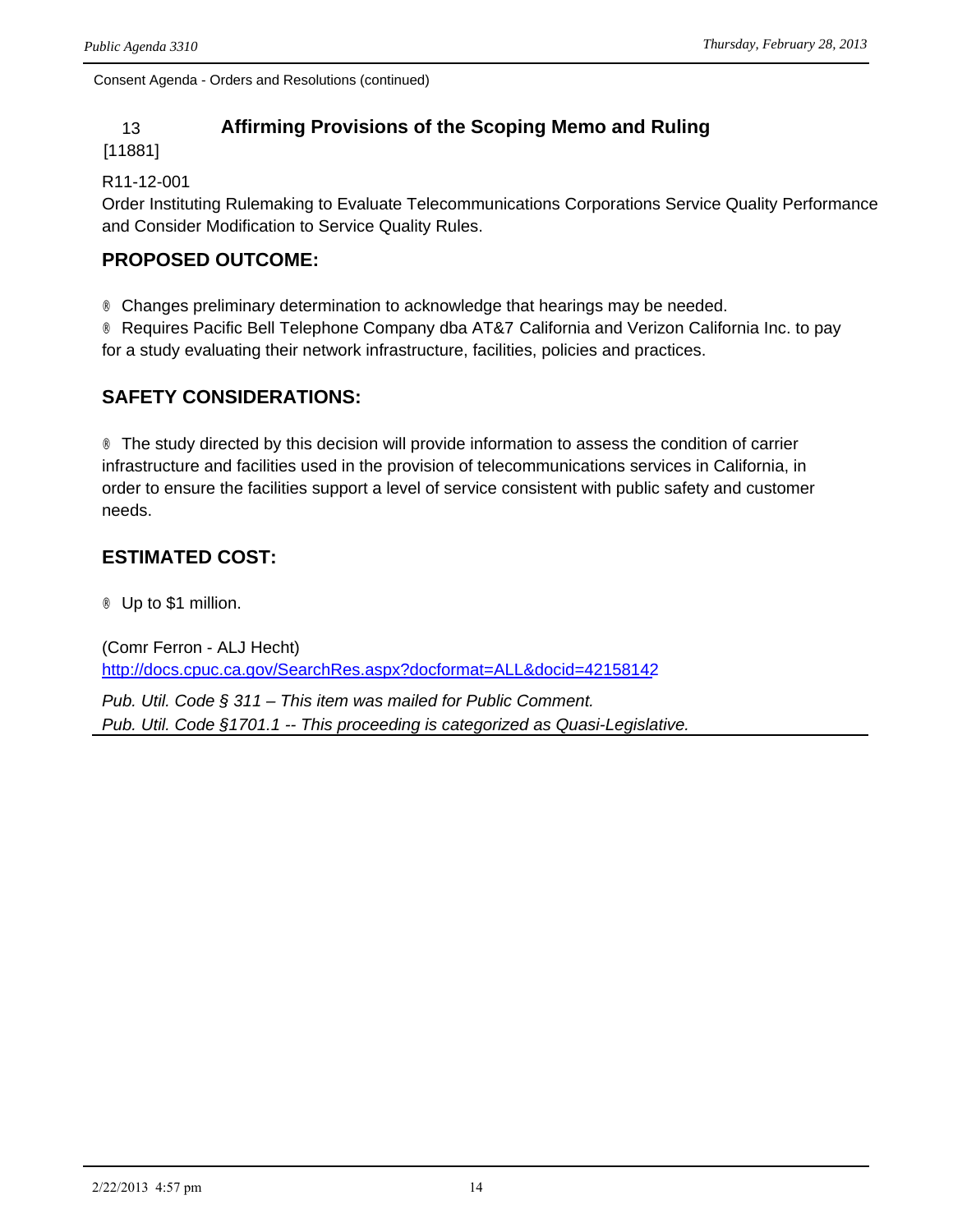## 14 **2012 Triennial On-Site Safety Review Report of San Diego**

[11882] **Trolley, Inc.**

Res ST-148

## **PROPOSED OUTCOME:**

® Grants approval of the 2012 Triennial On-Site Safety Review Report of San Diego Trolley, Inc. (SDTI) dated October 10, 2012.

## **SAFETY CONSIDERATIONS:**

® Considers the safety of the public and employees who might be affected by the SDTI's rail transit operations.

® Presents a review required every three years to comprehensively review, evaluate, and improve the safety of a rail transit system.

® SDTI is responsible to adhere to all Commission rules, decisions, general Orders and statutes including Pub. Util. Code Section 451 to take all actions "...necessary to promote the safety, health, comfort, and convenience of its patrons, employees and the public."

## **ESTIMATED COST:**

® Not within scope of this resolution.

<http://docs.cpuc.ca.gov/SearchRes.aspx?docformat=ALL&docid=50960225>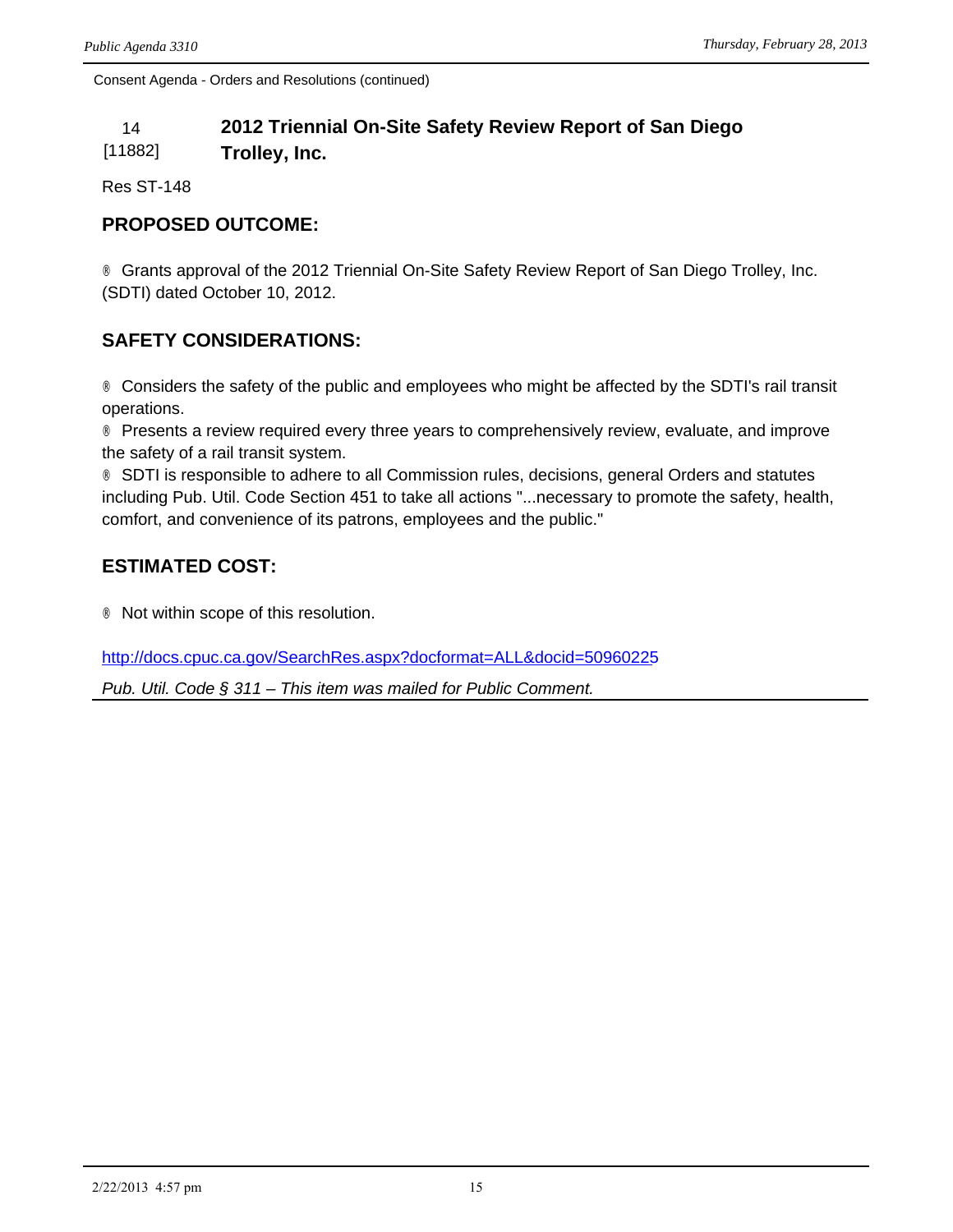#### 15 **Virgin Mobile, USA L.P.'s dba Assurance Wireless to Offer**  [11884] **New Wireless Federal Lifeline Service Plans**

Res T-17388, Advice Letter (AL) No. 3A filed on October 2, 2012 and AL No. 3B filed on October 26, 2012 - Related matters.

## **PROPOSED OUTCOME:**

® Approves Virgin Mobile, USA, L.P.'s (Virgin) request to offer new wireless federal Lifeline service plans to eligible California customers. Virgin shall provide adequate information to its customers about the potential coverage, service quality and safety issues a customer may encounter when selecting a wireless federal Lifeline plan versus a state wireline Lifeline plan.

## **SAFETY CONSIDERATIONS:**

® In accordance with Pub.Util. Code §451, every public utility shall furnish and maintain such adequate, efficient, just, and reasonable service, instrumentalities, equipment, and facilities, including telephone facilities, as defined in §54.1 of the Civil Code, as are necessary to promote the safety, health, comfort, and convenience of its patrons, employees, and the public.

## **ESTIMATED COST:**

® None.

<http://docs.cpuc.ca.gov/SearchRes.aspx?docformat=ALL&docid=50724714>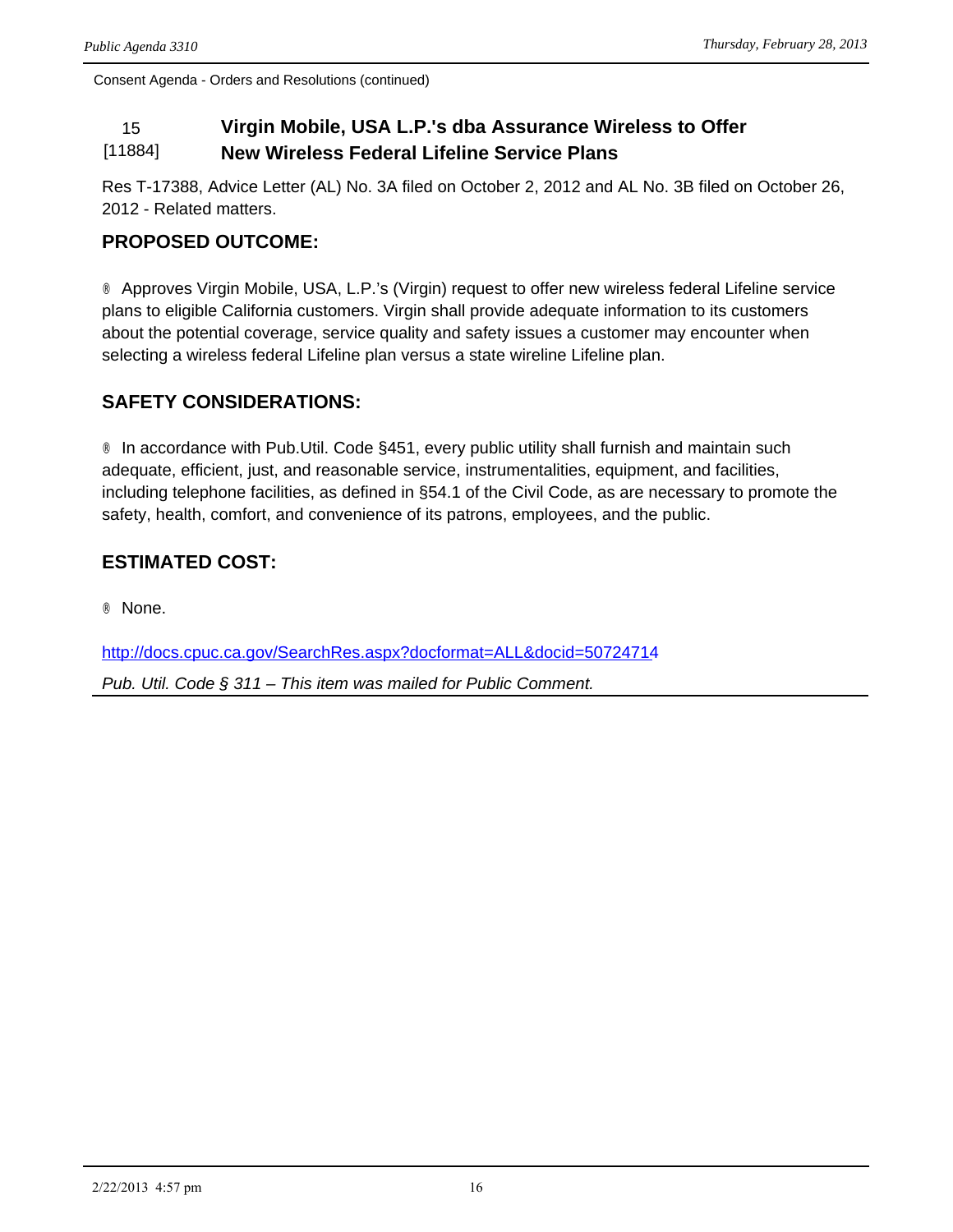#### 16 **Nexus Communications, Inc. to Offer New Wireless Federal**  [11885] **Lifeline Services Plans**

Res T-17389, Advice Letter (AL) No. 7 filed on December 11, 2012, AL No. 7A filed on January 18, 2013 and AL No. 7B filed on January 23, 2013 - Related matters.

## **PROPOSED OUTCOME:**

® Approves Nexus Communications, Inc.'s request to offer new wireless federal Lifeline service plans to eligible consumers in Verizon and AT&7 service areas in California. Nexus shall provide adequate information to its customers about the potential coverage, service quality and safety issues a customer may encounter when selecting a wireless federal Lifeline plan versus a state wireline Lifeline plan.

## **SAFETY CONSIDERATIONS:**

® In accordance with Pub.Util. Code §451, every public utility shall furnish and maintain such adequate, efficient, just, and reasonable service, instrumentalities, equipment, and facilities, including telephone facilities, as defined in §54.1 of the Civil Code, as are necessary to promote the safety, health, comfort, and convenience of its patrons, employees, and the public.

## **ESTIMATED COST:**

® None.

<http://docs.cpuc.ca.gov/SearchRes.aspx?docformat=ALL&docid=51332338>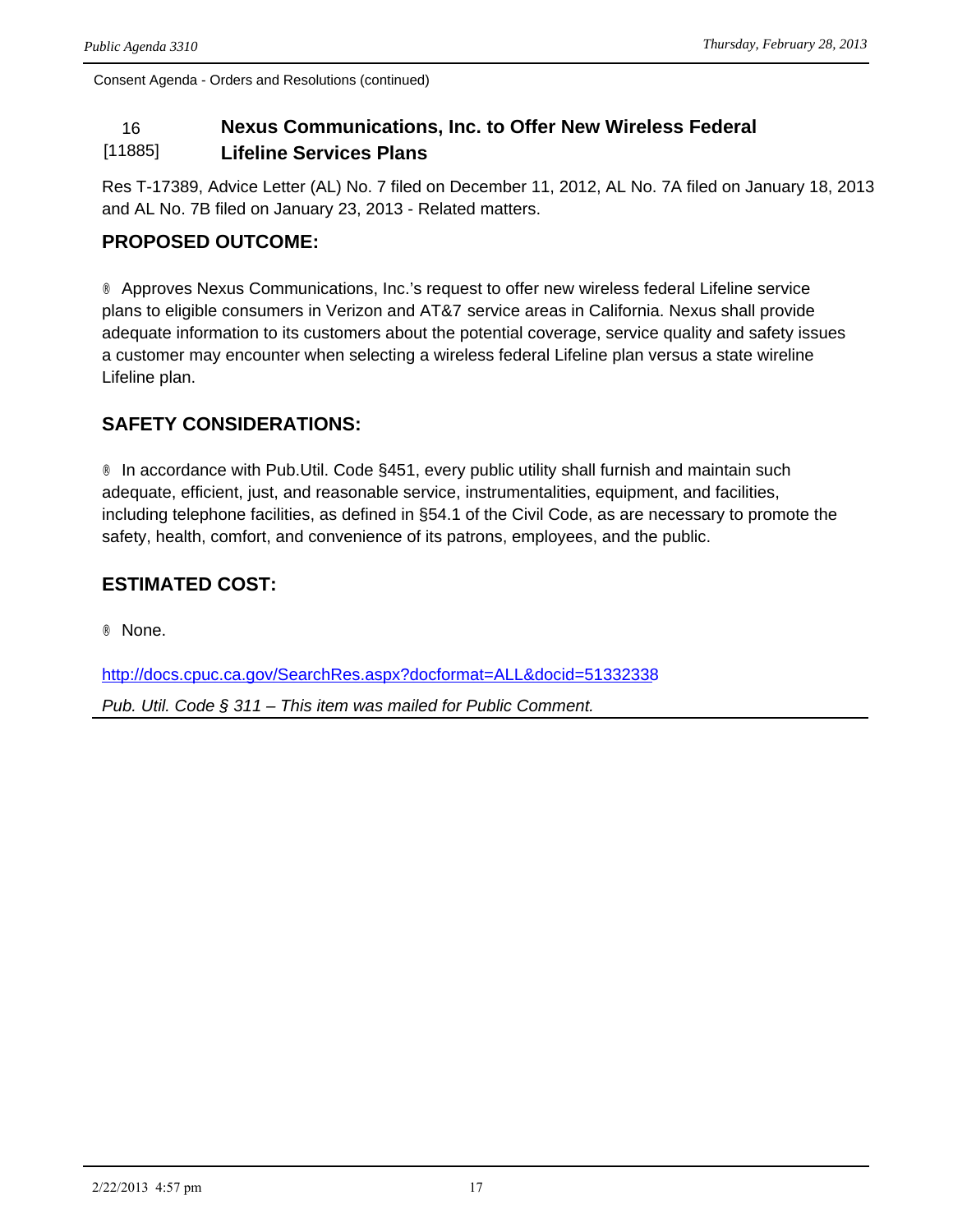#### 17 **Southern California Edison Company's Power Purchase**  [11887] **Agreement With Berry Petroleum Company for Procurement of Energy and Capacity**

Res E-4553, Advice Letter 2770-E Filed on August 31, 2012 - Related matters.

## **PROPOSED OUTCOME:**

® Approves the Combined Heat and Power (CHP) Power Purchase Agreement (PPA) between Southern California Edison Company and Berry Petroleum Company pursuant to the terms of the Qualifying Facility and CHP Program Settlement Agreement.

## **SAFETY CONSIDERATIONS:**

® Approves a PPA for an Existing CHP Facility that will not alter operations. Because facility operations will remain unchanged there are no incremental safety implications associated with approval of this contract beyond the status quo.

## **ESTIMATED COST:**

® Capacity, energy, and variable cost components of the Berry CHP PPA are confidential at this time due to its selection through the CHP Request For Offers process, which is a competitive solicitation process.

<http://docs.cpuc.ca.gov/SearchRes.aspx?docformat=ALL&docid=46596505>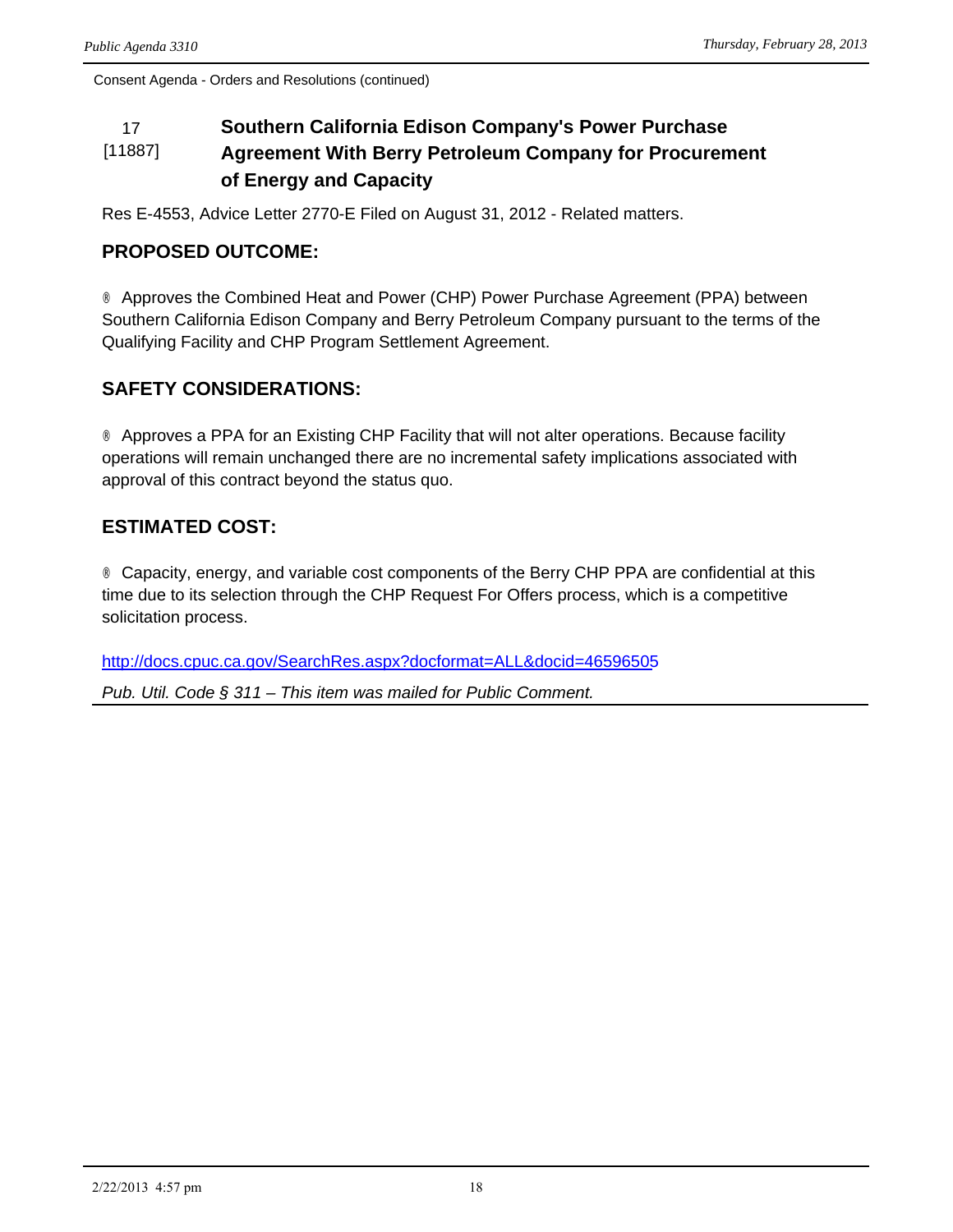#### 18 **Complaint Alleging Unlawful Obstruction of Legitimate**  [11898] **Business Transactions**

#### (ECP) C12-10-015

Barbara Vlamis vs. MCI Communications Services, Inc., dba Verizon Business Services.

## **PROPOSED OUTCOME:**

® Dismissal for failure to make a cognizable claim before the Commission.

® Closes the proceeding.

## **SAFETY CONSIDERATIONS:**

® The actions of Defendant's third party credit card fraud detection unit were reasonable.

## **ESTIMATED COST:**

® None.

(Comr Sandoval - ALJ Clark) <http://docs.cpuc.ca.gov/SearchRes.aspx?docformat=ALL&docid=48401958>

*Pub. Util. Code §1701.1 -- This proceeding is categorized as Adjudicatory.*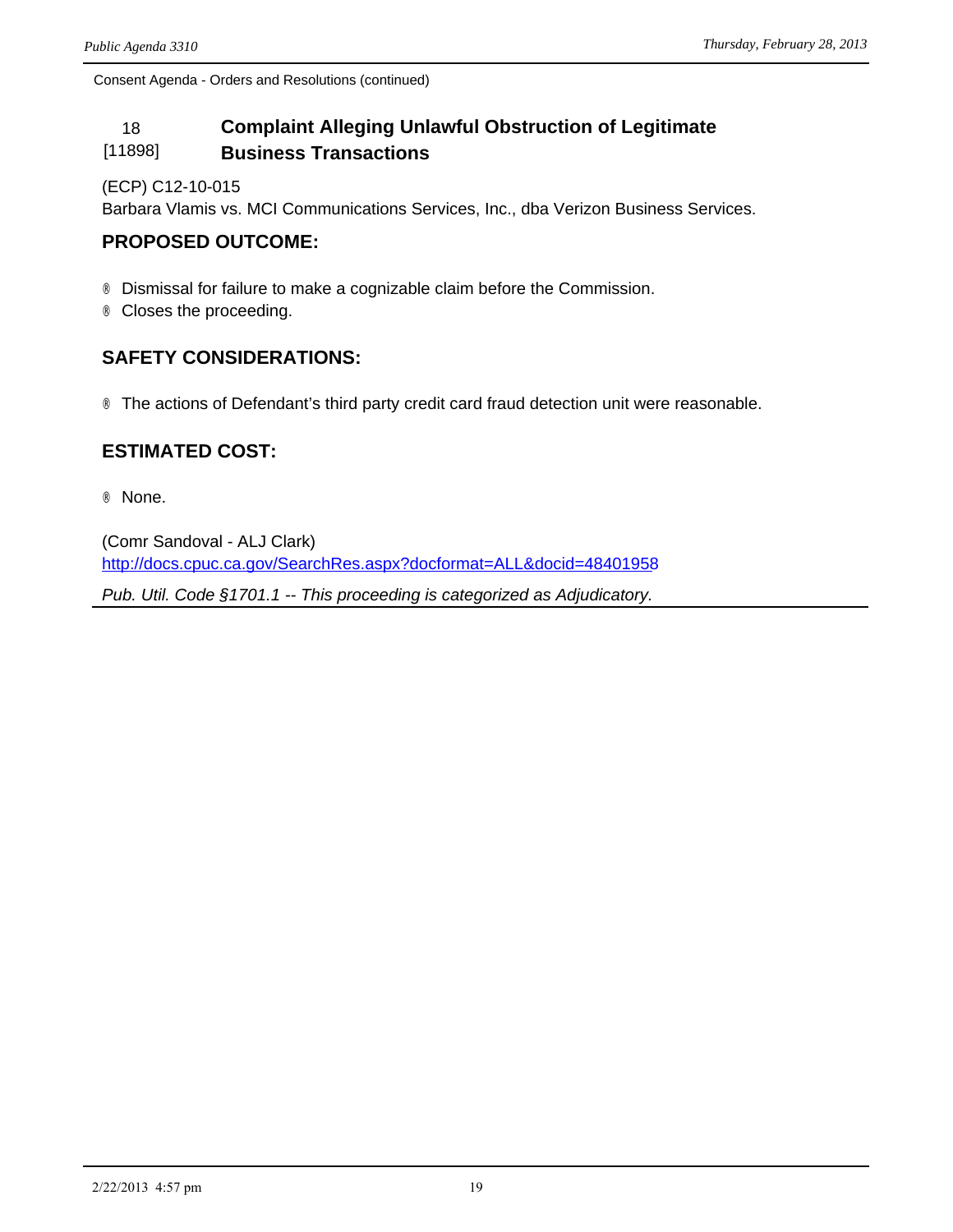## 19 **New Order Instituting Rulemaking**

[11899]

R.\_\_\_\_\_\_\_\_\_\_

Order Instituting Rulemaking to Consider the Annual Revenue Requirement Determination of the California Department of Water Resources and Related Issues.

## **PROPOSED OUTCOME:**

® Open Rulemaking (R) to replace R11-03-006.

## **SAFETY CONSIDERATIONS:**

® Opens proceeding to allow the Commission to fulfill its duties under the Pub. Util. Code § 451, including to take all actions necessary to promote the safety, health, comfort and convenience of utility patrons, employees and the public.

## **ESTIMATED COST:**

® Unknown.

<http://docs.cpuc.ca.gov/SearchRes.aspx?docformat=ALL&docid=50374303>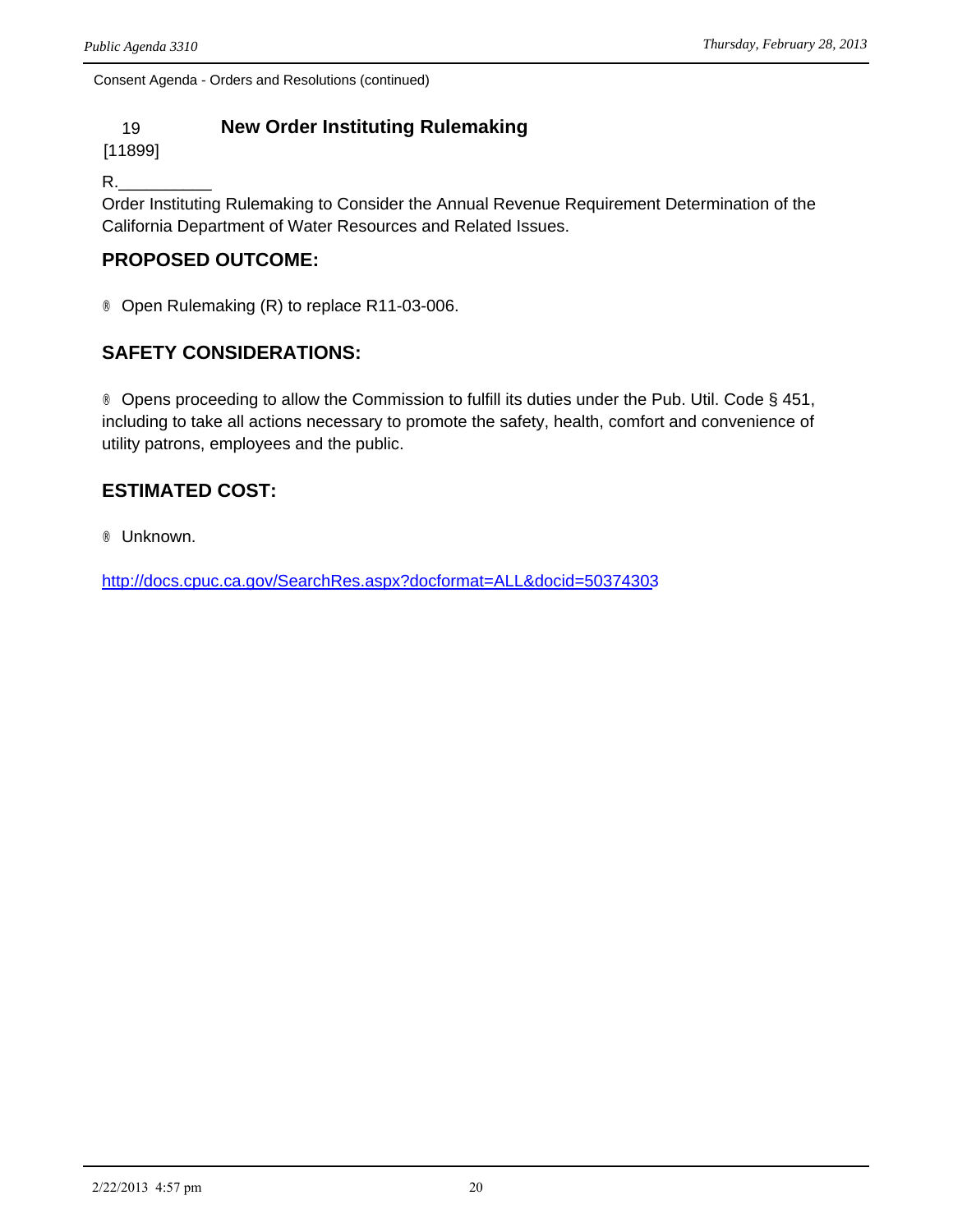#### 20 **Richard Coffey to Aquire Additional Stock and Transfer of**  [11900] **Control**

#### A12-10-021

In the Matter of the Joint Application of The Jack Fennie, Jr. Irrevocable Trust and Richard Coffey, an individual, for Authorization to Acquire Additional Stock of and to Transfer Control of Vessel Carrier Catalina Freight Line.

### **PROPOSED OUTCOME:**

® Grants the application of Richard Coffey to acquire additional shares of stock and to transfer control of Catalina Freight Line, a vessel common carrier, from The Jack Fennie, Jr. Irrevocable Trust to Richard Coffey.

® Closes the proceeding.

## **SAFETY CONSIDERATIONS:**

® Considers the safety of the public who will be using vessel common carriers. Catalina Freight Line is responsible to adhere to all Commission rules, decisions, General Orders and statues necessary to promote the safety, health, comfort and convenience of its patrons, employees, and the public.

## **ESTIMATED COST:**

® None.

(Exam Hagan) <http://docs.cpuc.ca.gov/SearchRes.aspx?docformat=ALL&docid=40495704> *Pub. Util. Code §1701.1 -- This proceeding is categorized as Ratesetting.*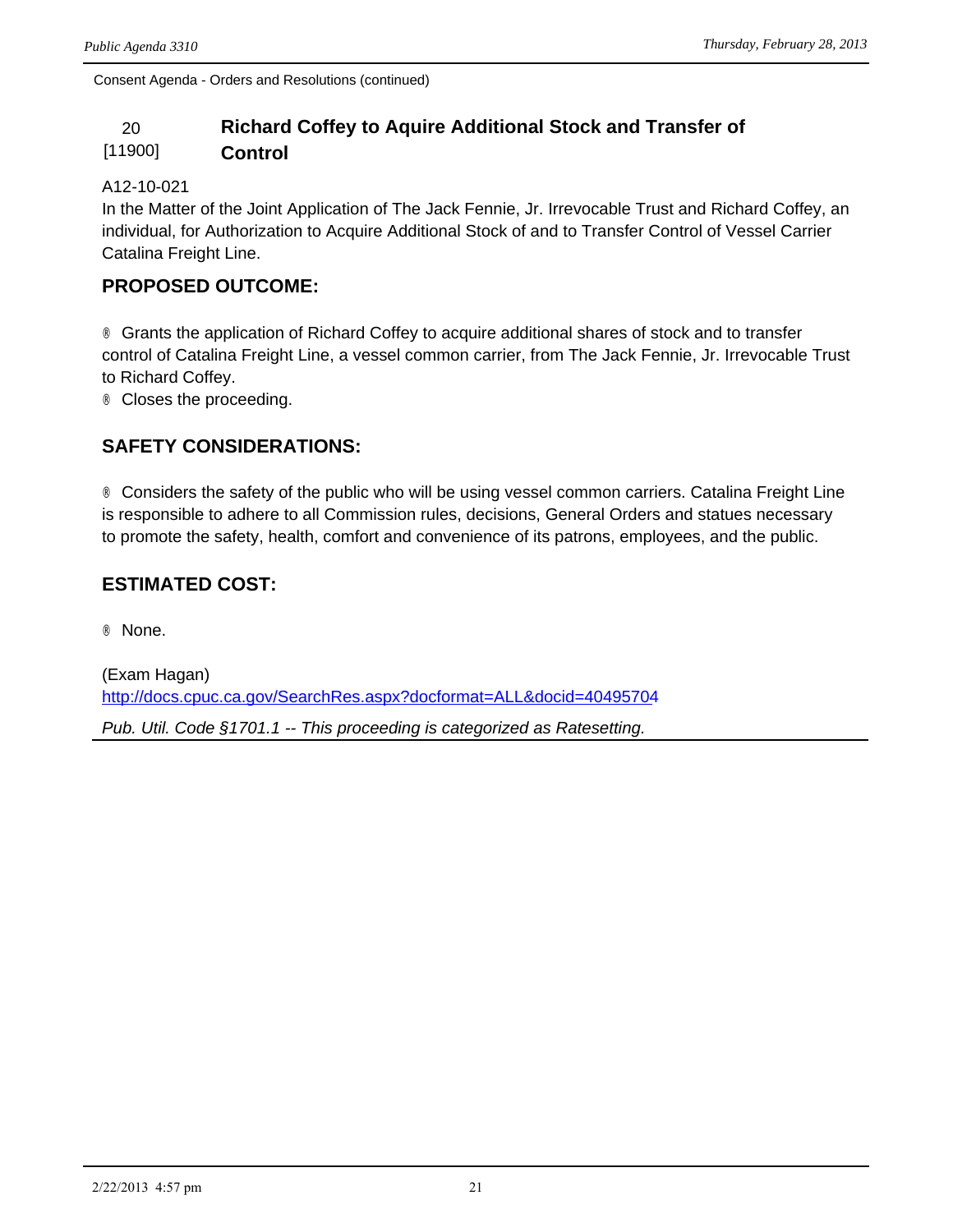## 21 **Pacific Gas and Electric Company's Electric Rate Schedule**

[11905]

Res E-4547, Pacific Gas and Electric Company's Advice Letter 3975-E dated December 21, 2011 - Related matters.

## **PROPOSED OUTCOME:**

 $\circledR$  Grants the requests and authorizes Pacific Gas and Electric Company (PG&O) to:

® Revise Special Condition 4 of Electric Rate Schedule LS-1.

® Credit 804 customers on approximately 31,728 streetlight poles for \$1.5 million.

® Correct the facilities charges on approximately 6,607 lights on streetlight-only poles by

reassigning them from Schedules LS-1A and LS-1B to Schedules LS-1D, E, and F.

## **SAFETY CONSIDERATIONS:**

® Corrects tariff language, facilities charges, and billing errors. Utilities are expected to comply with all federal and state safety regulations, including Public Utilities Code Section 451.

## **ESTIMATED COST:**

® Customers who are now paying incorrect facilities charges will be credited approximately \$1.5 million. Going forward, there will also be an increase in PG&O's revenue of approximately \$5,667.00 per month from reassigning lights to correct schedules.

<http://docs.cpuc.ca.gov/SearchRes.aspx?docformat=ALL&docid=48745862>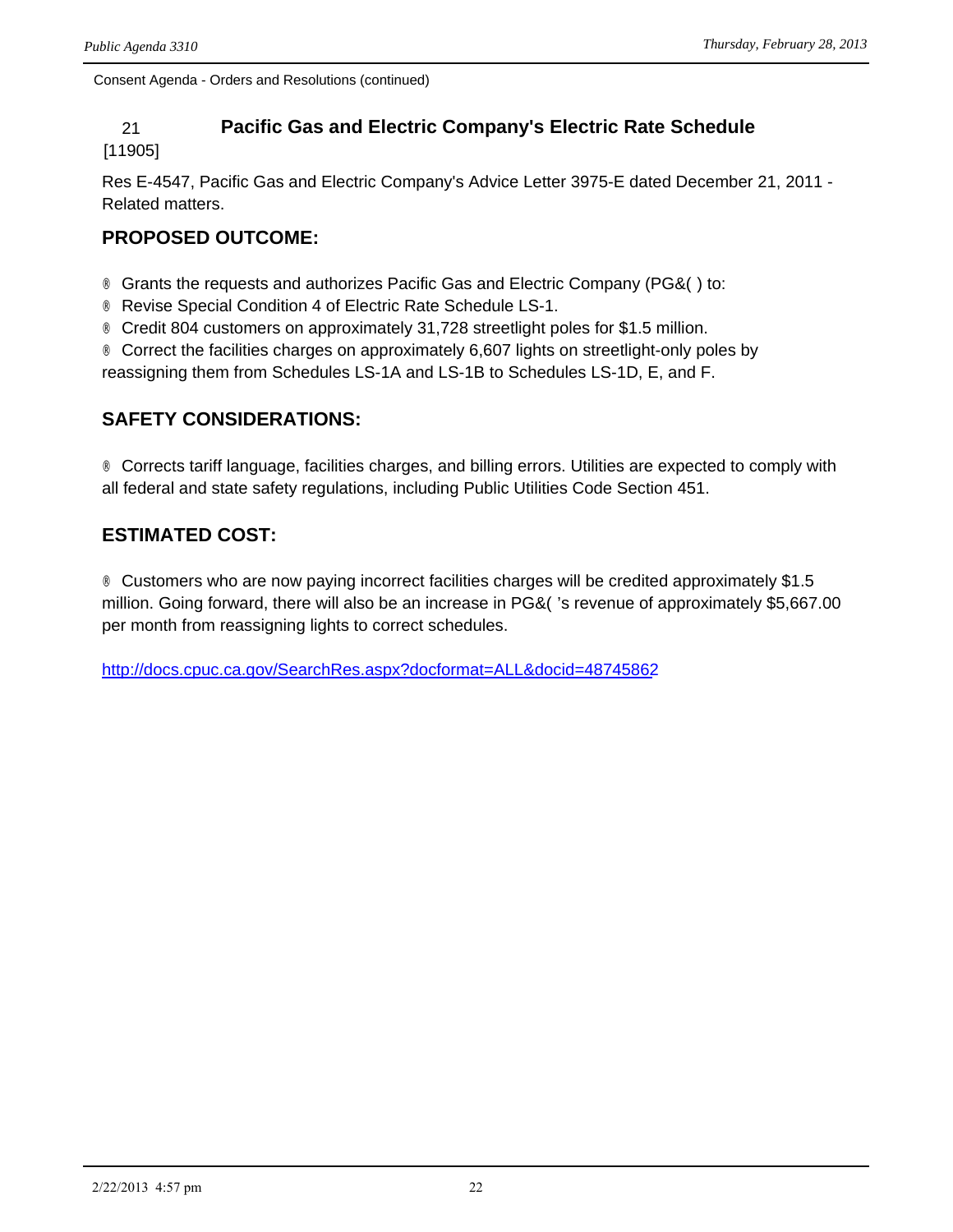#### 22 **Southern California Edison Company's Renewable Energy**  [11908] **Sales Contract With Energy America LLC**

Res E-4572, Advice Letter 2757-E filed on July 6, 2012 - Related matters.

## **PROPOSED OUTCOME:**

® Approves Southern California Edison Company's request to enter into a renewable energy sales contract with Energy America LLC.

® Approves the contract without modification.

## **SAFETY CONSIDERATIONS:**

® Approves a contract for the sale of renewable energy that will not alter existing contracts or any facility operations. Because this sales contract does not require a change in facility operations there are no incremental safety implications associated with approval of this contract beyond the status quo.

## **ESTIMATED COST:**

® Costs of this contract are confidential at this time.

<http://docs.cpuc.ca.gov/SearchRes.aspx?docformat=ALL&docid=48431428>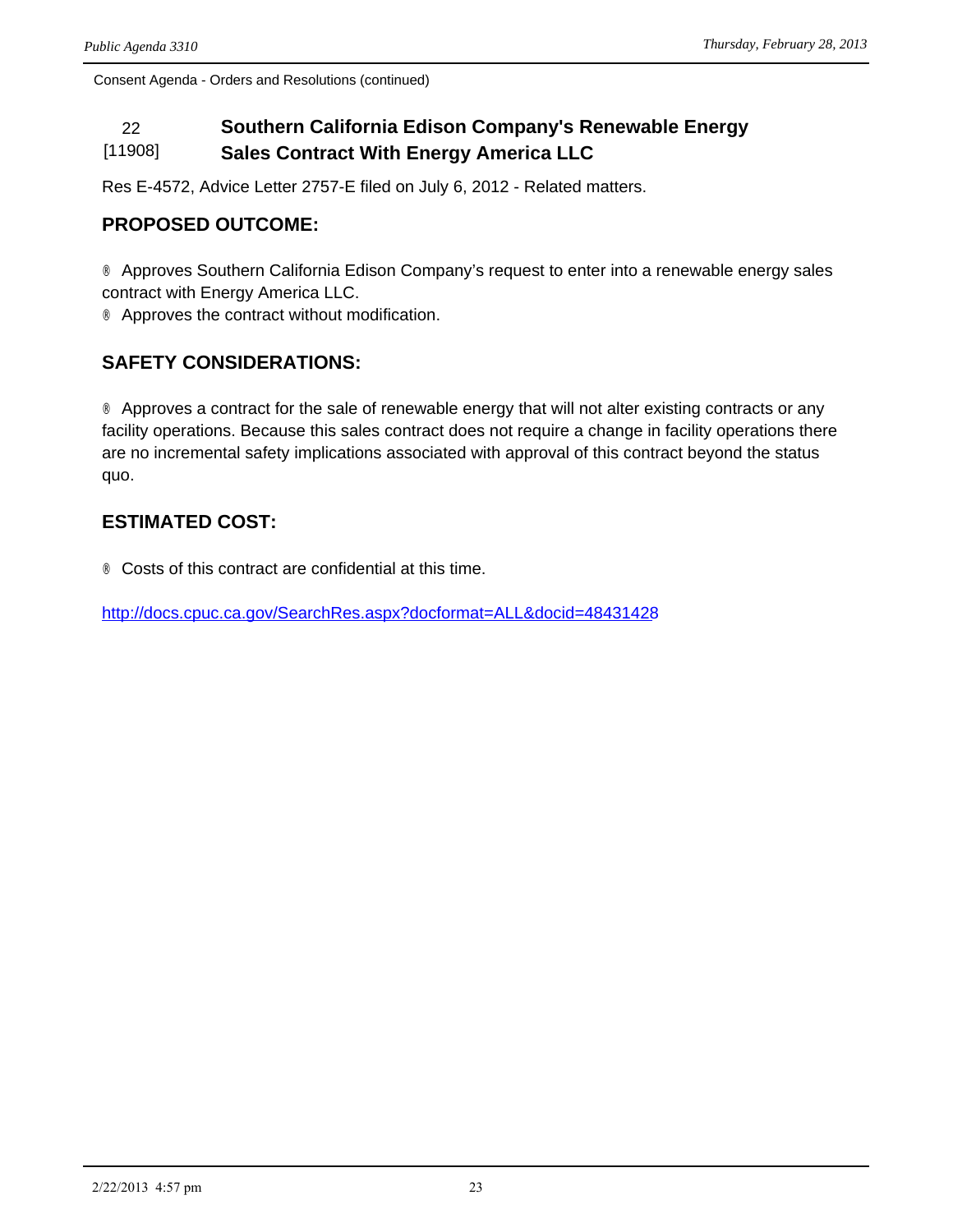#### 23 **The Division of Ratepayer Advocates and the California**  [11914] **Water Service Company's Settlement Agreement**

#### A08-05-019

Application of California Water Service Company for an order confirming its discontinuance of the ESP program as provided in D.07-12-055, Ordering Paragraph 19, approving accounting for the residual affiliate transaction, and confirming under D.07-12-055, Ordering Paragraph 16 that Applicant's residual services to its affiliate CWS Utility Services comply with applicable law.

### **PROPOSED OUTCOME:**

® Adopts an all-party settlement.

® Closes the proceeding.

## **SAFETY CONSIDERATIONS:**

® The arrangement for California Water Service Company (Cal Water) to provide billing service for HomeServe USA Corp. (HomeServe) when Cal Water's customers elect to use HomeServe's extended service protection program for customer-owned waterlines will not jeopardize Cal Water's ability to comply with the safety requirements of Public Utilities Code Section 451.

## **ESTIMATED COST:**

® None.

(Comr Florio - ALJ McKinney) *Pub. Util. Code §1701.1 -- This proceeding is categorized as Ratesetting.*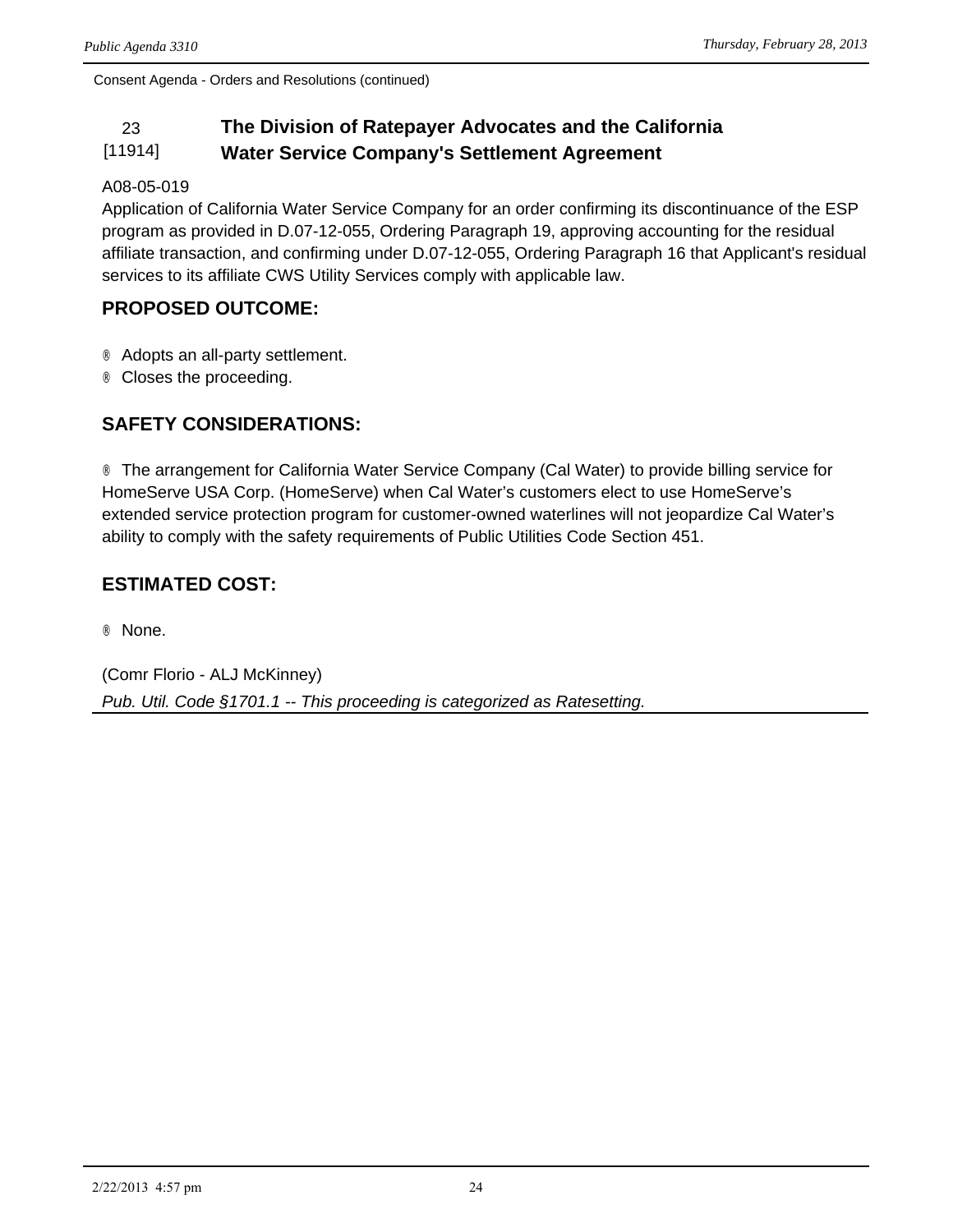#### 24 **Modified Presiding Officer's Decision to Dismiss Complaint**  [11915] **of Maria V. Lawrence**

C10-02-026

Maria V. Lawrence vs. Pacific Gas and Electric Company.

## **PROPOSED OUTCOME:**

® Dismisses complaint.

® Denies appeal of Presiding Officer's Decision.

## **SAFETY CONSIDERATIONS:**

® Finds that, as addressed at hearing, Pacific Gas and Electric Company's gas and electric line have been moved in accordance with Tariff rules.

## **ESTIMATED COST:**

® Complainant should be responsible for \$14, 567.39 for relocation of utility lines.

(Comr Peevey - ALJ Colbert) *Pub. Util. Code § 1701.2(c), allows this modified Presiding Officer's Decision to be considered in Closed Session. Pub. Util. Code §1701.1 -- This proceeding is categorized as Adjudicatory.*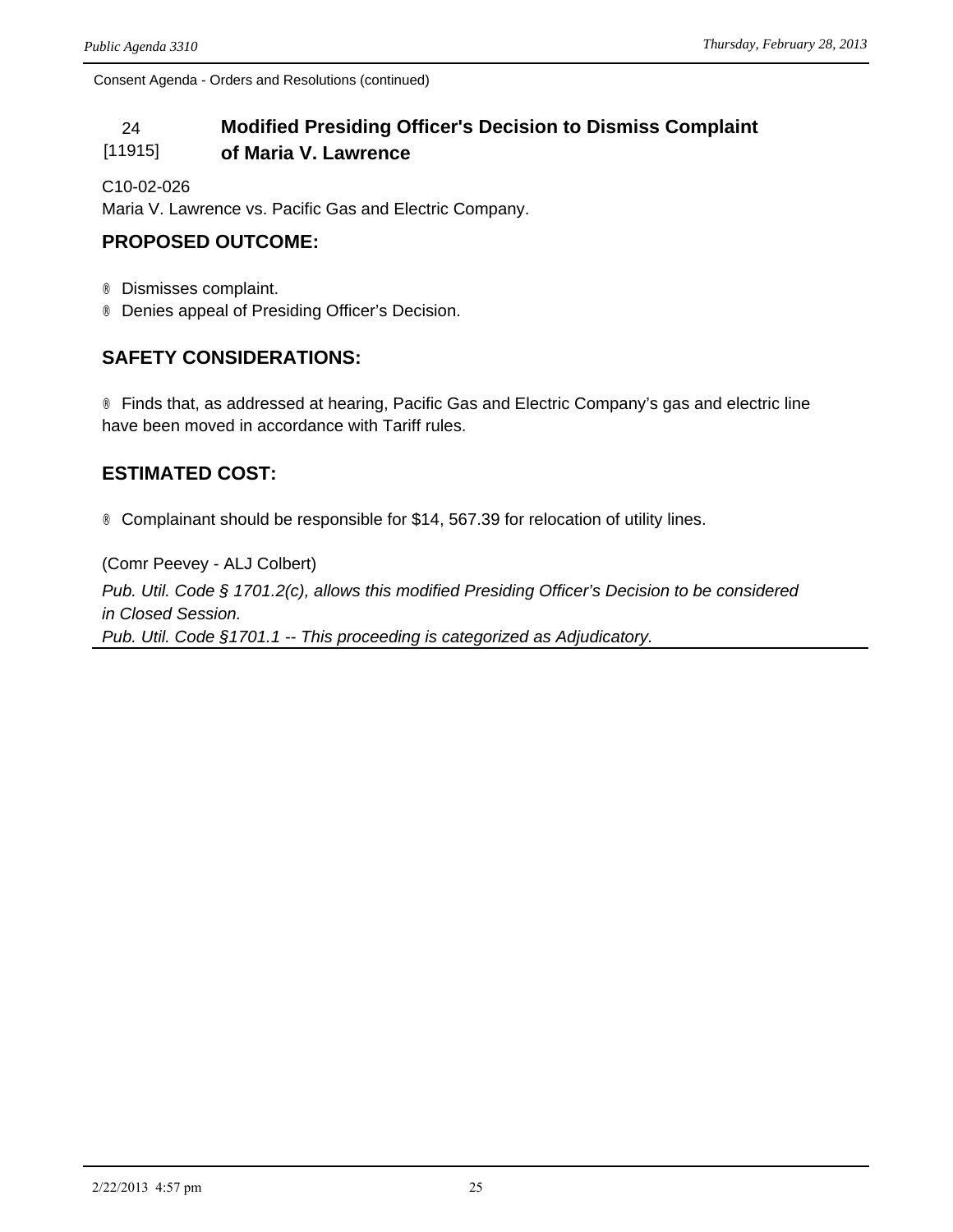## 25 **Order Extending Statutory Deadline**

[11916]

C12-03-017

Fred Coleman, Steven Wallace, Larry L. Vaughn and Ruth Dargitz vs. Odd Fellows Sierra Recreation Association.

## **PROPOSED OUTCOME:**

® Extends statutory deadline to December 20, 2013 to allow for processing of proceeding.

## **SAFETY CONSIDERATIONS:**

® Ensures water will continue to be provided during pendency of proceeding.

#### **ESTIMATED COST:** ® Unknown.

(Comr Sandoval - ALJ Minkin) <http://docs.cpuc.ca.gov/SearchRes.aspx?docformat=ALL&docid=47668890>

*Pub. Util. Code §1701.1 -- This proceeding is categorized as Adjudicatory.*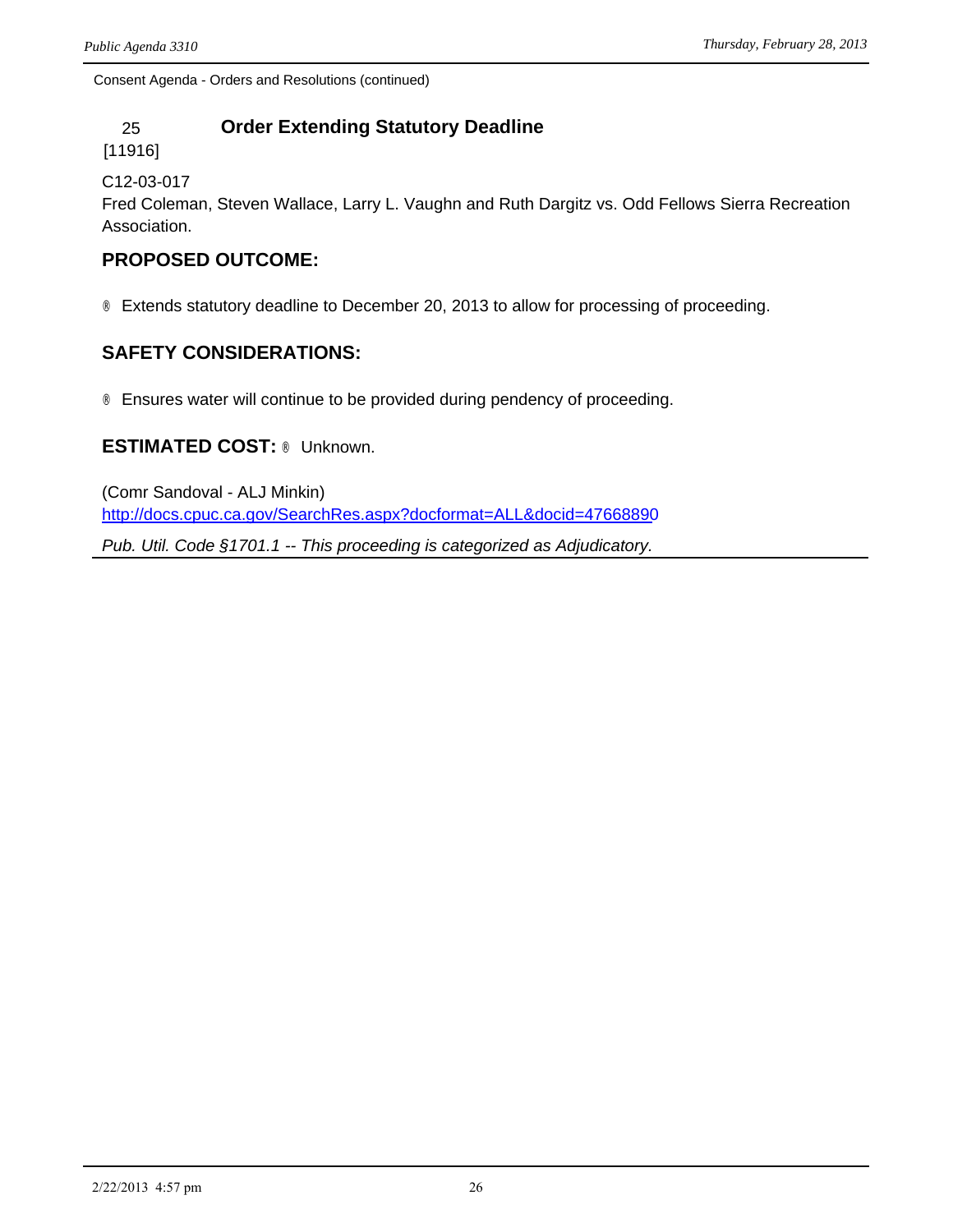## 26 **Kerman Telephone Company to Issue New Debt**

#### [11917]

#### A12-11-019

Application of Kerman Telephone Co. for an Order Authorizing the Issuance of Notes in an Amount Not Exceeding \$10,057,000 and Execution of a Related Agreement and Supplemental Security Agreements.

## **PROPOSED OUTCOME:**

® Authority to:

® Enter into a loan agreement with the United States Department of Agriculture, Rural Utilities Service (RUS) and to issue notes in an amount not exceeding \$10.057 million.

® Enter into the loan agreement and supplemental security agreements associated with the RUS notes approved in this decision.

® Encumber its utility property to secure its loan from the RUS for proper regulated utility purposes.

® Be exempt from the New Financing Rule; and

® File under seal the confidential version of Application 12-11-019, and its December 21, 2012 and January 16, 2013 responses.

® Closes the proceeding.

## **SAFETY CONSIDERATIONS:**

® The financing authorization will allow the utility to replace and upgrade facilities. It is the utility's responsibility to adhere to all Commission rules, decisions, General Orders and statutes including Public Utilities Code Section 451, and to take all actions "... necessary to promote the safety, health, comfort, and convenience of its patrons, employees, and public."

## **ESTIMATED COST:**

® None.

(Comr Sandoval - ALJ Wilson) <http://docs.cpuc.ca.gov/SearchRes.aspx?docformat=ALL&docid=45101674>

*Pub. Util. Code §1701.1 -- This proceeding is categorized as Ratesetting.*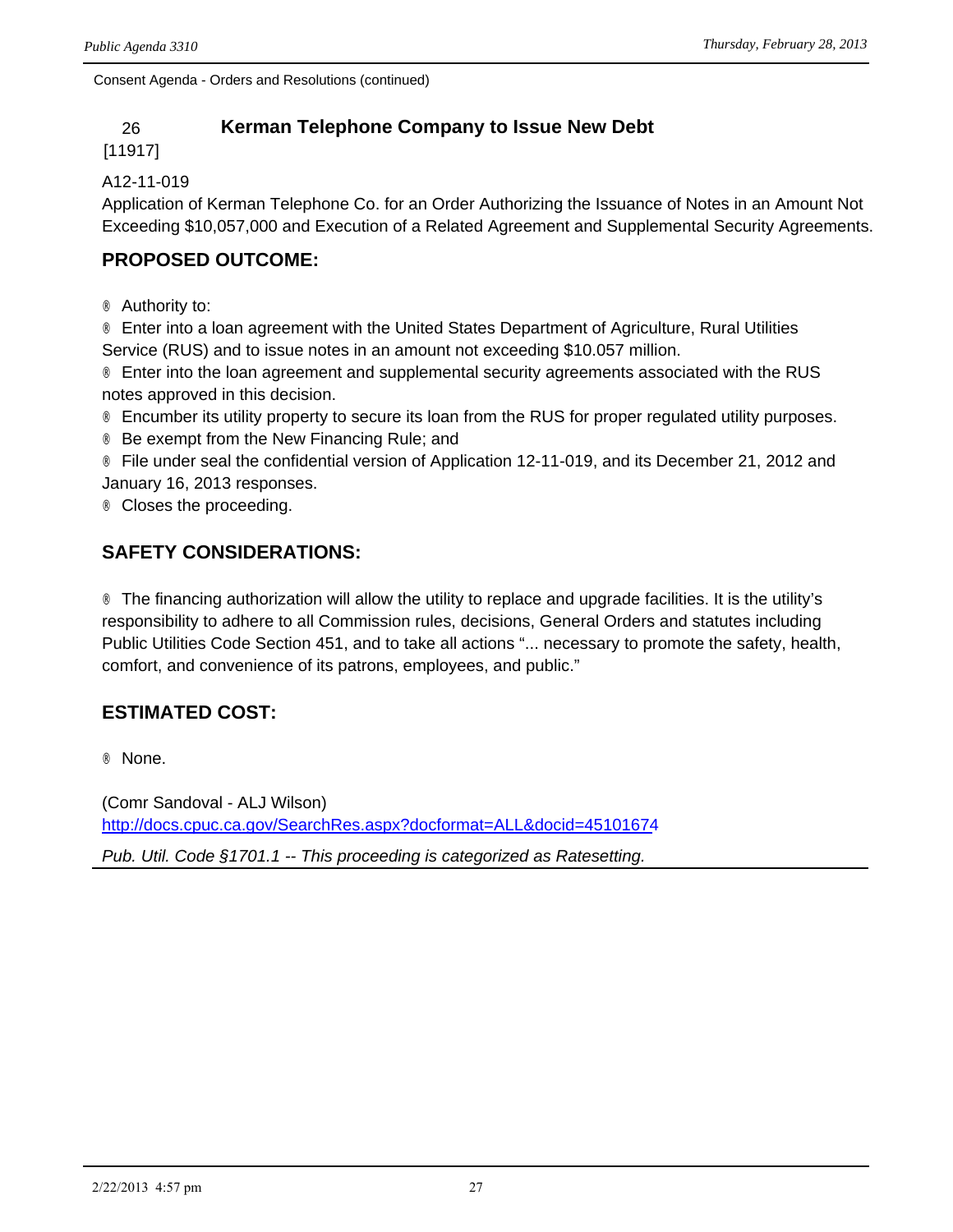## 27 **Foresthill Telephone Company to Issue New Debt**

#### [11918]

#### A12-11-020

Application of Foresthill Telephone Co. for an Order Authorizing the Issuance of Notes in an Amount not Exceeding \$6,560,000 and Execution of a Related Agreement and Supplemental Security Agreements.

## **PROPOSED OUTCOME:**

® Authority to:

® Enter into a loan agreement with the United States Dept. of Agriculture, Rural Utilities Service (RUS), and to issue notes in an amount not exceeding \$6.56 million.

® Enter into the loan agreement and supplemental security agreements associated with the RUS notes.

® Encumber its utility property to secure its loan from the RUS for proper regulated utilities purposes.

® Be exempt from the New Financing Rule; and

® File under seal the confidential version of Application 12-11-020, and its December 21, 2012 and January 16, 2013 responses.

## **SAFETY CONSIDERATIONS:**

® The financing authorization will allow the utility to replace and upgrade its facilities. It is the utility's responsibility to adhere to all Commission rules, decisions, General Orders, and statutes including Public Utilities Code 451, and to take all actions " . . . necessary to promote safety, health comfort, and convenience of its patrons, employees, and the public."

## **ESTIMATED COST:**

® None.

(Comr Sandoval - ALJ Wilson) <http://docs.cpuc.ca.gov/SearchRes.aspx?docformat=ALL&docid=46450876>

*Pub. Util. Code §1701.1 -- This proceeding is categorized as Ratesetting.*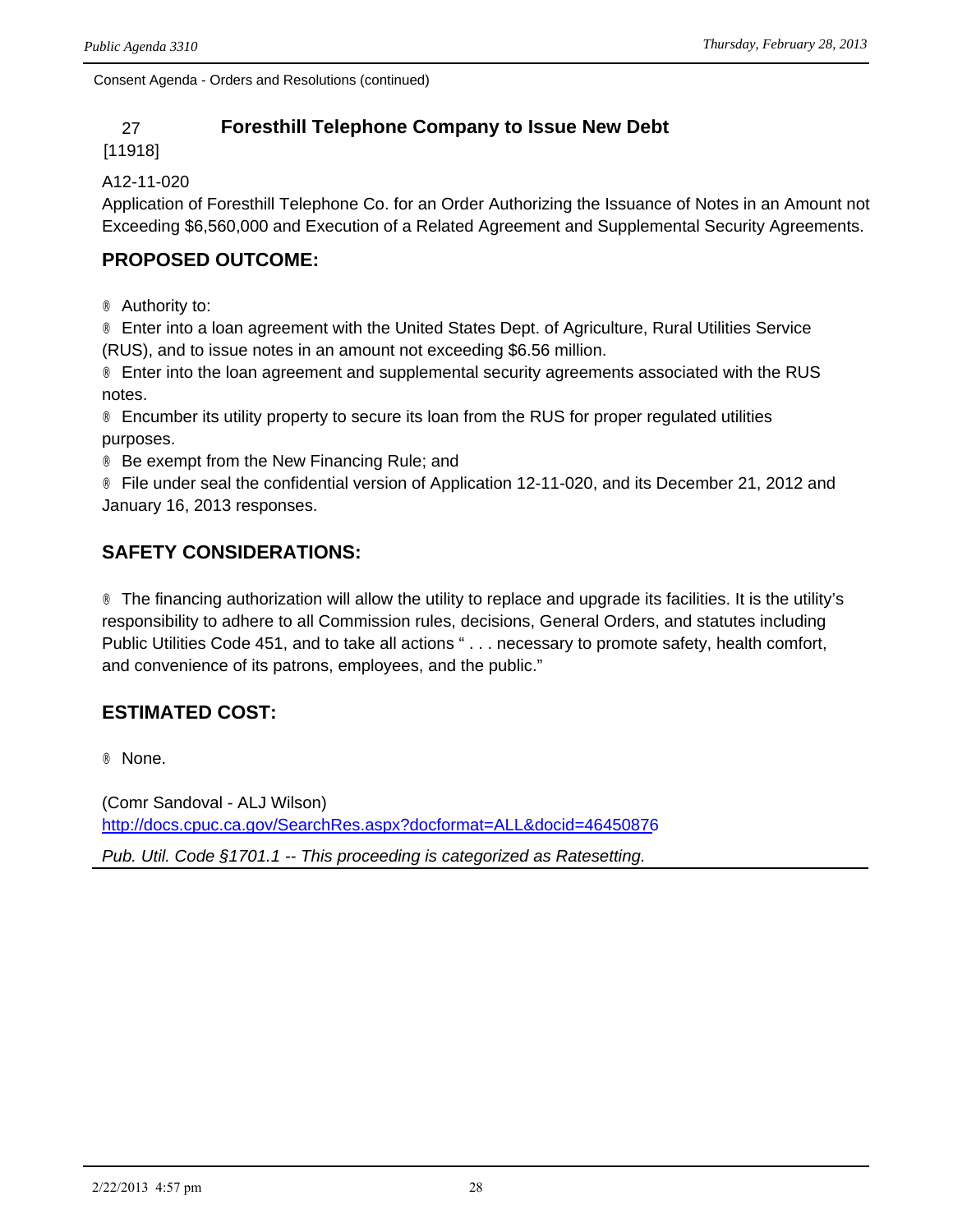#### 28 **Authority to Construct Telecommunications Facilities on the**  [11920] **Channel Islands**

#### A10-02-009

In the Matter of the application of Channel Islands Telephone Company to expand its existing certificate of public convenience and necessity to include full facilities-based authority to construct telecommunications facilities to serve certain previously-unserved Channel Islands.

### **PROPOSED OUTCOME:**

® Grants a Certificate of Public Convenience and Necessary to provide facilities-based local and interexchange service to and within the Channel Island.

® Opens a Phase 2 to consider whether applicant violated Rule 1.1 of the Commission's Rules of Practice and Procedure.

## **SAFETY CONSIDERATIONS:**

® Will increase telephone service in and around Channel Islands improving safety.

## **ESTIMATED COST:**

® \$2,342,865 for construction provided by Rural Telecommunications infrastructure grant and \$125,000 from company founder.

(Comr Peevey - ALJ MacDonald) *Pub. Util. Code §1701.1 -- This proceeding is categorized as Ratesetting.*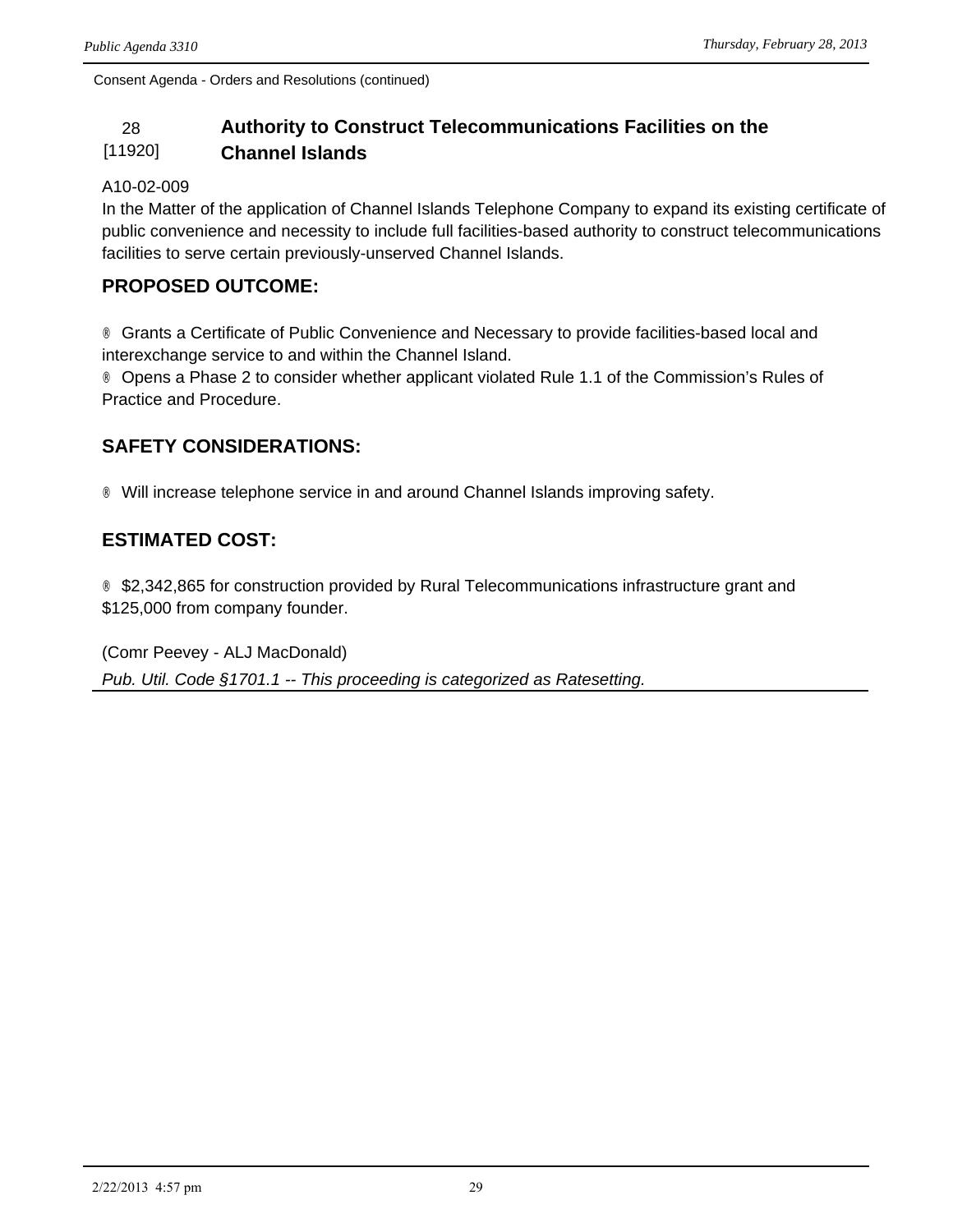## 29 **Modification of Decision 11-12-022**

[11921]

A11-01-003 Application for Rehearing of Resolution T-17266.

## **PROPOSED OUTCOME:**

® Modifies Decision 11-12-022 regarding effective date of Cricket Communications, Inc. status as an eligible telecommunications carrier for Federal Lifeline Support.

® Closes the proceeding.

## **SAFETY CONSIDERATIONS:**

® Nothing in this order modifies applicant's duty to comply with all Commission rules, decisions, orders and statutes as a certificated telephone corporation.

## **ESTIMATED COST:**

® Not Applicable, as Applicant only seeks federal Lifeline and link-up support for low-income customers.

(Comr Sandoval - ALJ Duda) *Pub. Util. Code §1701.1 -- This proceeding is categorized as Ratesetting.*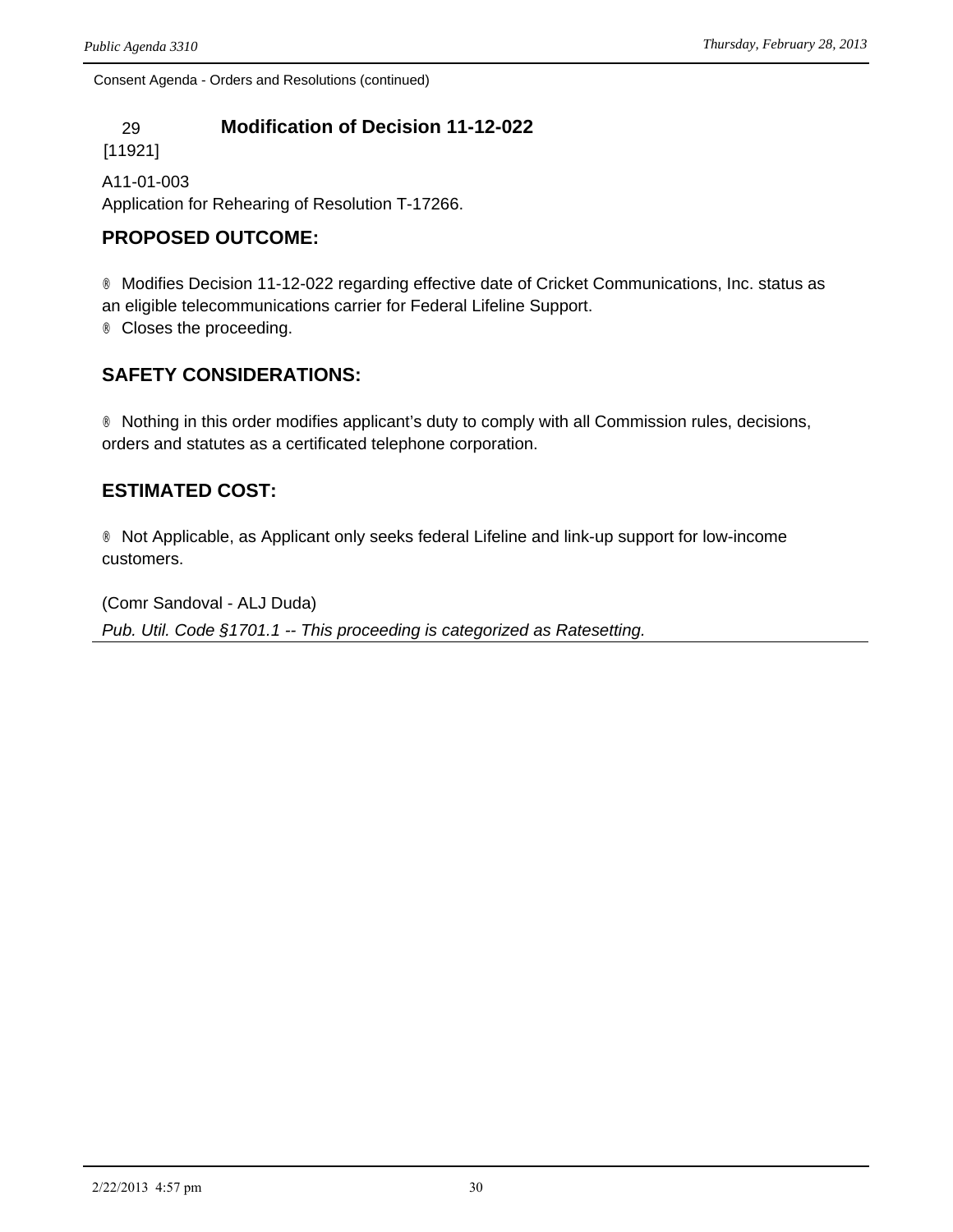### **Consent Agenda - Intervenor Compensation Orders**

## 30 **Compensation to The Utility Reform Network**

[11871]

#### A10-01-022

Application of Pacific Gas & Electric Company to Recover the Costs Associated with Renewal of the Diablo Canyon Power Plant Operating Licenses.

## **PROPOSED OUTCOME:**

® Awards The Utility Reform Network \$47,719.00 for substantial contribution to Decision 12-02-004.

## **SAFETY CONSIDERATIONS:**

® Substantial contribution by intervenors, as found here, enhances the Commission's ability to resolve safety and other issues under Pub. Util. Code § 451 to take all actions" . . . necessary to promote the safety, health, comfort, and convenience of its patrons, employees, and the public."

## **ESTIMATED COST:**

® Pacific Gas and Electric Company will pay \$47,719.00, plus interest.

(Comr Florio - ALJ Barnett) <http://docs.cpuc.ca.gov/SearchRes.aspx?docformat=ALL&docid=44260365> *Pub. Util. Code §1701.1 -- This proceeding is categorized as Ratesetting.*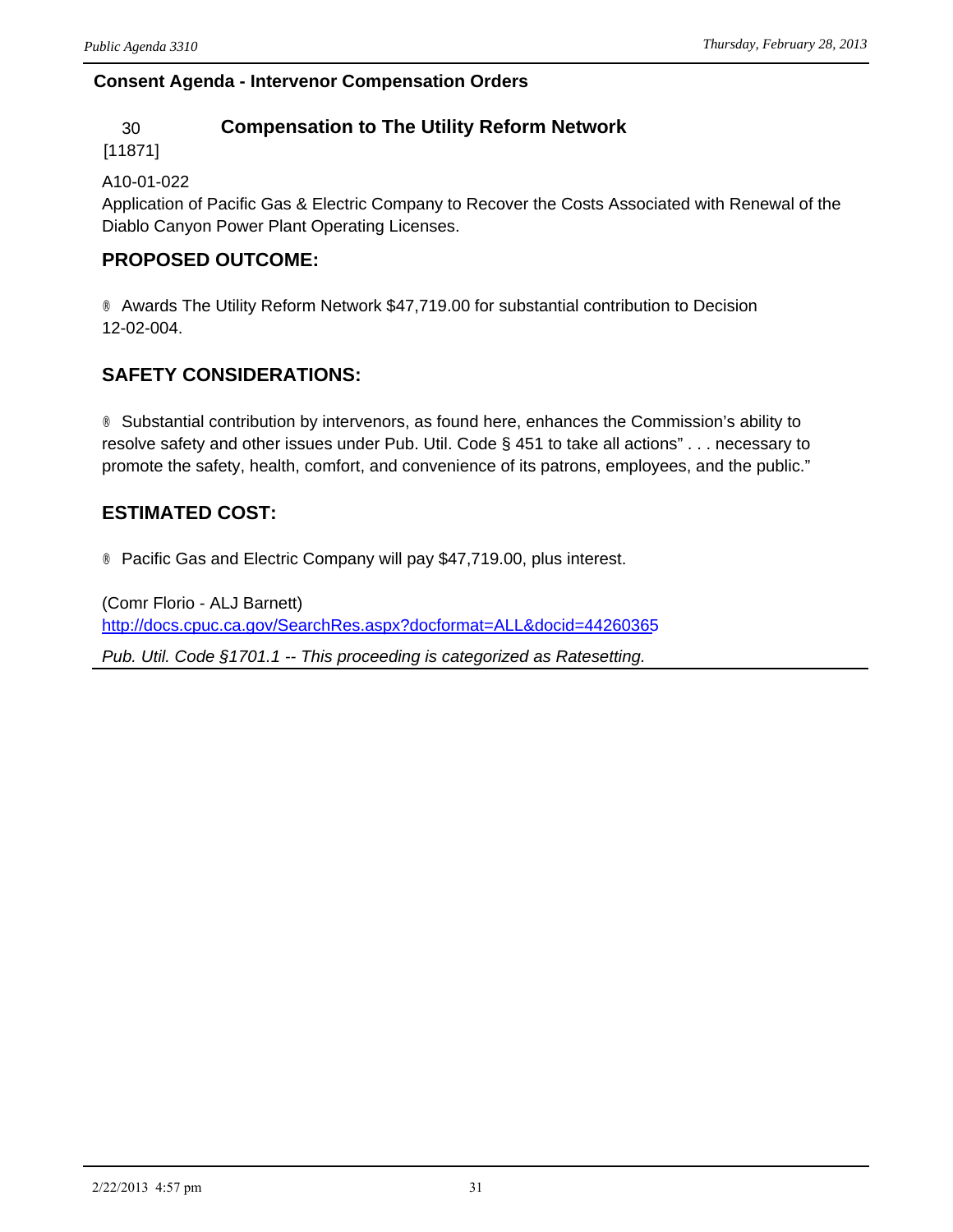Consent Agenda - Intervenor Compensation Orders (continued)

#### 31 **Compensation to California Small Business Roundtable**

#### [11903]

#### A09-02-022

Application of Pacific Gas and Electric Company for Approval of its 2009 Rate Design Window Proposals for Dynamic Pricing and Recovery of Incremental Expenditures Required for Implementation.

#### **PROPOSED OUTCOME:**

® Awards California Small Business Roundtable \$32,368 for substantial contribution to Decision 11-11-008.

## **SAFETY CONSIDERATIONS:**

® The award pertains to contribution to a decision focused on rates; only relation to safety is indirect and remote.

## **ESTIMATED COST:**

® Pacific Gas and Electric Company will pay \$32,368, plus interest.

(Comr Ferron - ALJ Roscow) <http://docs.cpuc.ca.gov/SearchRes.aspx?docformat=ALL&docid=28219163> *Pub. Util. Code §1701.1 -- This proceeding is categorized as Ratesetting.*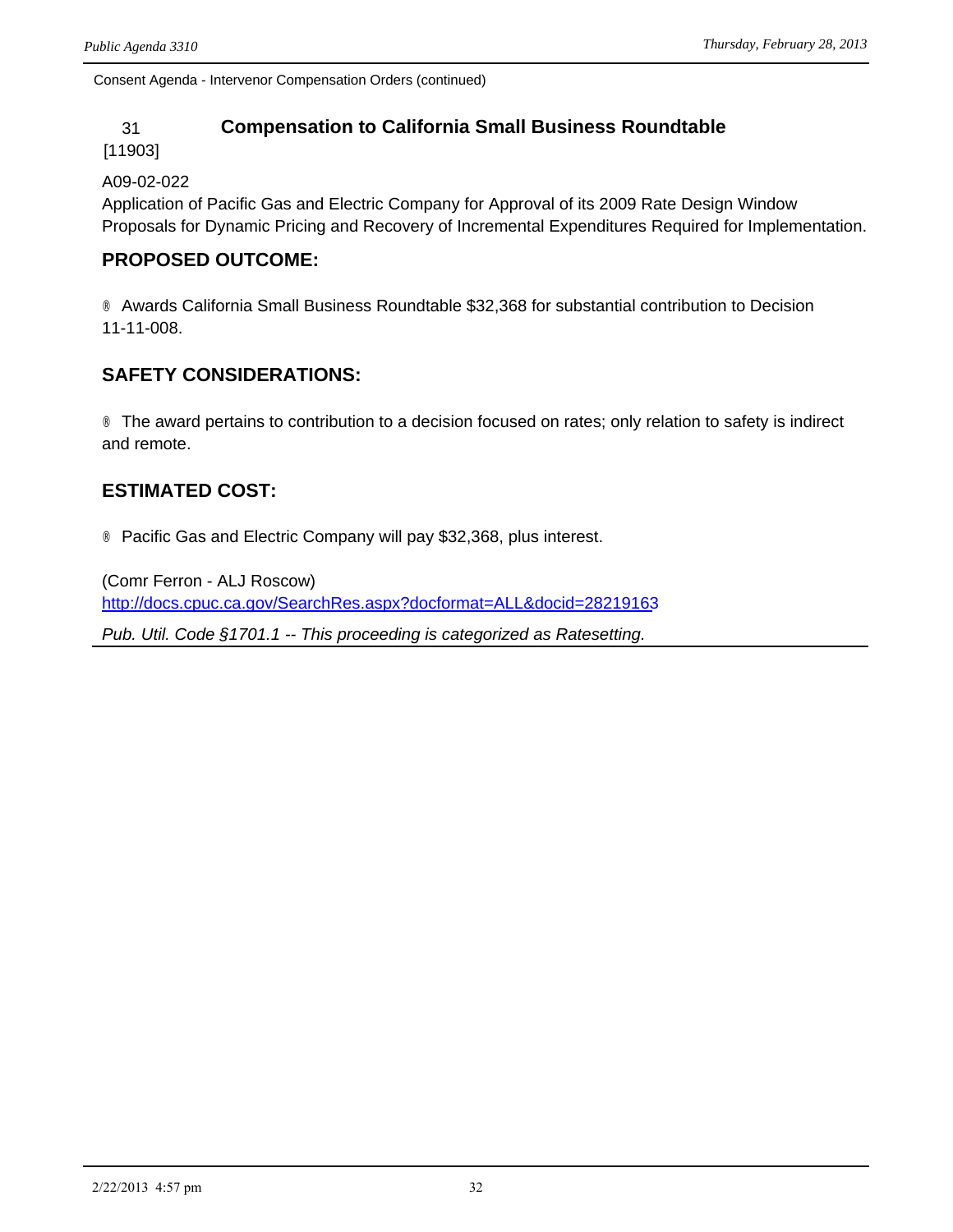Consent Agenda - Intervenor Compensation Orders (continued)

### 32 **Compensation to The Utility Reform Network**

[11911]

R08-11-005

Order Instituting Rulemaking to Revise and Clarify Commission Regulations Relating to the Safety of Electric Utility and Communications Infrastructure Provider Facilities.

#### **PROPOSED OUTCOME:**

® Awards The Utility Reform Network \$181,044.41 of the \$194,085.91 claim it made for intervenor compensation for substantial contributions to Decisions (D) 09-08-029 and D12-01-032.

## **SAFETY CONSIDERATIONS:**

® The intervenor compensation awarded is for contribution made in a rulemaking that resulted in regulations to reduce power line and communication facilities fire hazards.

## **ESTIMATED COST:**

® \$181,044.41 to be paid by the Commission's Intervenor Compensation Fund.

(Comr Florio - ALJ Kenney) <http://docs.cpuc.ca.gov/SearchRes.aspx?docformat=ALL&docid=47291171> *Pub. Util. Code §1701.1 -- This proceeding is categorized as Quasi-Legislative.*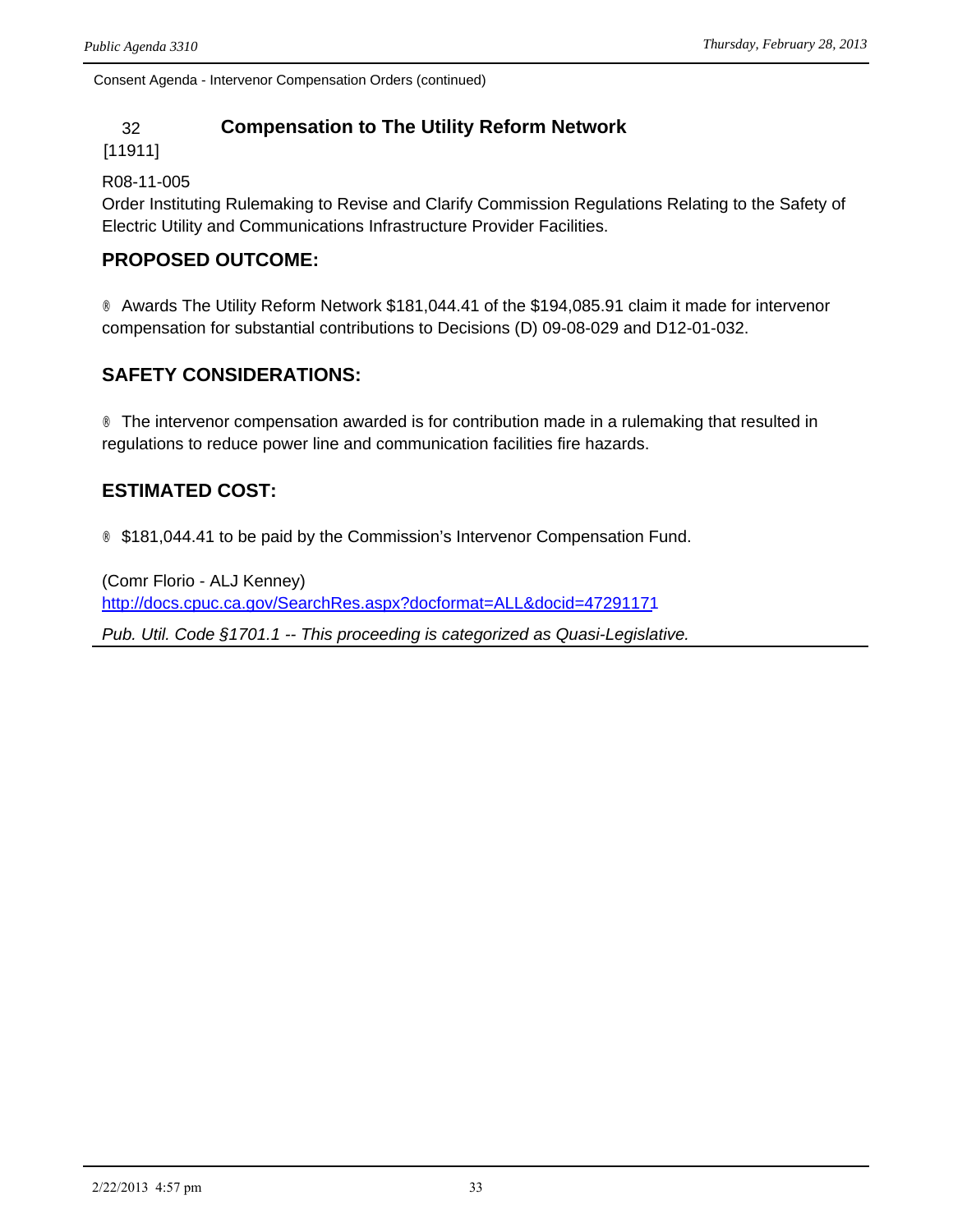#### **Regular Agenda**

## **Regular Agenda - Energy Orders**

#### 33 **San Diego Gas & Electric Company's Local Capacity**  [11757] **Requirement and Power Tolling Agreements**

#### A11-05-023

Application of San Diego Gas & Electric Company for Authority to Enter into Purchase Power Tolling Agreements with Escondido Energy Center, Pio Pico Energy Center and Quail Brush Power.

## **PROPOSED OUTCOME:**

® Determines a local capacity requirement need and directs San Diego Gas & Electric Company (SDG&() to procure up to 343 megawatts of local generation capacity beginning in 2018. ® Denies SDG&( authority to enter into purchase power tolling agreements with Escondido Energy Center, Pio Pico Energy Center, and Quail Brush Power, without prejudice to a renewed application for their approval, if amended to match the timing of the identified need, or upon a different showing of need.

® Closes the proceeding.

## **SAFETY CONSIDERATIONS:**

® It is the utility's responsibility to adhere to all Commission rules, decisions, General Orders and statutes including Pub. Util. Code Section 451 to take all actions "…necessary to promote the safety, health, comfort, and convenience of its patrons, employees, and the public."

## **ESTIMATED COST:**

® None.

(Comr Ferron - ALJ Yacknin) <http://docs.cpuc.ca.gov/SearchRes.aspx?docformat=ALL&docid=50499576>

*Pub. Util. Code § 311 – This item was mailed for Public Comment. Pub. Util. Code §1701.1 -- This proceeding is categorized as Ratesetting.*

Agenda 3306, Item 58 12/20/2012 (Ferron); Agenda 3307, Item 29 1/10/2013 (Ferron); Agenda 3308, Item 29 1/24/2013 (Florio); Agenda 3309, Item 24 2/13/2013 (Peterman)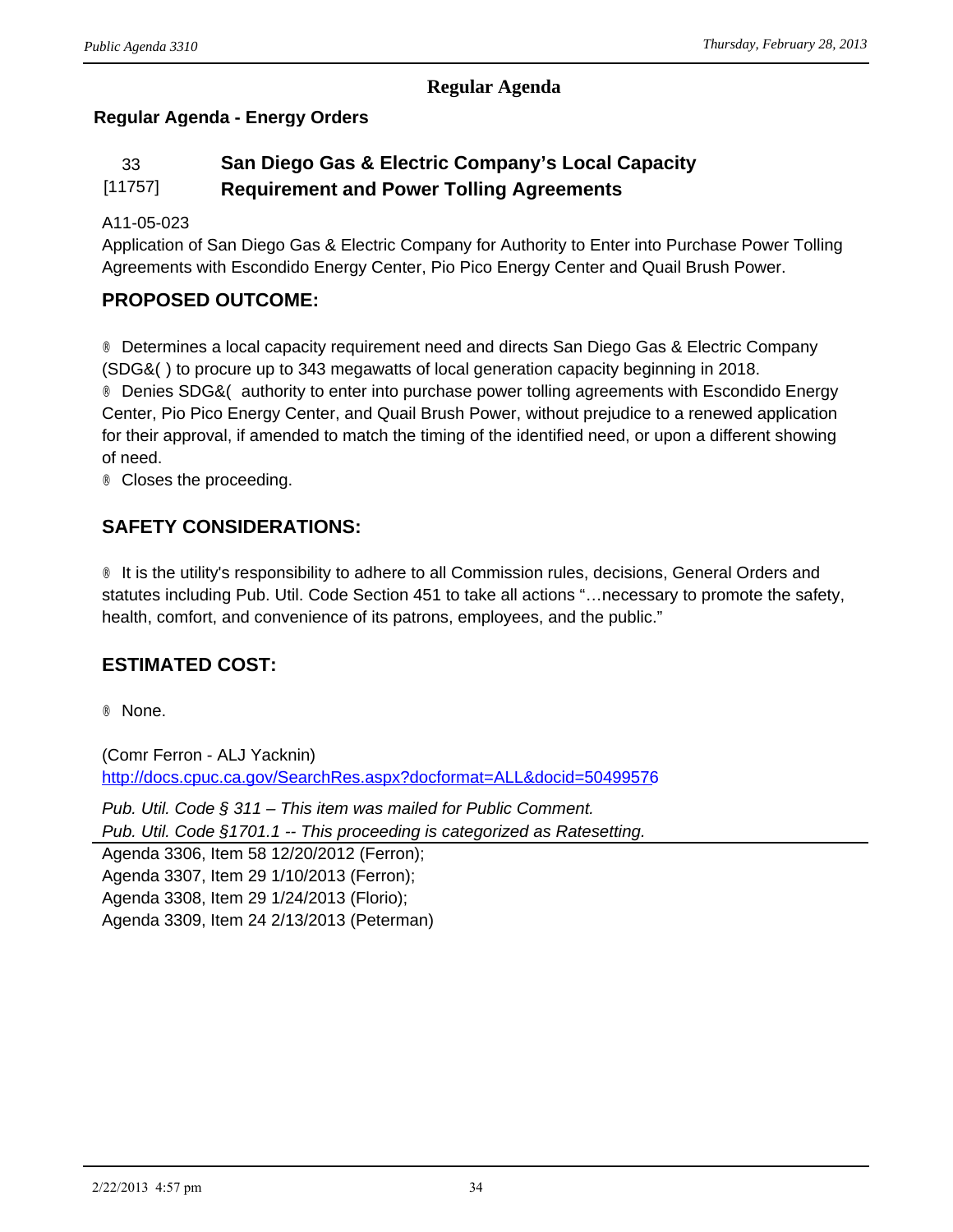Regular Agenda - Energy Orders (continued)

```
33al WA CONCEY CONCEY CONCERT AND THE TILL
[11758]
```
## **PROPOSED OUTCOME:**

® Determines a local capacity requirement need and directs San Diego Gas & Electric Company (SDG&() to procure up to 298 megawatts of local generation capacity beginning in 2018. ® Grants SDG&O authority to enter into a purchase power tolling agreement with Escondido Energy Center.

® Denies authority to enter into purchase power tolling agreements with Pio Pico Energy Center and Quail Brush Power.

® Closes the proceeding.

## **ESTIMATED COST:**

® Costs will be confidential at this time.

(Comr Ferron) <http://docs.cpuc.ca.gov/SearchRes.aspx?docformat=ALL&docid=49133593>

*Pub. Util. Code § 311 – This item was mailed for Public Comment.*

*Pub. Util. Code §1701.1 -- This proceeding is categorized as Ratesetting.*

Agenda 3306, Item 58a 12/20/2012 (Ferron); Agenda 3307, Item 29a 1/10/2013 (Ferron); Agenda 3308, Item 29a 1/24/2013 (Florio); Agenda 3309, Item 24a 2/13/2013 (Peterman)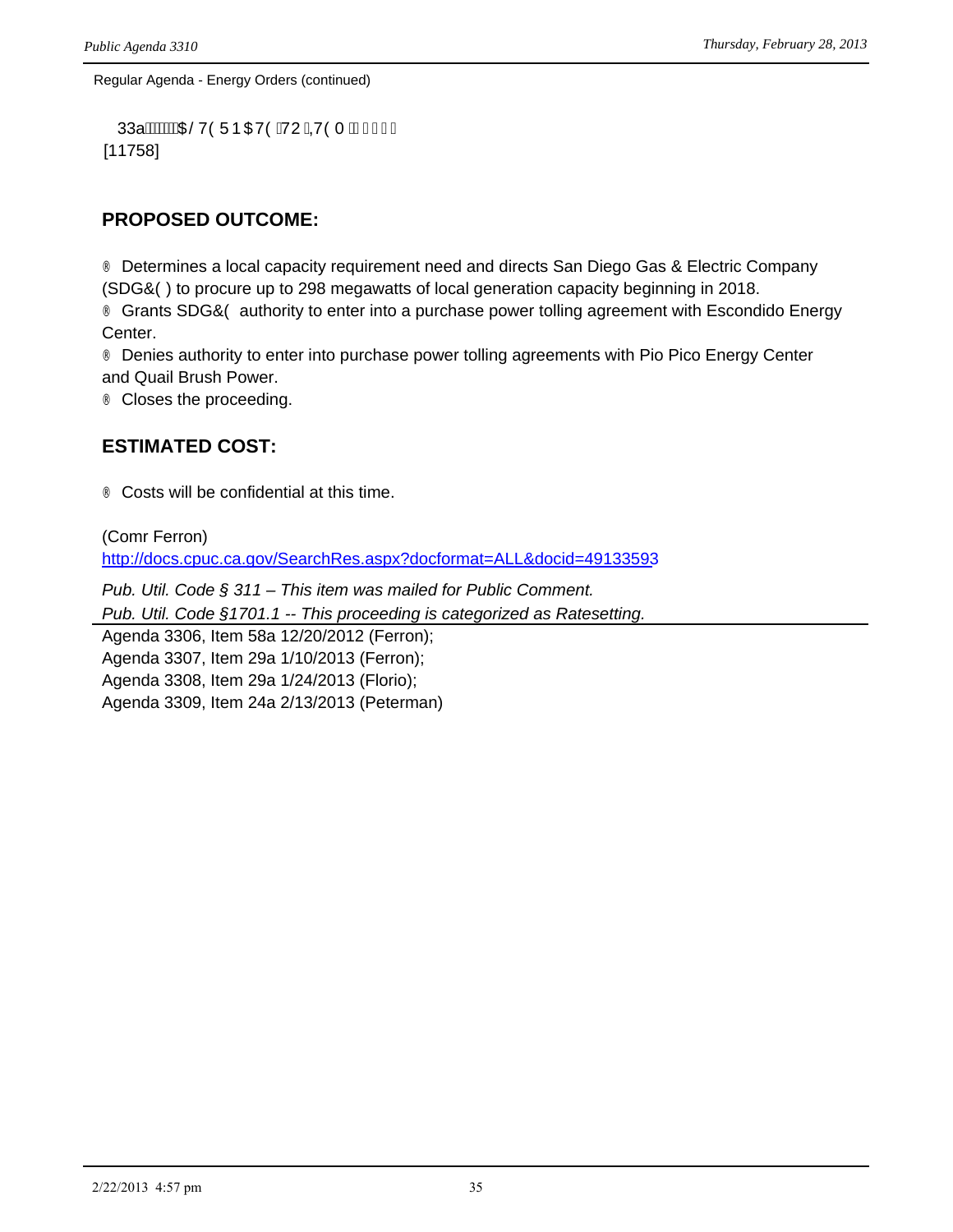Regular Agenda - Energy Orders (continued)

#### 34 **Interim Decision on Rate Recovery of Reasonable Costs**  [11886] **Associated With Specified Preliminary Activities**

#### A07-06-031

In the Matter of the Application of Southern California Edison Company for a Certificate of Public Convenience and Necessity Concerning the Tehachapi Renewable Transmission Project (Segments 4 through 11).

## **PROPOSED OUTCOME:**

® This interim decision concludes, on balance, that it is in the public interest for Sothern California Edison Company (SCE) to undertake certain preconstruction activities associated with the potential undergrounding of Segment 8A of the Tehachapi Renewable Transmission Project (TRTP) and to incur the reasonable costs of those activities.

® These activities must occur in the next few months – prior to the Commission's determination on the merits whether to underground Segment 8A -- if the TRTP is to begin commercial operation in late 2015, as scheduled.

® This interim decision does not alter the Commission's stay of Segment 8A.

## **SAFETY CONSIDERATIONS:**

® While timely completion of the TRTP is predominately an electricity reliability issue, with associated economic consequences, electric reliability is inherently a safety issue and if the Commission wishes to review undergrounding of Segment 8A on the merits, this interim decision is critical to maintaining the previously set schedule for TRTP.

## **ESTIMATED COST:**

® The Federal Energy Regulatory Commission has jurisdictional authority over TRTP transmission rates. This interim decision could increase ratepayer costs by as much as \$32.95 million, including estimated contracting termination charges of as much as \$28 million (if undergrounding of Segment 8A does not occur). If undergrounding of Segment 8A goes forward, contracting termination charges will not be incurred.

(Comr Peevey - ALJ Vieth) <http://docs.cpuc.ca.gov/SearchRes.aspx?docformat=ALL&docid=42156271>

*Pub. Util. Code § 311 – This item was mailed for Public Comment. Pub. Util. Code §1701.1 -- This proceeding is categorized as Ratesetting.*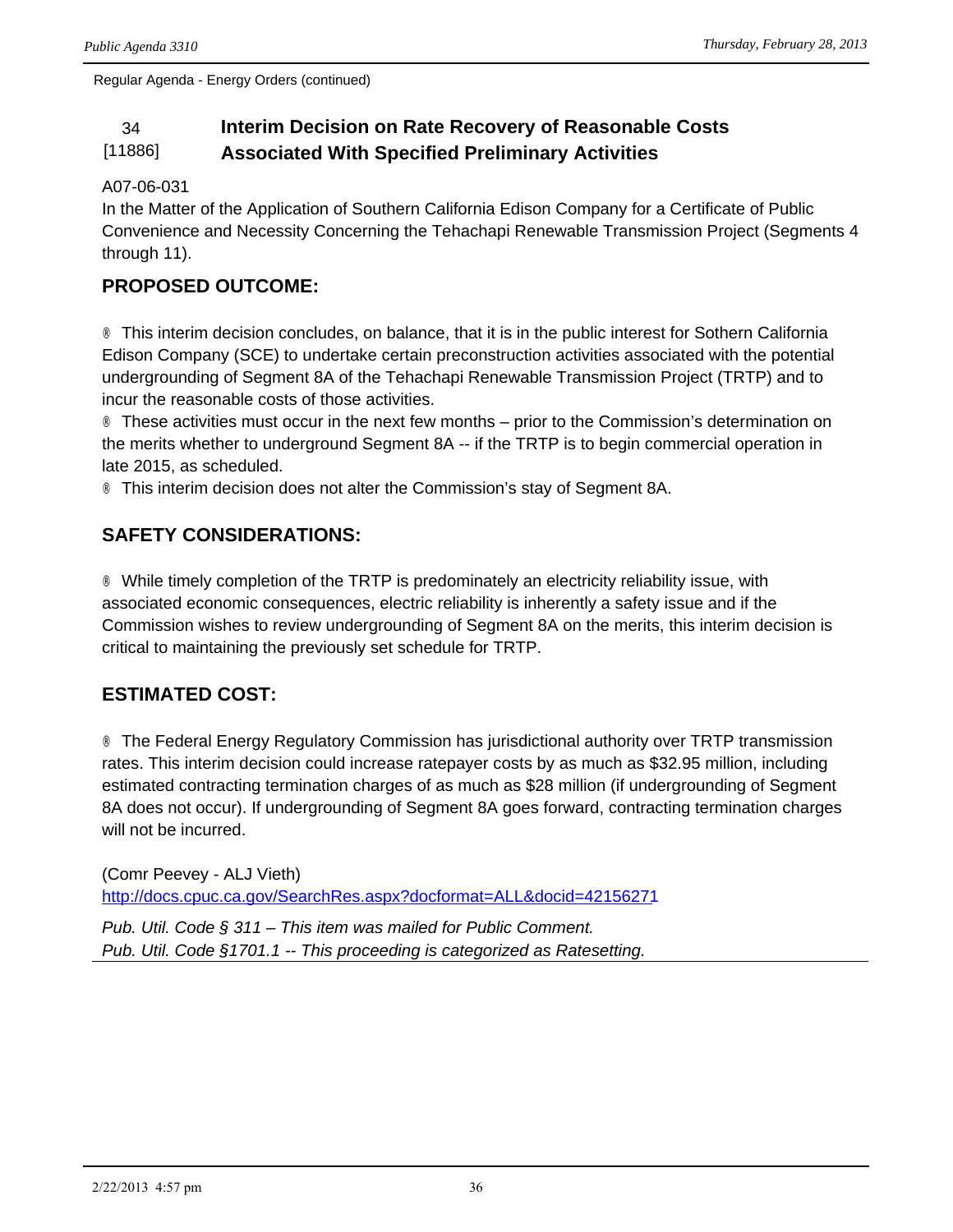Regular Agenda - Energy Orders (continued)

#### 35 (Rev.) [11922] **Pacific Gas and Electric Company's Power Purchase Agreement With Nevada Irrigation District**

#### A12-06-014

Application of Pacific Gas and Electric Company for Expedited Approval of the Power Purchase Agreement with Nevada Irrigation District and for Authority to Recover the Costs of the Agreement In Rates.

### **PROPOSED OUTCOME:**

® Grants Pacific Gas and Electric Company (PG&O) authority to recover the costs of Power Purchase Agreement in rates.

® Closes the proceeding.

## **SAFETY CONSIDERATIONS:**

® It is the utility's responsibility to adhere to all Commission rules, decisions, General Orders, and statutes including Public Utilities Code 451, and to take all actions " . . . necessary to promote safety, health comfort, and convenience of its patrons, employees, and the public."

## **ESTIMATED COST:**

® Confidential.

(Comr Florio - ALJ Farrar) *Pub. Util. Code §1701.1 -- This proceeding is categorized as Ratesetting.* 02/19/2013 - This revision was not shown on the Agenda mailed to the public.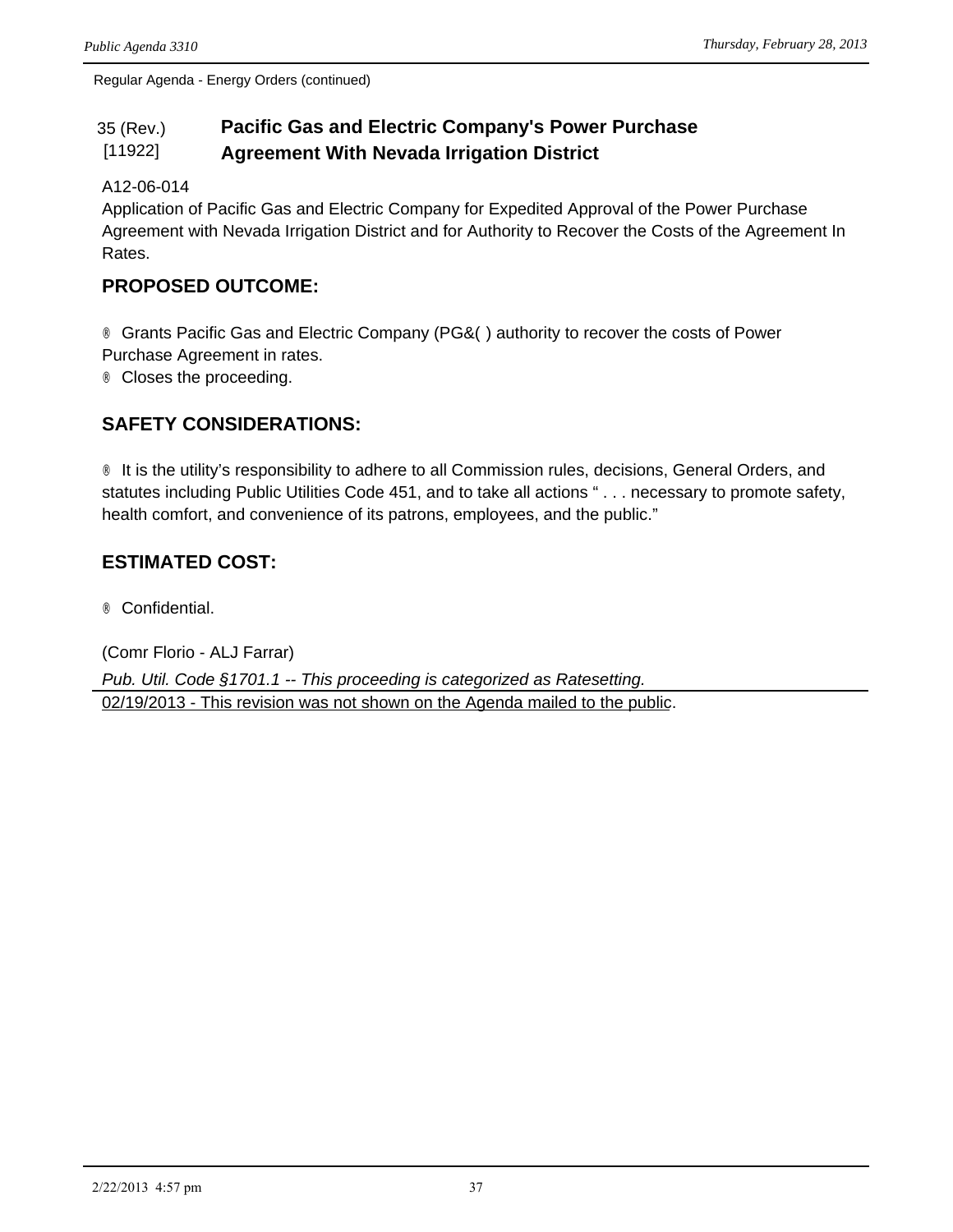#### **Regular Agenda - Communication Orders**

#### 36 **Telephone Corporations Seeking Certificates of Public**  [11669] **Convenience and Necessity and Wireless Carriers Seeking Registration**

#### R11-11-006

Order Instituting Rulemaking to Revise the Certification Process for Telephone Corporations and the Registration Process for Wireless Carriers.

## **PROPOSED OUTCOME:**

® Revises the application process for telephone corporations seeking Certificates of Public Convenience and Necessity (CPCN) and wireless carriers seeking registration. The decision proposes to:

® Require all applicants seeking or holding a CPCN, and wireless carriers seeking or holding registration to post a bond to facilitate the collection of fines, fees, taxes, penalties, and restitution. Existing CPCN holders and wireless registrants must obtain a bond equal to or greater than 10% of intrastate revenues reported to the Commission during the preceding calendar year or \$25,000, whichever is greater. New applicants granted a CPCN or wireless carriers granted registration must obtain a bond of \$25,000.

® Exempts Uniform Regulatory Framework and General Rate Case Local Exchange Carriers from the requirement to obtain a performance bond.

® Requires CPCN applicants and wireless registrants to provide resumes of all key officers, directors, and owners of 10% or more of outstanding shares, listing all previous employment held by these individuals, and to provide information on prior or current known investigations by governmental agencies, and any settlement agreements, voluntary payments, or any other type of monetary forfeitures.

® Requires applicants seeking to transfer licenses or registration to verify compliance with Commission reporting, fee, and surcharge transmittals.

® Directs the Commission to seek legislative action to increase the application fee for new and transferred CPCN authority from \$75 to \$500.

® Requires wireless registrants to pay a \$250 fee for new and transferred wireless registration.

® Establishes a minimum annual user fee of \$100 for CPCN holders and wireless registrants including those reporting no intrastate revenues.

## **SAFETY CONSIDERATIONS:**

® Allows the Commission to continue fulfilling its duties under Pub. Util. Code Section 451, including to take all actions necessary to promote the safety, health, comfort, and convenience of utility patrons, employees, and the public.

## **ESTIMATED COST:**

® Zero dollars to ratepayers.

® Fee increase to carriers to offset administrative costs.

(Comr Sandoval - ALJ MacDonald)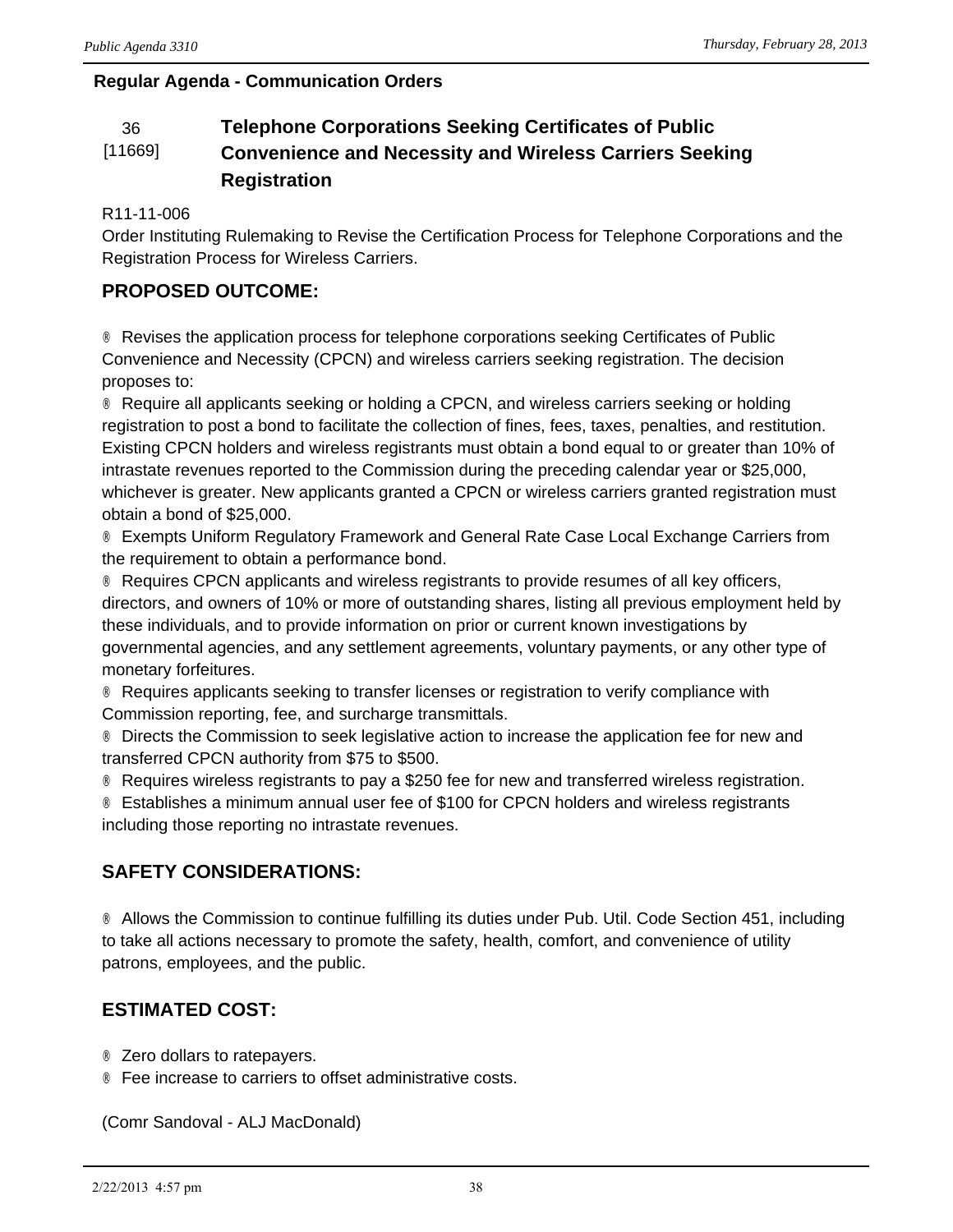#### **Regular Agenda - Communication Orders**

<http://docs.cpuc.ca.gov/SearchRes.aspx?docformat=ALL&docid=49195149>

*Pub. Util. Code § 311 – This item was mailed for Public Comment.*

*Pub. Util. Code §1701.1 -- This proceeding is categorized as Quasi-Legislative.*

Agenda 3305, Item 48 11/29/2012 (Sandoval);

Agenda 3306, Item 60 12/20/2012 (Sandoval);

Agenda 3307, Item 32 1/10/2013 (Peevey);

Agenda 3308, Item 33 1/24/2013 (Peevey);

Agenda 3309, Item 27 2/13/2013 (Ferron)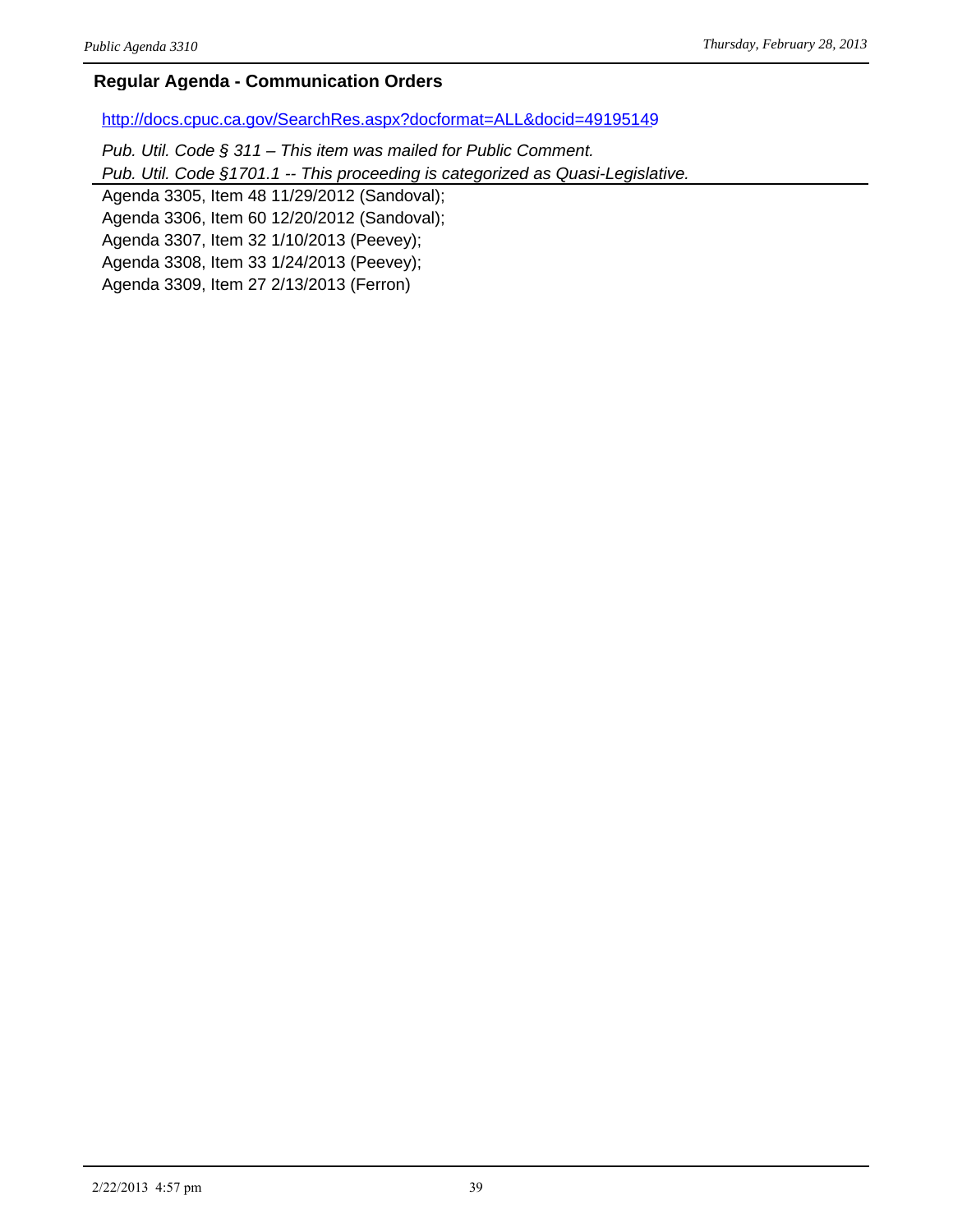#### **Regular Agenda - Communication Resolutions and Reports**

## 37 **Rural Telecommunications Infrastructure Grant Program**

[11746] **Project** 

Res T-17382

## **PROPOSED OUTCOME:**

® Brings telephone service to four Channel Islands, off the coast of Ventura, that are currently unserved.

## **SAFETY CONSIDERATIONS:**

® The lack of access to 9-1-1 on the Channel Islands is an important consideration in this Resolution T-17382.

® In 2011, there were 243,000 visitors to the Channel Islands National Park. Access to 9-1-1 service for Channel Islands visitors will provide a safer visitor experience.

## **ESTIMATED COST:**

® \$2,693,000.

<http://docs.cpuc.ca.gov/SearchRes.aspx?docformat=ALL&docid=46457041>

*Pub. Util. Code § 311 – This item was mailed for Public Comment.*

Agenda 3306, Item 17 12/20/2012 (Florio); Agenda 3307, Item 5 1/10/2013 (Staff); Agenda 3308, Item 35 1/24/2013 (Florio)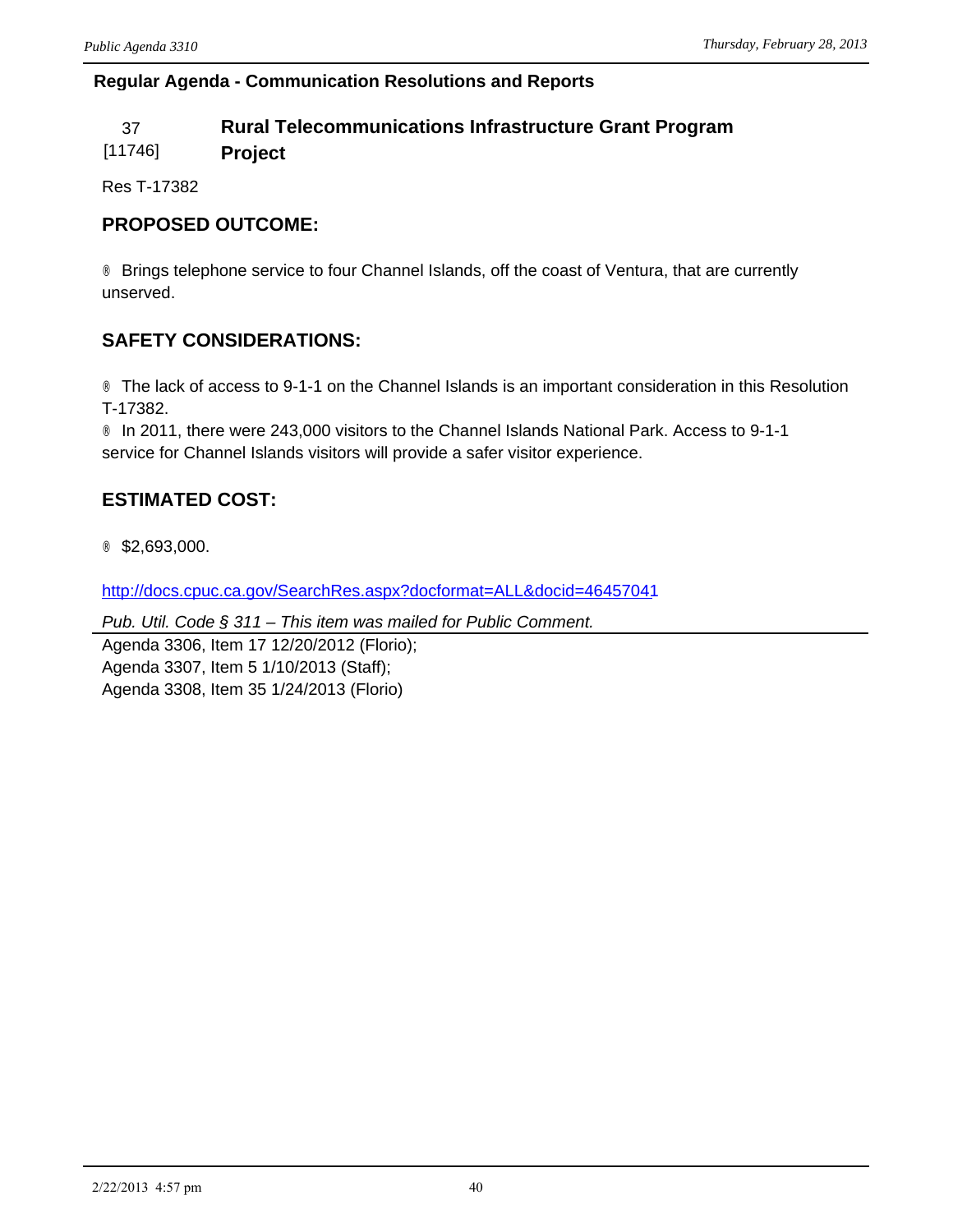## **Regular Agenda - Legal Division Matters**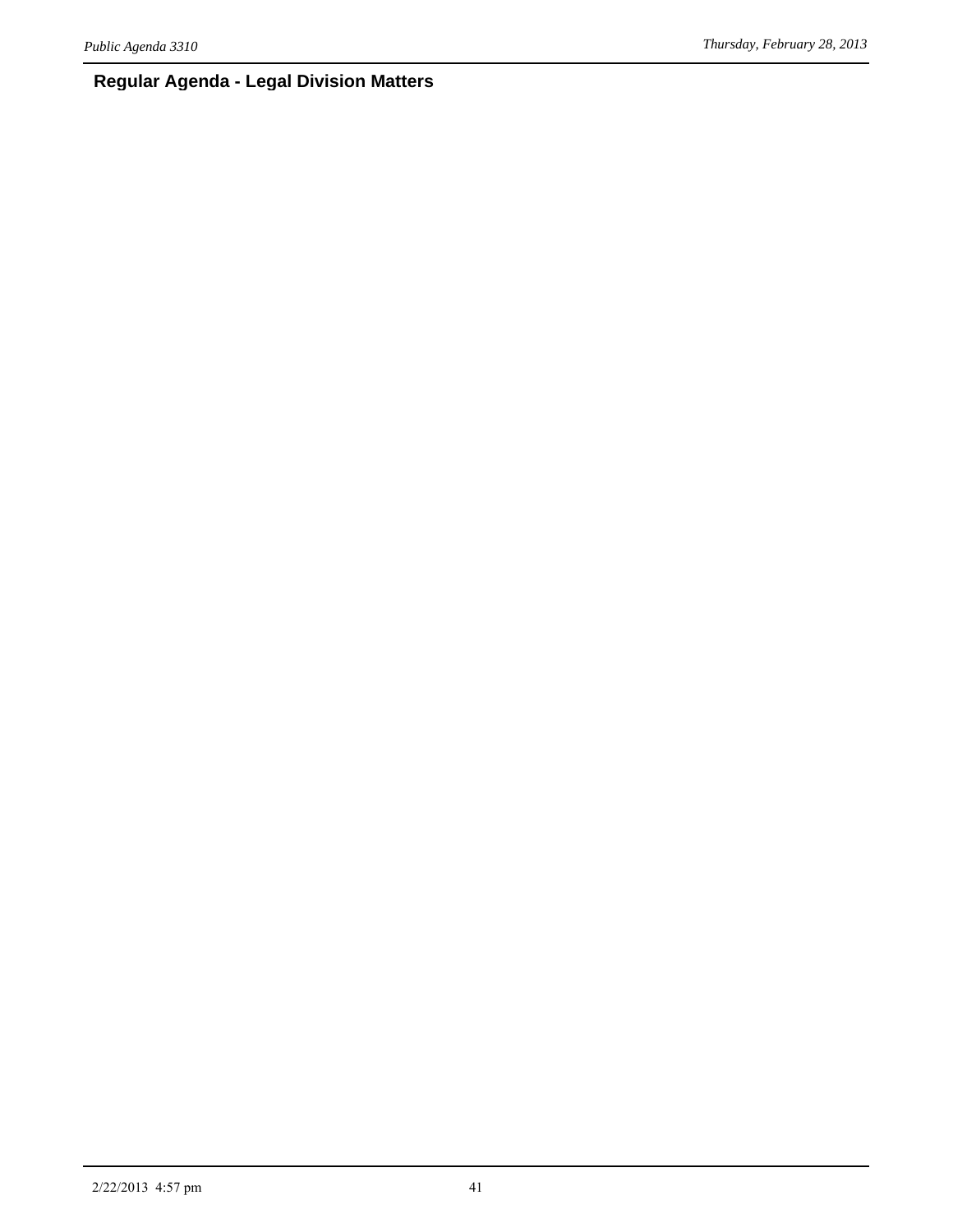#### **Regular Agenda - Legislative and Other Matters**

## 38 **Electricity: Solar Electricity: Low-Income Households**

[11906]

#### AB 217 (Bradford)

This bill would require the California Public Utilities Commission to adopt a program to provide monetary incentives for the installation of solar energy systems on low-income residential housing.

## 39 **Proposed Legislation on Excavation Penalties**

[11838]

This bill would strengthen the enforcement system for penalties against operators and excavators who negligently damage utility infrastructure while excavating.

<http://docs.cpuc.ca.gov/SearchRes.aspx?docformat=ALL&docid=46121369>

Agenda 3308, Item 43 1/24/2013 (Peevey); Agenda 3309, Item 32 2/13/2013 (Staff)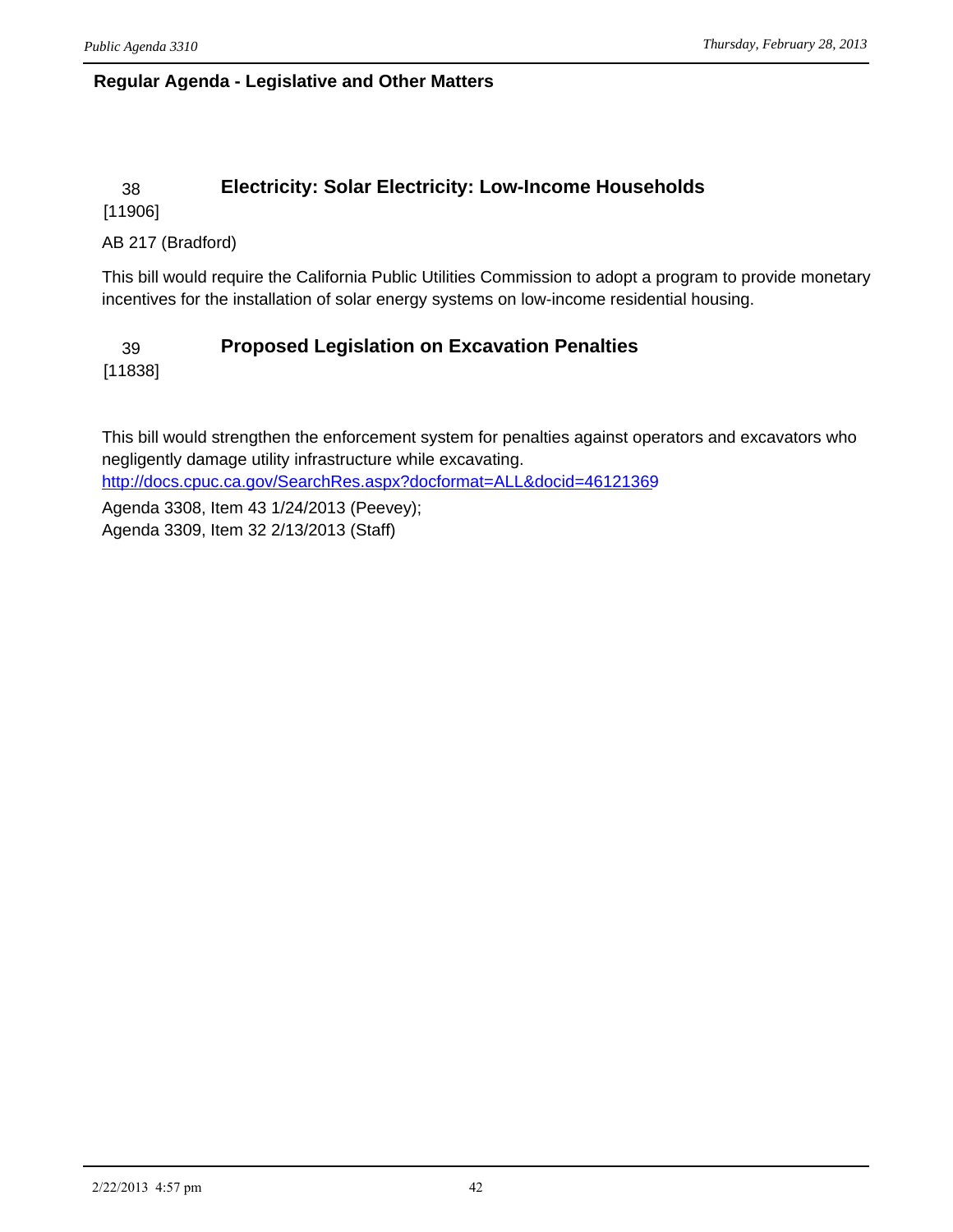## **Regular Agenda - Commissioner Reports**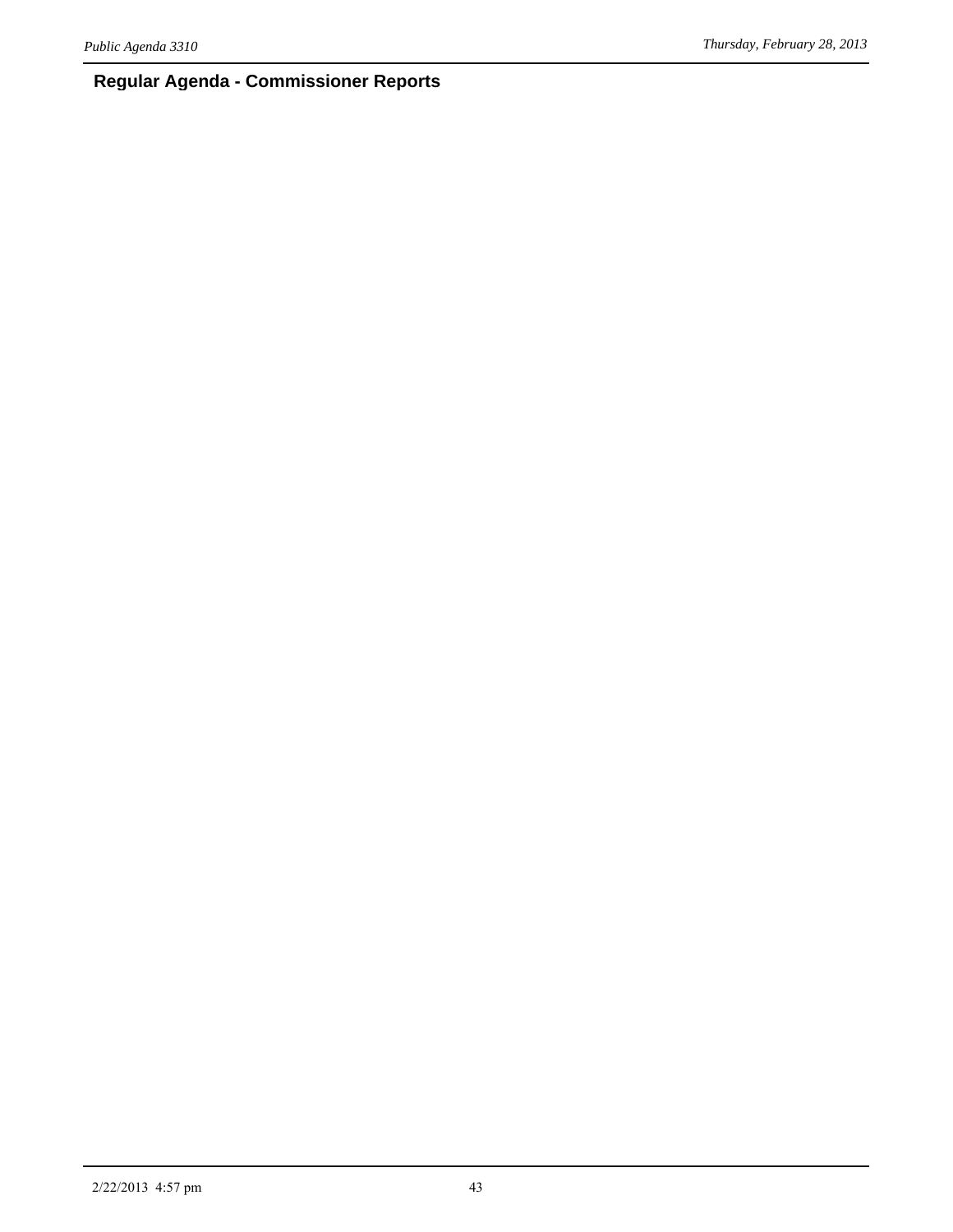#### **Regular Agenda - Management Reports and Resolutions**

#### 40 **Report and Discussion by Safety and Enforcement Division**  [11907] **on Recent Safety Program Activities**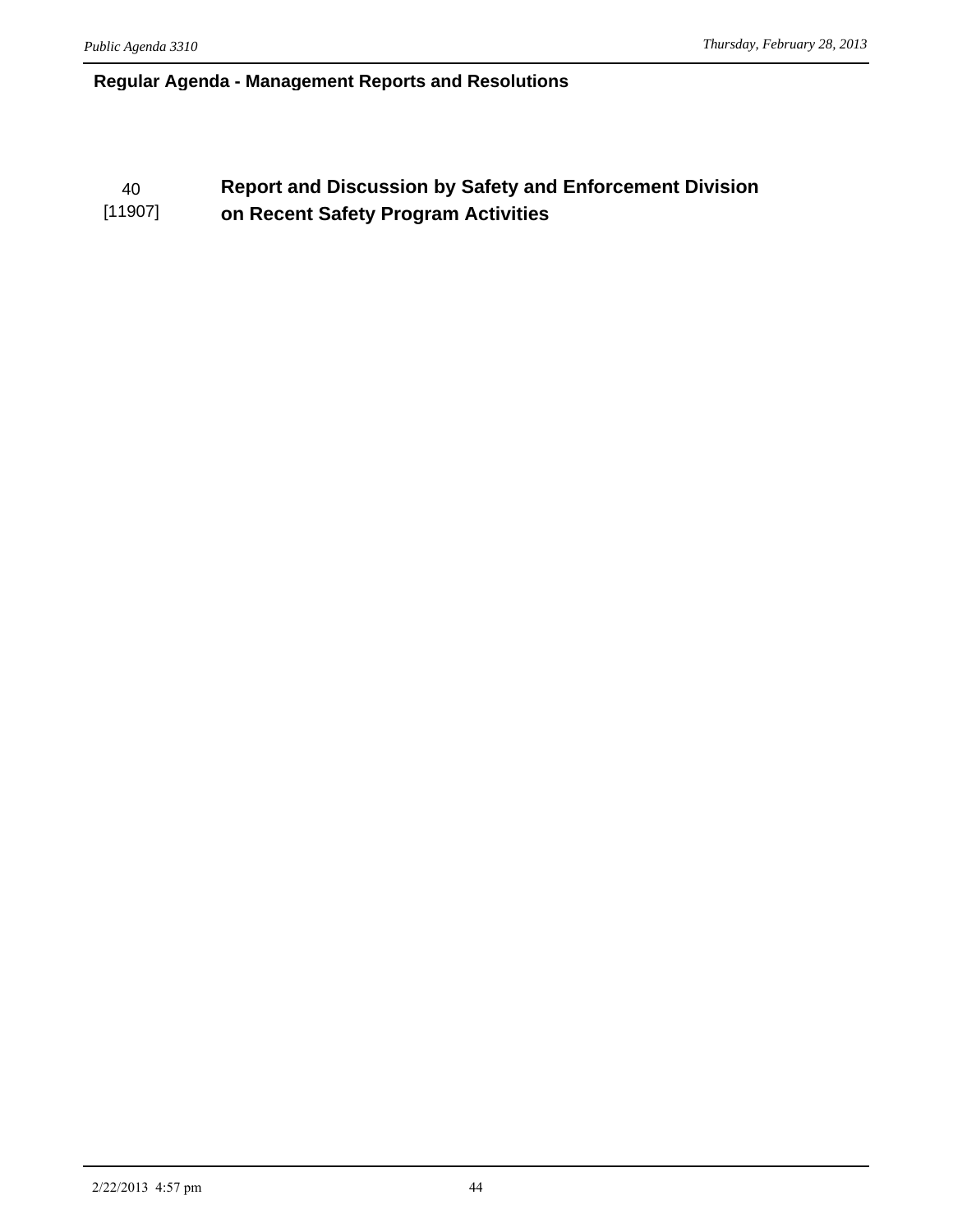#### **Closed Session**

*This notice is furnished under Government Code Sections 11125 and 11126.3. The Commission will meet in Closed Session following the Public Session of its regularly scheduled meeting. In the Closed Session, the Commission may consider personnel matters as provided under Government Code Section 11126(a), institution of proceedings or disciplinary actions against any person or entity under the jurisdiction of the Commission as provided under Government Code Sections 11126(d)(2) and 11126(e)(2)(C)(i), and pending litigation as provided under Government Code Section 11126(e). Additional items may be added to the closed session agenda pursuant to Gov. Code Section 11126.3(d). If in Closed Session the Commission votes to appoint, employ, or dismiss a public employee, the Commission will thereafter reconvene in Open Session to make the disclosures required by Government Code Sections 11125.2 and 11126.3(f).*

#### **Closed Session - Applications for Rehearing**

#### 41 **Conference with Legal Counsel - Application for Rehearing** [11824]

Compilation of applications for rehearing recently filed with the Commission.

*Gov. Code § 11126(e)(2)(B)(i), allows this item to be considered in Closed Session.*

# 42 **Conference with Legal Counsel - Application for Rehearing**

[11582]

#### R06-06-028

Disposition of Application for Rehearing of Decision 08-09-042 filed jointly by The Utility Reform Network and the Commission's Division of Ratepayer Advocates.

*Gov. Code § 11126(e)(2)(B)(i), allows this item to be considered in Closed Session.*

Agenda 3308, Item 51 1/24/2013; Agenda 3309, Item 36 2/13/2013

## 43 **Conference with Legal Counsel - Application for Rehearing**

[11825]

#### A11-08-004

Disposition of Application for Rehearing of Decision (D) 12-08-028, jointly filed by BNSF Railway Company and National Railroad Passenger Corporation. In D12-08-028, the Commission determined that it had jurisdictional authority to consider the City of San Clemente's Application for approval of the use of an Audible Warning System, instead of train horns, at seven pedestrian-rail crossings.

*Gov. Code § 11126(e)(2)(B)(i), allows this item to be considered in Closed Session.*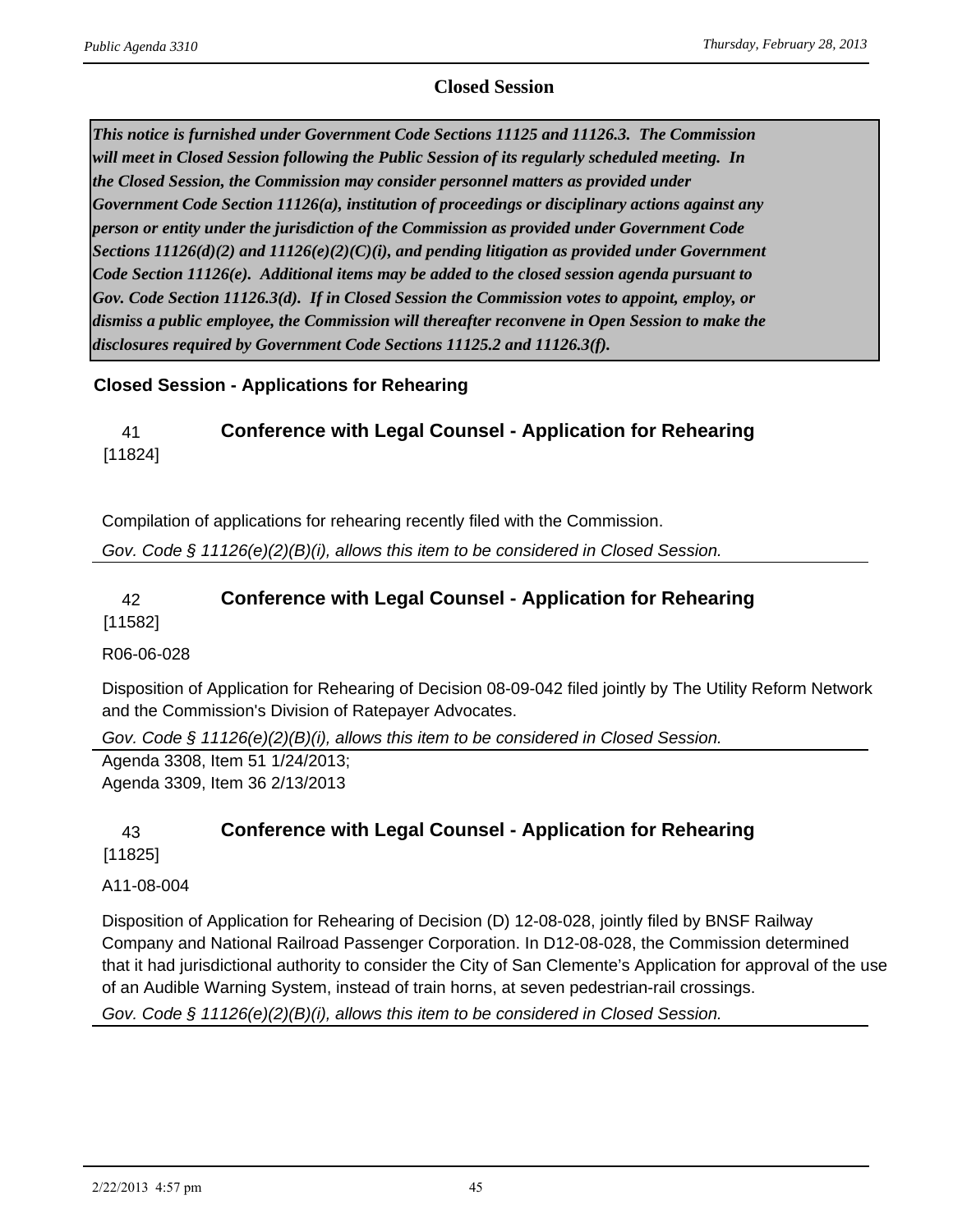Closed Session - Applications for Rehearing (continued)

## 44 **Conference with Legal Counsel - Application for Rehearing**

[11860]

#### C12-02-012

Disposition of Application for Rehearing of Decision (D) 12-08-031 filed by DCOR, LLC (DCOR). In D12-08-031, the Commission dismissed a complaint filed by DCOR against Southern California Edision Company (SCE) involving Tariff Rule 17D. In 2011, DCOR became aware that over a seven year period, SCE had erroneously billed it for 33 kilovolt (kV) service rather than less expensice 66 kV service at DCOR's Mandalay Onshore Separation Facility. At issue in the proceeding was SCE's liability to refund any overcharges due to the billing error.

*Gov. Code § 11126(e)(2)(B)(i), allows this item to be considered in Closed Session.* Agenda 3309, Item 37 2/13/2013

## 45 **Conference with Legal Counsel - Application for Rehearing**

[11883]

#### A10-09-018

Application for Rehearing of Decision (D) 12-06-040, filed by the Division of Ratepayer Advocates. In D12-06-040, the Commission authorized California-America Water Company (Cal-Am) to implement the Carmel River Reroute and San Clemente Dam Removal Project (Project). The decision also authorizes Cal-Am to recover from ratepayers a return on the going forward forecasted expenses of the Project.

*Gov. Code § 11126(e)(2)(B)(i), allows this item to be considered in Closed Session.*

Agenda 3309, Item 38 2/13/2013

## 46 **Conference with Legal Counsel - Application for Rehearing**

[11904]

R11-05-005

Disposition of application for rehearing of Decision (D.) 12-11-016, by Independent Energy Producers Association. Among other things, D.12-11-016 required utility purchasers of generation, Pacific Gas and Electric Company, Southern California Edison Company, and San Diego Gas & Electric Company, to incorporate terms regarding termination rights and buy-down provisions into their respective future Renewables Portfolio Standards pro forma power purchase agreements with sellers (i.e., generators), in the event the results of any interconnection study or agreement indicate that the transmission network upgrade costs, already agreed upon by the two parties, will exceed the specific amount agreed to. Ratepayers are responsible for the costs of upgrades to the transmission network contracted for between buyers and sellers. However, in the event such costs will exceed the agreed upon costs, the pro forma terms permit the contract to be terminated by the buyer (i.e., utility), or the generator may instead opt to buy-down the excess costs (i.e., buy-down the costs in lieu of contract termination).

*Gov. Code § 11126(e)(2)(B)(i), allows this item to be considered in Closed Session.*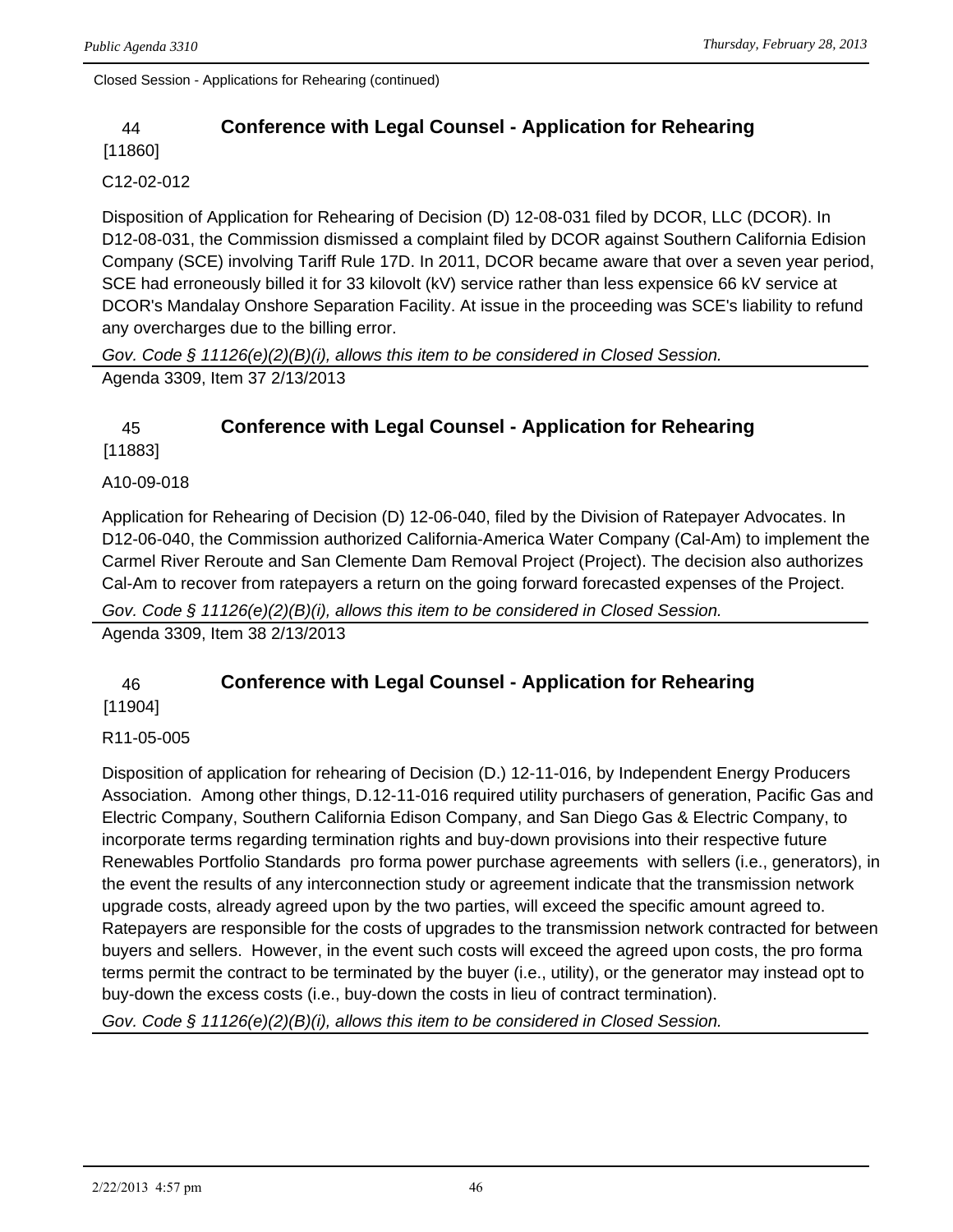Closed Session - Applications for Rehearing (continued)

## 47 **Conference with Legal Counsel - Application for Rehearing**

[11912]

R08-01-025

Disposition of Applications for Rehearing of Decision (D) 09-06-028, filed by Center for Energy Efficiency and Renewable Technologies, and jointly by The Utility Reform Network, California Wind Energy Association, American Wind Energy Association, and Solar Alliance. D09-06-028 established local capacity procurement obligations for 2010 applicable to Commission-jurisdictional electric load-serving entities.

*Gov. Code § 11126(e)(2)(B)(i), allows this item to be considered in Closed Session.*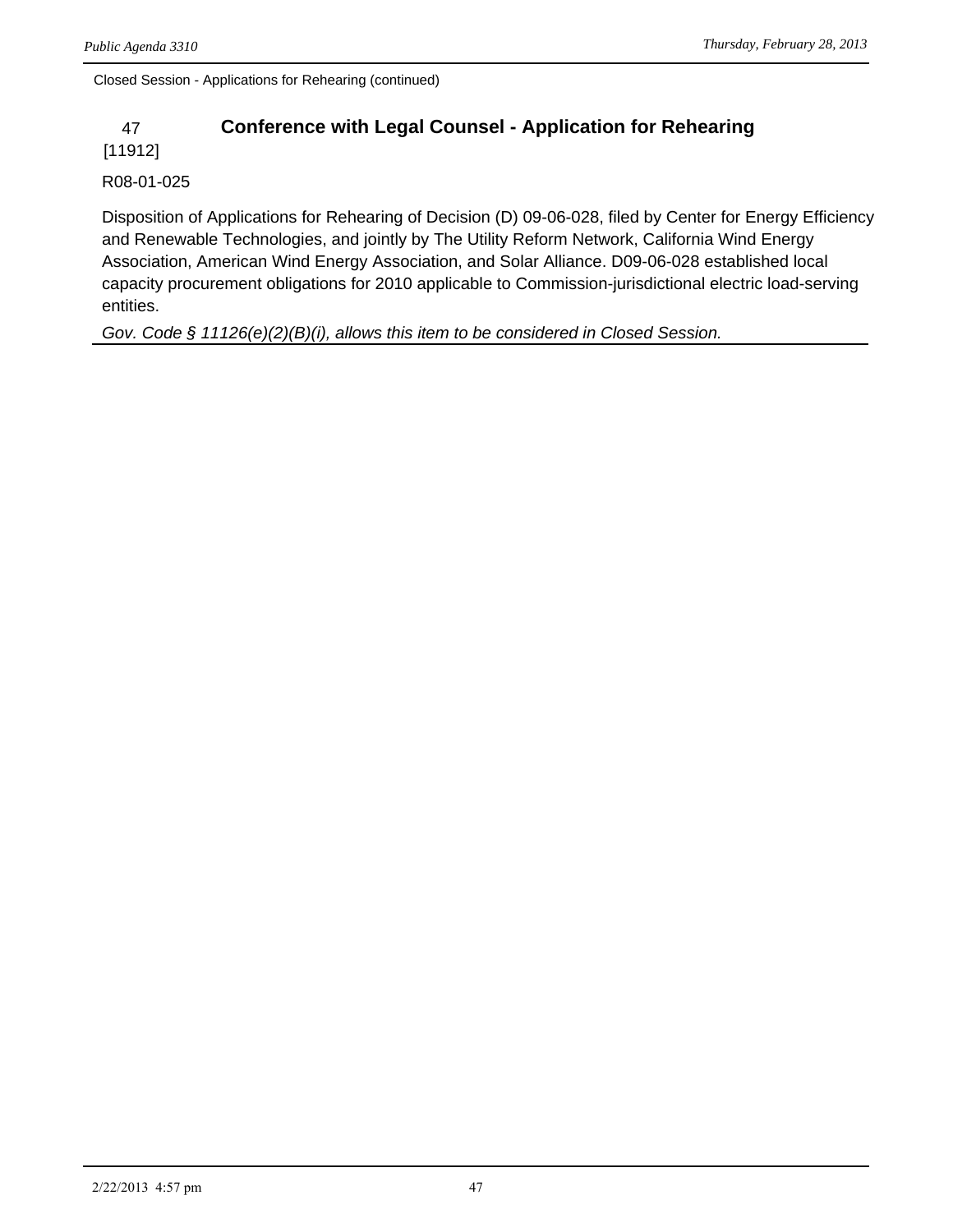#### **Closed Session - Initiation of Litigation - Non-Federal**

Consideration of possible Commission initiation of, or intervention in, litigation. *Gov. Code § 11126(e)(2)(C)(i) and/or § 11126(d)(2), allows this item to be considered in Closed Session.*

## 48 **Conference with Legal Counsel - Initiation of Litigation**

[11794]

I.\_\_\_\_\_\_\_\_\_\_\_

Deliberation on institution of investigation of proceedings or disciplinary actions against persons or entities under the Commission's jurisdiction. (Disclosure of the case name would fail to protect the private economic or business reputation of the person or entity if the proceeding or disciplinary actions is not commenced.)

*Gov. Code § 11126(e)(2)(C)(i), allows this item to be considered in Closed Session. Gov. Code § 11126(d)(2), allows this item to be considered in Closed Session.*

Agenda 3307, Item 40 1/10/2013; Agenda 3308, Item 52 1/24/2013; Agenda 3309, Item 39 2/13/2013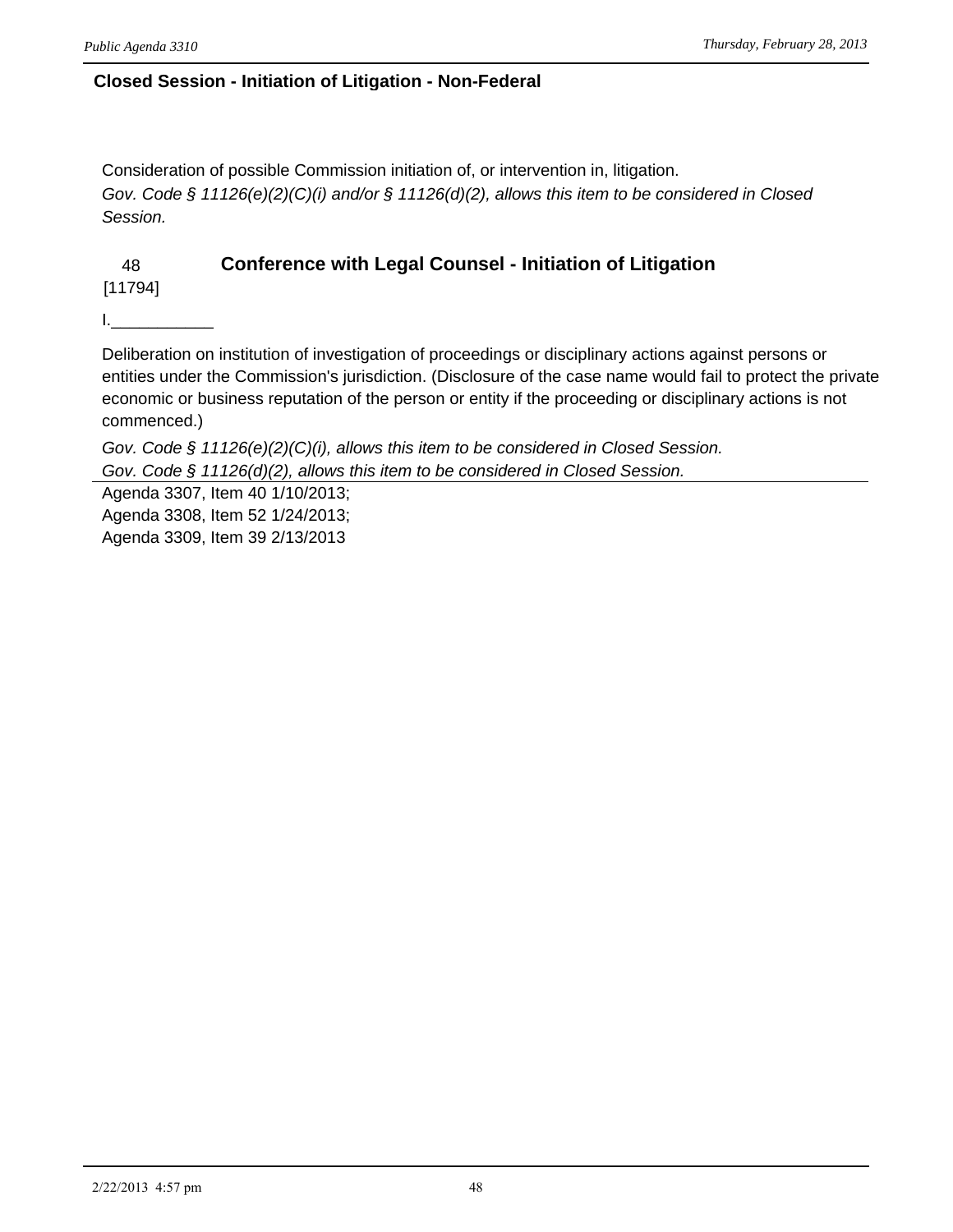#### **Closed Session - Threatened Litigation - Non-Federal**

Significant exposure to litigation

*Gov. Code § 11126(e)(2)(B), allows this item to be considered in Closed Session*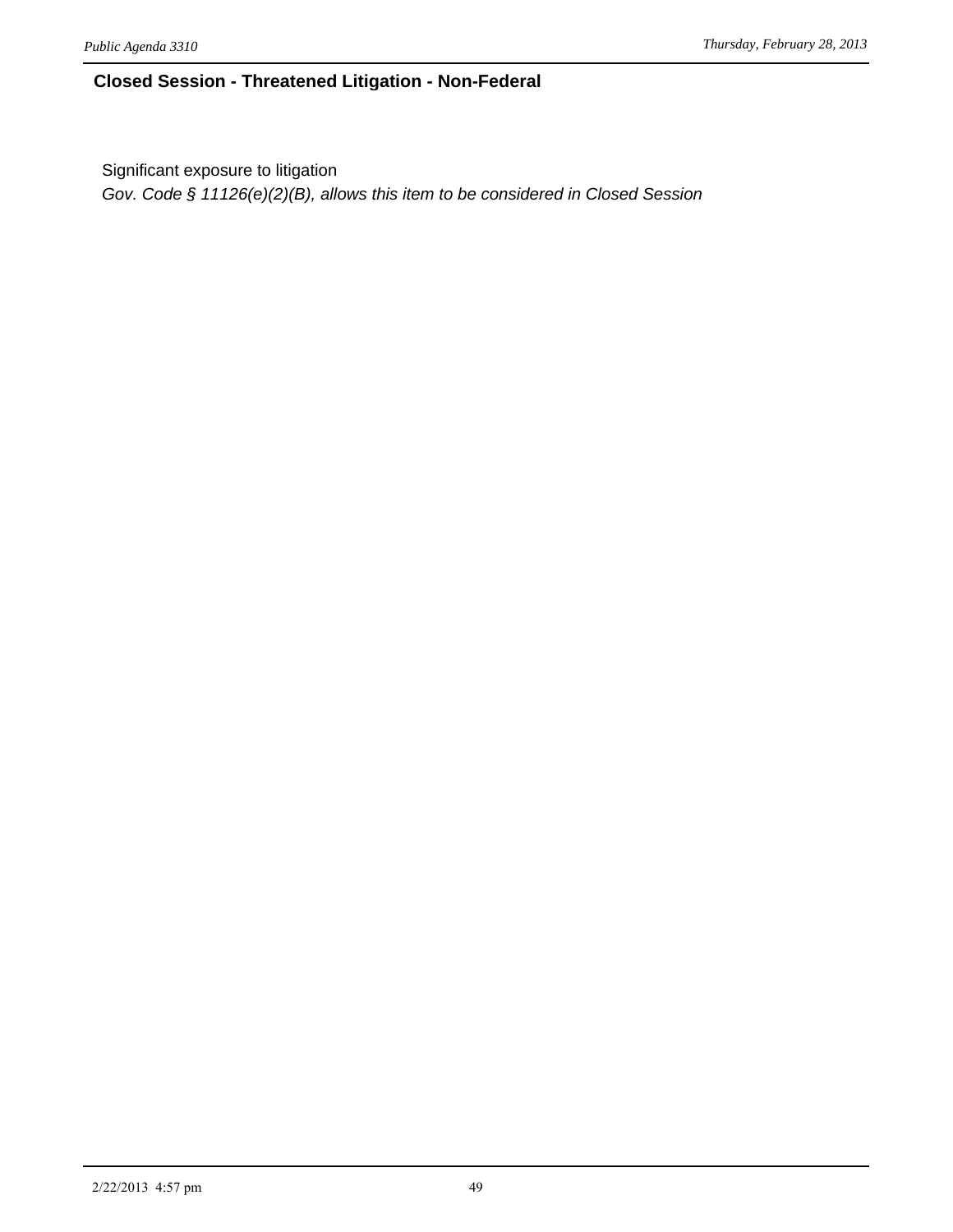## **Closed Session - Existing Litigation - Non-Federal**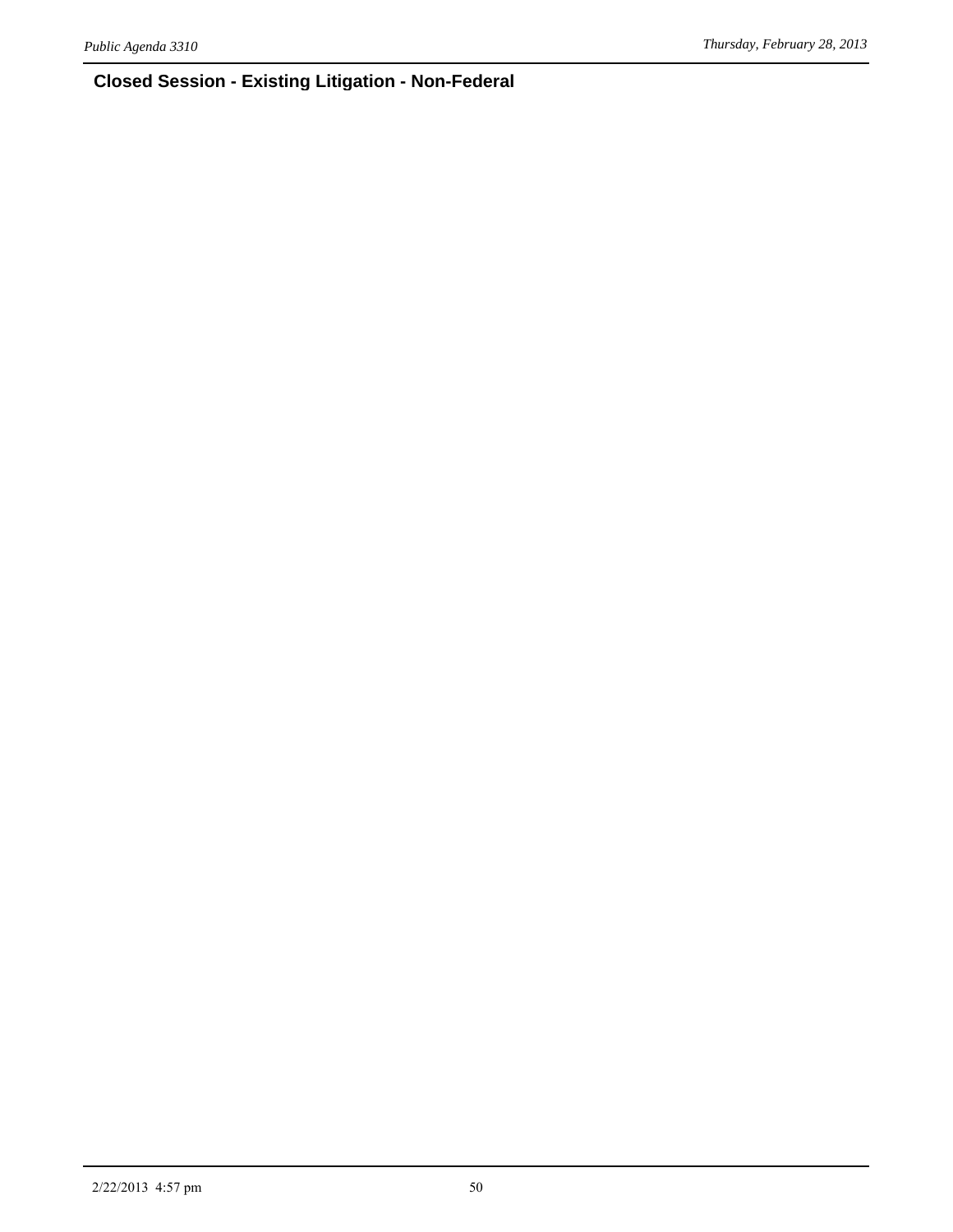### **Closed Session - Threatened Litigation - Federal**

Significant exposure to litigation in federal agency or court proceedings. *Gov. Code § 11126(e)(2)(B), allows this item to be considered in Closed Session*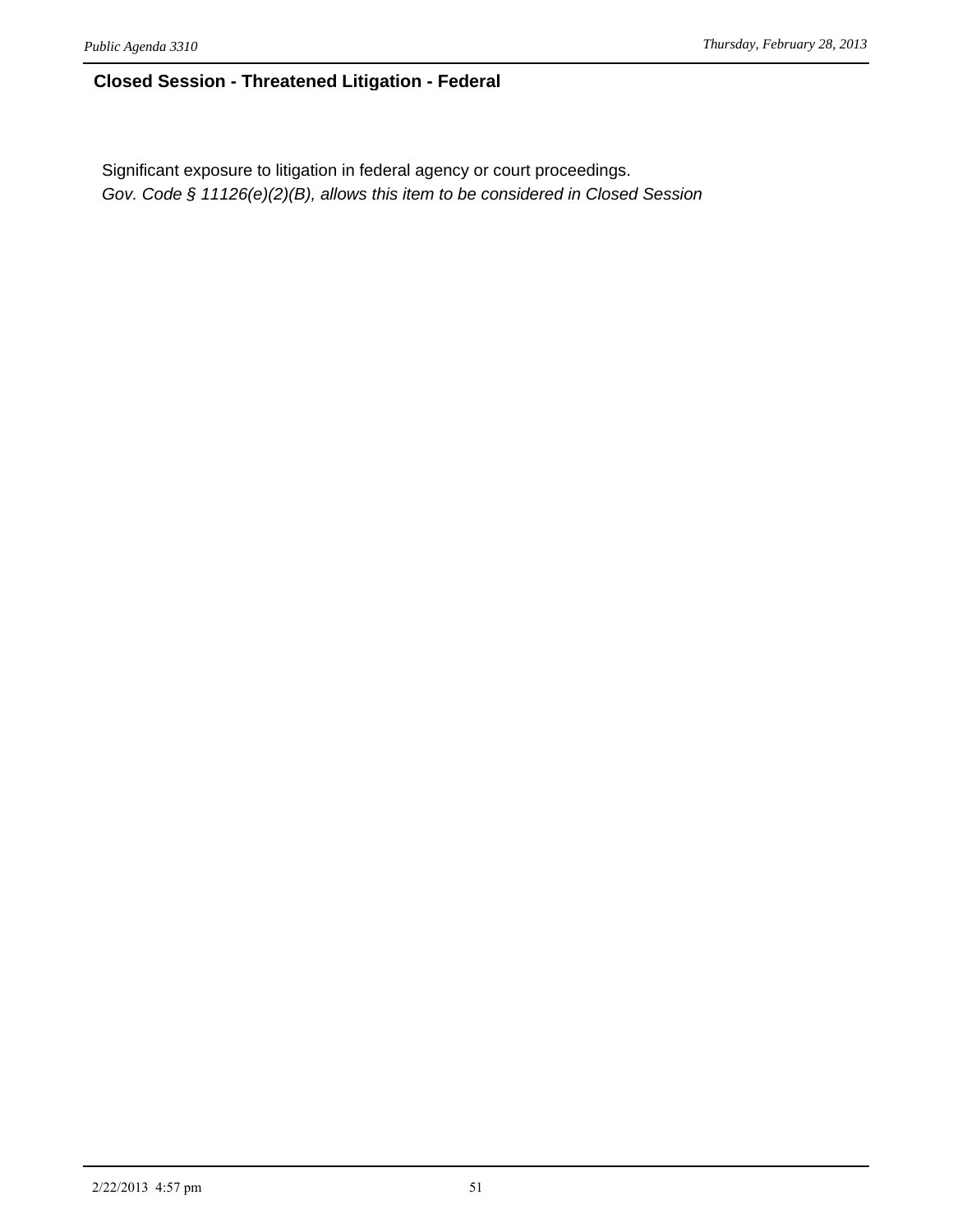#### **Closed Session - Initiation of Litigation - Federal**

Consideration of possible Commission initiation of, or intervention in, federal agency or court proceedings.

*Gov. Code § 11126(e)(2)(C)(i), allows this item to be considered in Closed Session.*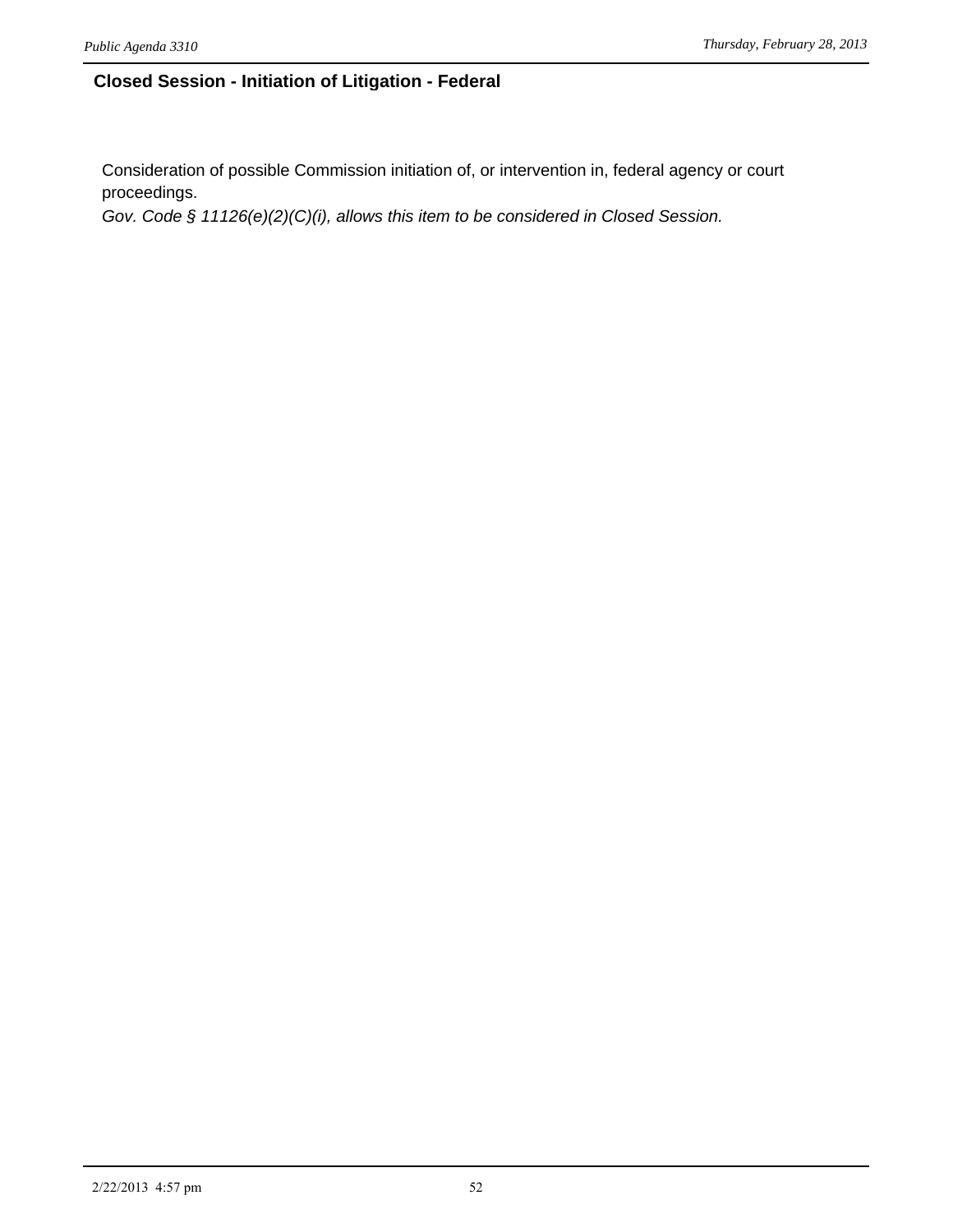## **Closed Session - Federal**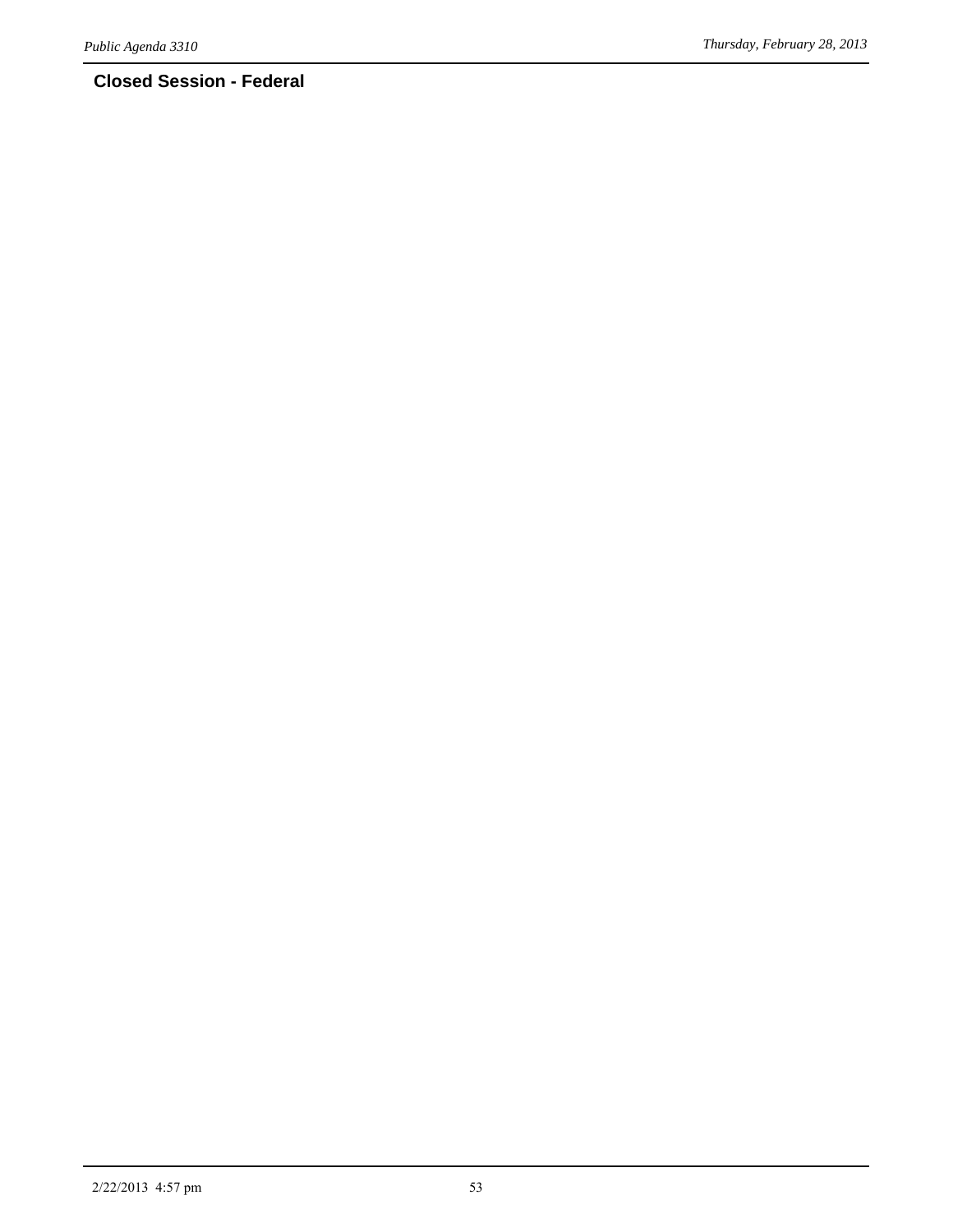#### **Closed Session - FERC Docket No. EL00-95-000, et al.**

Conference with Legal Counsel - Existing Litigation; San Diego Gas & Electric Co., FERC Docket No. EL00-95, Investigation of Practices of the California Independent System Operator and the California Power Exchange, FERC Docket EL00-98, and related dockets, CPUC v. FERC, Ninth Circuit Nos. 01-71051, et al., and 01-71934, et al., and related dockets.

*Gov. Code § 11126(e)(2)(A), allows this item to be considered in Closed Session.*